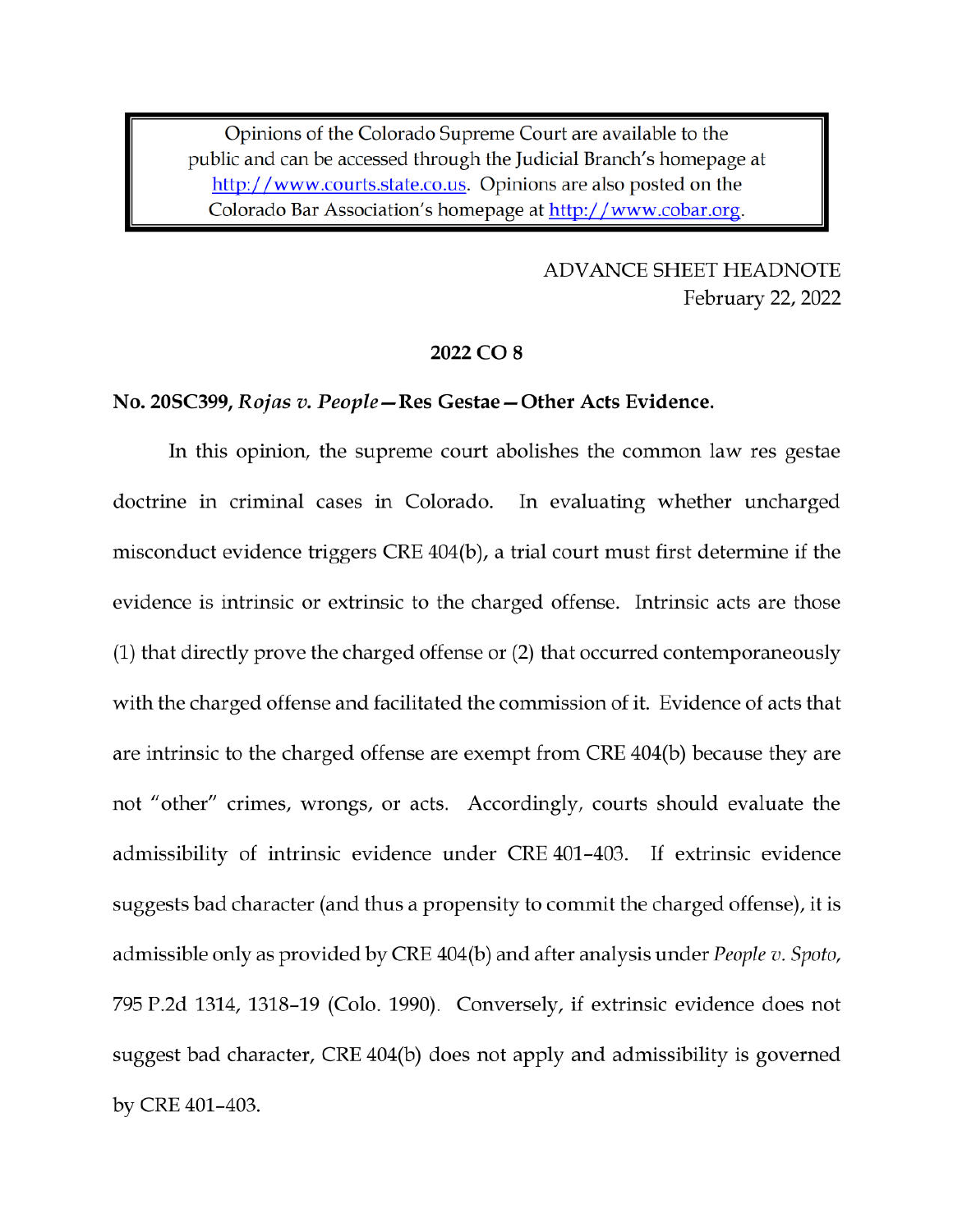Applying this holding to the case before it, the supreme court concludes that the challenged evidence is an extrinsic act that implicates the defendant's character, and its admissibility is therefore governed by CRE 404(b) and *Spoto*. But because the trial court admitted the evidence under the doctrine of res gestae, it didn't conduct a CRE 404(b) analysis and didn't provide the requisite procedural safeguards. This constituted error. And because the error was not harmless, the judgment of the court of appeals, which affirmed the defendant's convictions, is reversed, and the case is remanded to the trial court for a new trial.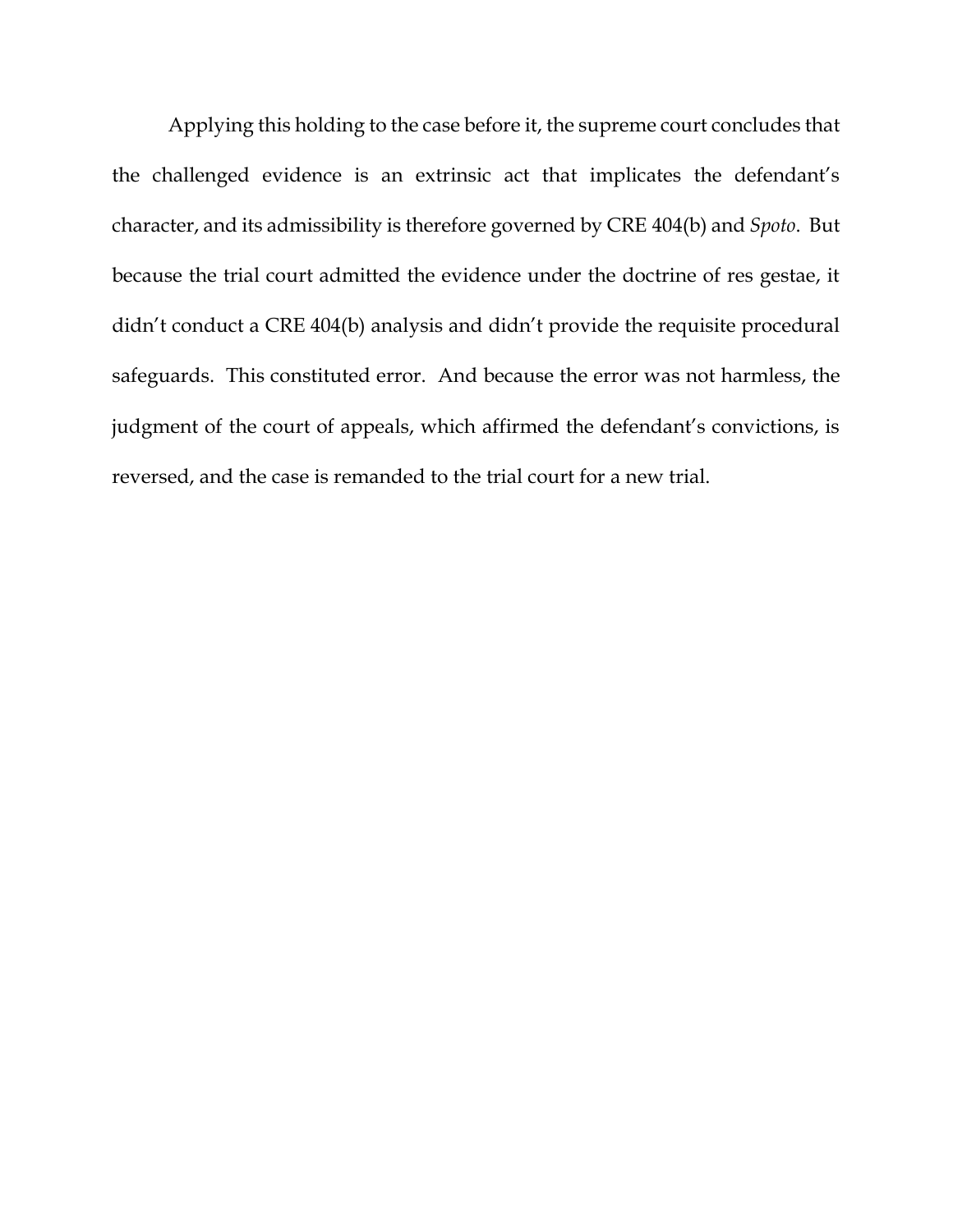# **The Supreme Court of the State of Colorado**

2 East 14th Avenue • Denver, Colorado 80203

# **2022 CO 8**

# **Supreme Court Case No. 20SC399**

*Certiorari to the Colorado Court of Appeals* Court of Appeals Case No. 15CA126

## **Petitioner:**

Brooke E. Rojas,

v.

## **Respondent:**

The People of the State of Colorado.

## **Judgment Reversed**

*en banc* February 21, 2022

# **Attorneys for Petitioner:**

Megan A. Ring, Public Defender Rachel K. Mercer, Deputy Public Defender *Denver, Colorado*

### **Attorneys for Respondent:**

Philip J. Weiser, Attorney General Paul Koehler, Assistant Attorney General *Denver, Colorado*

**JUSTICE HOOD** delivered the Opinion of the Court, in which **JUSTICE MÁRQUEZ**, **JUSTICE GABRIEL**, **JUSTICE HART**, and **JUSTICE SAMOUR** joined.

**CHIEF JUSTICE BOATRIGHT**, joined by **JUSTICE BERKENKOTTER**, concurred in the judgment only.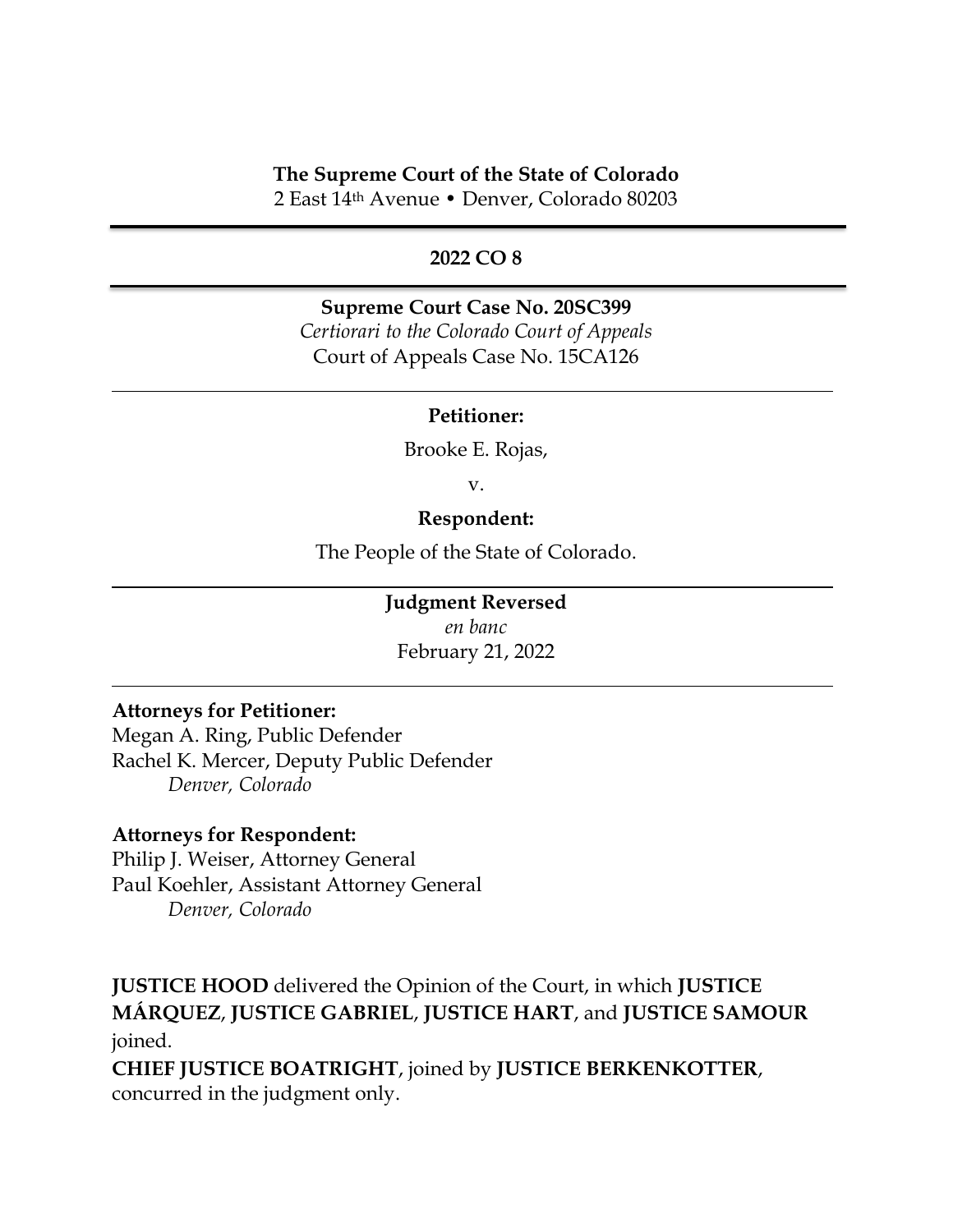JUSTICE HOOD delivered the Opinion of the Court.

¶1 Today, we discard a troublesome relic from Colorado's common law of evidence: the res gestae doctrine.

¶2 Although it has morphed over time, the res gestae doctrine these days is often used as a shortcut for admitting character evidence about criminal defendants. While we seek to ensure that defendants are tried for the crimes with which they've been charged and not for seeming to have a propensity to engage in criminal conduct, "[c]riminal occurrences do not always take place on a sterile stage." *People v. Lobato*, 530 P.2d 493, 496 (Colo. 1975). So, res gestae evidence—septic though it sometimes may be—has been admitted because it is "linked in time and circumstances to the charged crime" or "is necessary to complete the story of the crime for the jury." *Zapata v. People*, 2018 CO 82, ¶ 58, 428 P.3d 517, 530 (quoting *People v. Skufca*, 176 P.3d 83, 86 (Colo. 2008)); *People v. Quintana*, 882 P.2d 1366, 1373 (Colo. 1994). In short, we have treated res gestae evidence, in various ways, as intrinsic to the charged offenses and therefore not subject to the rules limiting the admissibility of extrinsic, uncharged misconduct evidence. But because res gestae is so ill-defined, such uncharged misconduct evidence too often dodges the rules and slips into cases without the requisite scrutiny.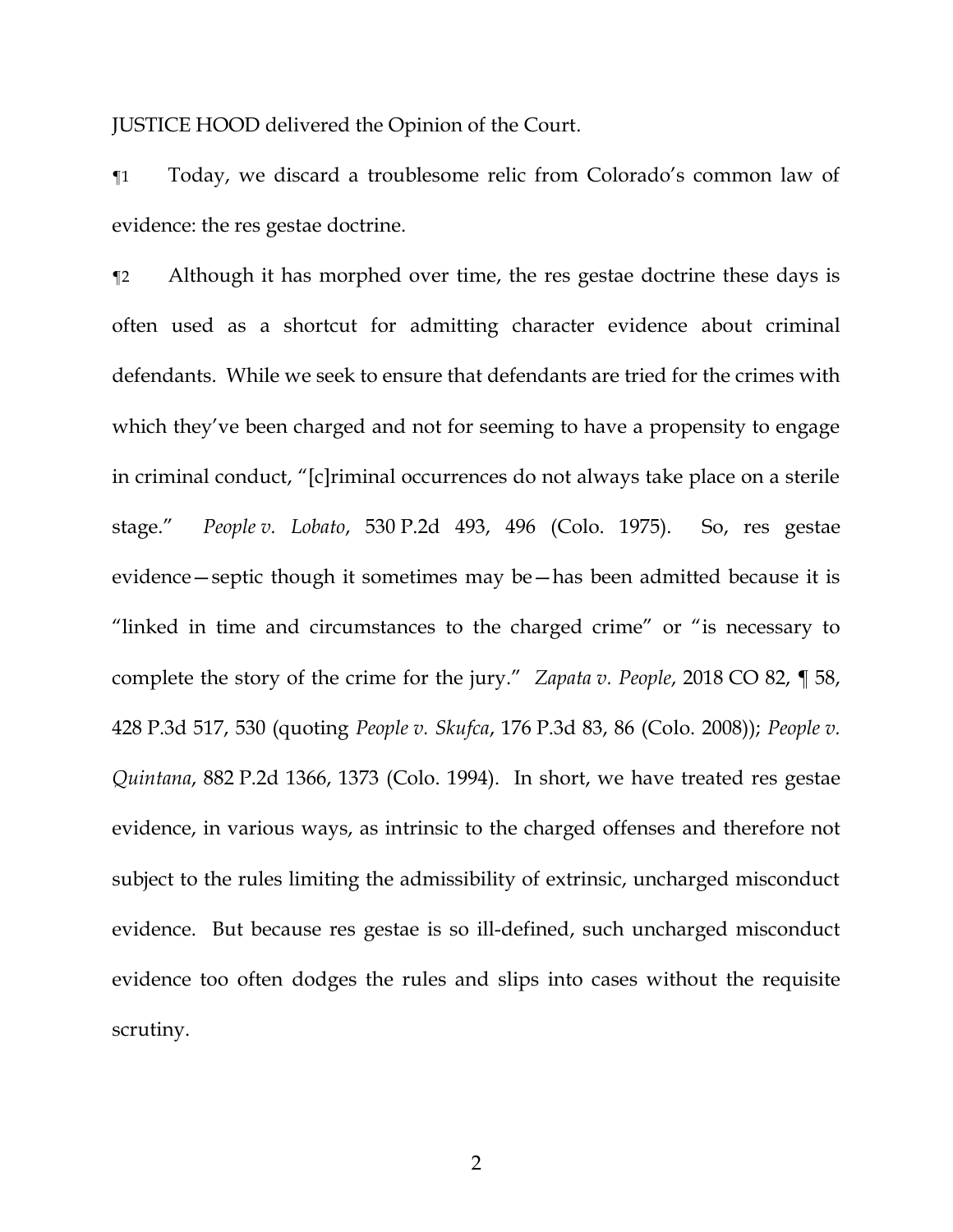¶3 It is time for us to bury res gestae. This court's adoption of the Colorado Rules of Evidence more than four decades ago should have rendered the res gestae doctrine obsolete. Under the Rules, if evidence is probative of a material fact, then it is relevant and presumptively admissible. CRE 401, 402. As a general matter, only when the probative value of relevant evidence is substantially outweighed by the danger of unfair prejudice does it need to be excluded. CRE 403. And uncharged misconduct evidence that meets certain requirements can be admitted to show, for example, that a defendant had the motive, opportunity, or intent to commit the charged offense. CRE 404(b). By continuing to rely on res gestae as a standalone basis for admissibility and allowing the vagueness of res gestae to persist next to these more analytically demanding rules of relevancy, we have created a breeding ground for confusion, inconsistency, and unfairness.

¶4 Therefore, we join other jurisdictions that have abandoned this alwaysnebulous and long-superfluous doctrine. In the case at hand, our decision to abolish the res gestae doctrine in criminal cases prompts us to reverse the judgment of the court of appeals and remand for a new trial.<sup>1</sup>

<sup>1</sup> Whether res gestae should survive in civil actions, where it crops up far less frequently, is not before us. Therefore, we pass no judgment on that issue in this opinion.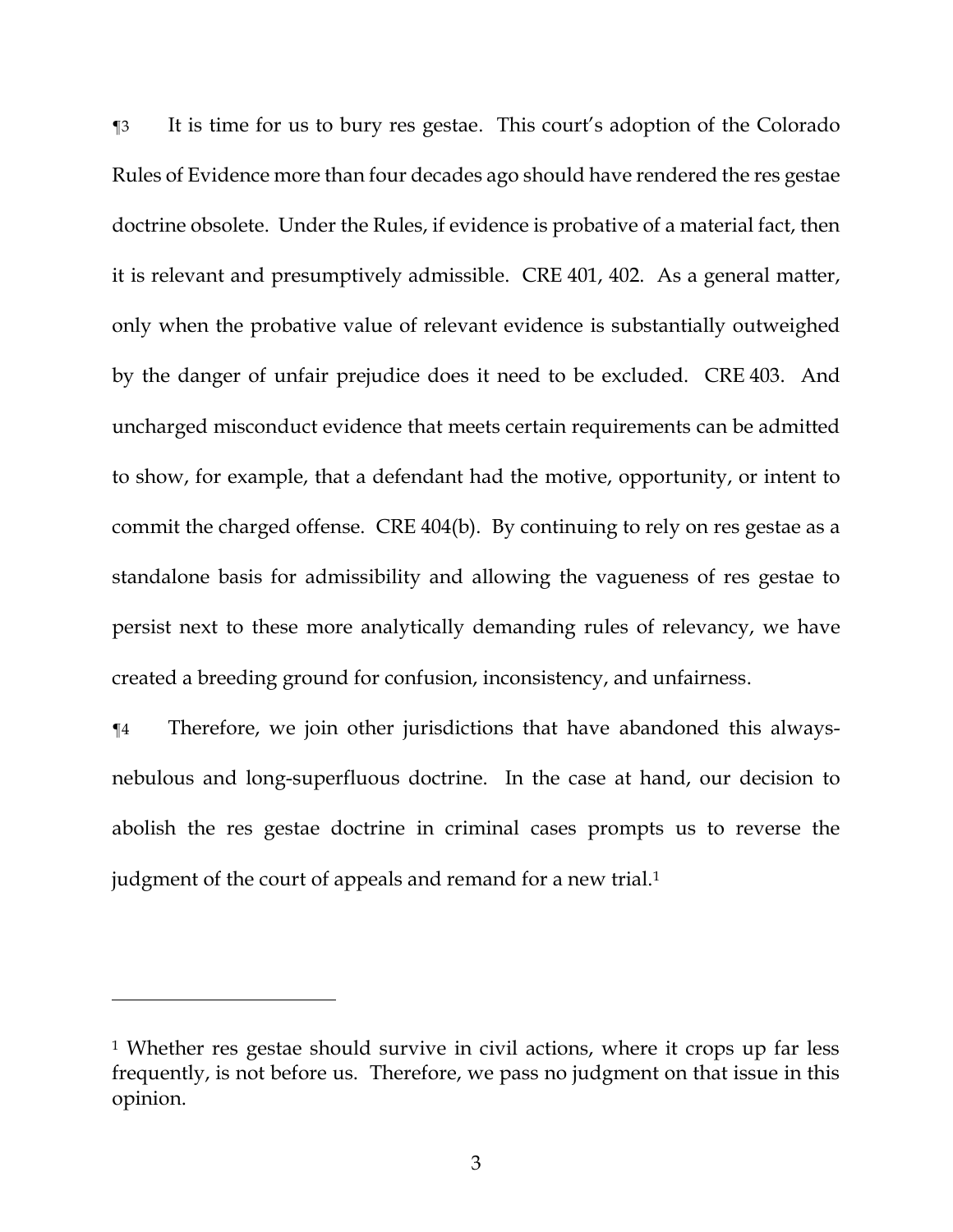### **I. Facts and Procedural History**

¶5 This is the second time we have reviewed this case. *See People v. Rojas*, 2019 CO 86M, 450 P.3d 719 ("*Rojas I*"). Brooke Rojas was convicted of two counts of theft based on her improper receipt of food stamp benefits.

¶6 Rojas initially applied for food stamp benefits from the Larimer County Department of Human Services (the "Department") in August 2012 when she had no income. She received a recertification letter in December, which she submitted in mid-January 2013, indicating that she still had no income. And although she had not yet received a paycheck when she submitted the recertification letter, Rojas had started a new job on January 1.

¶7 Rojas continued receiving food stamp benefits every month until July, when she inadvertently allowed them to lapse. She reapplied in August 2013. Although still working, Rojas reported that she had no income. The Department checked Rojas's employment status in connection with the August application and learned that she was making about \$55,000 a year (to support a family of seven). The Department determined that Rojas had received \$5,632 in benefits to which she was not legally entitled.

¶8 The prosecution charged Rojas with two counts of theft under section  $18-4-401(1)(a)$ , C.R.S. (2021). The first count was for the benefits she

4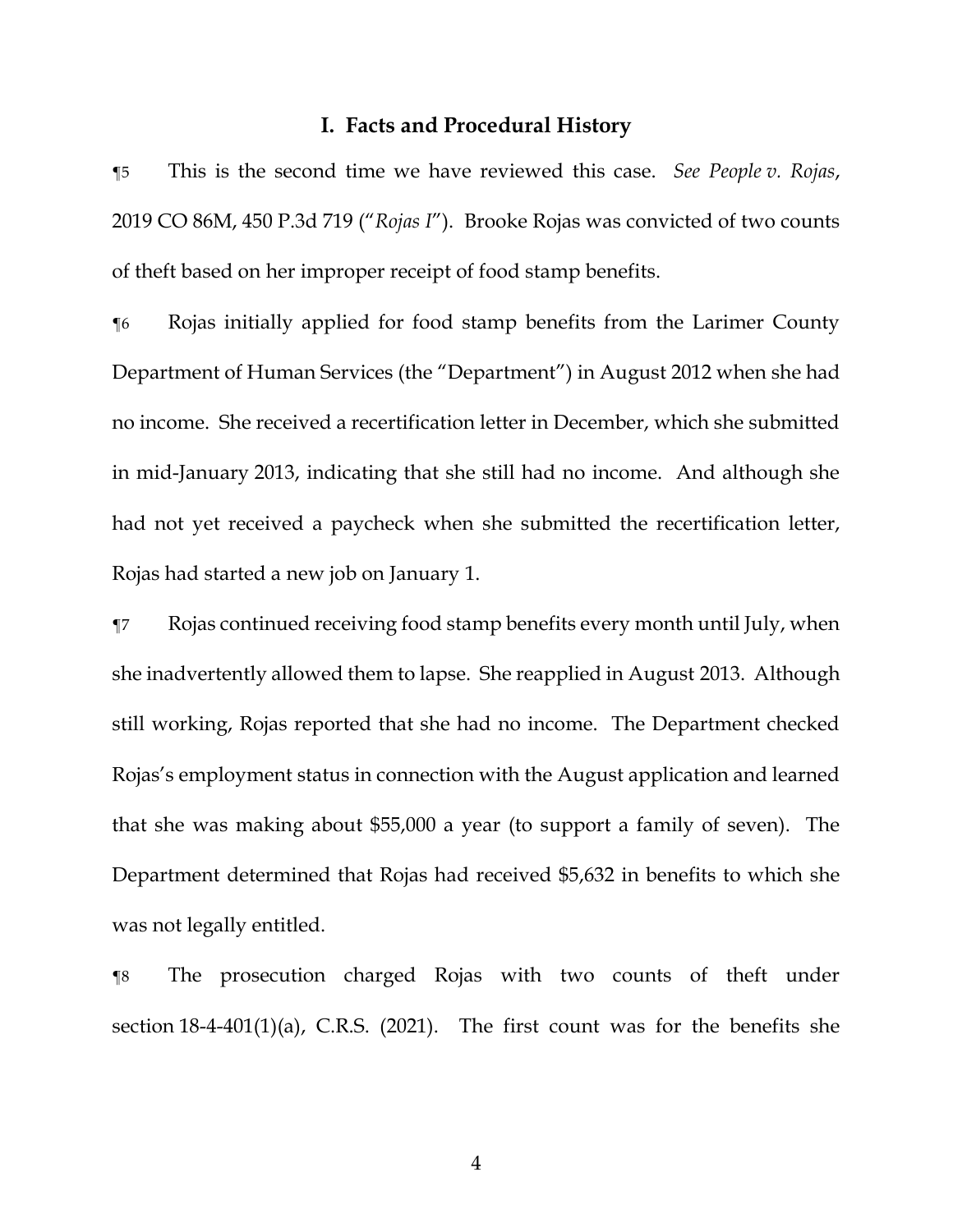received between February 1, 2013, and June 4, 2013; the second count was for the benefits she received between June 5, 2013, and July 31, 2013.<sup>2</sup>

¶9 At trial, Rojas's defense was that she lacked the requisite culpable mental state—she didn't knowingly deceive the government; she just misunderstood the forms. The prosecution's theory was that Rojas's misstatements on the January recertification form were not an oversight but rather a knowing attempt to receive benefits to which she wasn't legally entitled.

¶10 Before trial, Rojas objected to the prosecution's proposed admission of the August 2013 application because it exceeded the time period of the charged offenses and didn't lead to the receipt of any benefits. The prosecution countered that the application was admissible as res gestae evidence—to show how the investigation began—and as evidence of specific intent. The court found it relevant as circumstantial evidence of Rojas's mental state.

¶11 On the morning of trial, Rojas renewed her objection to introduction of the August 2013 application, again asserting that it was irrelevant and unfairly

<sup>2</sup> The legislature amended the theft statute, effective June 5, 2013. Ch. 373, sec. 1, § 18-4-401, 2013 Colo. Sess. Laws 2196. Because the amendment became effective during the alleged offense here, the prosecution charged Rojas with two counts of theft rather than one—one count for the period governed by the old statute and one count for the period governed by the amended statute.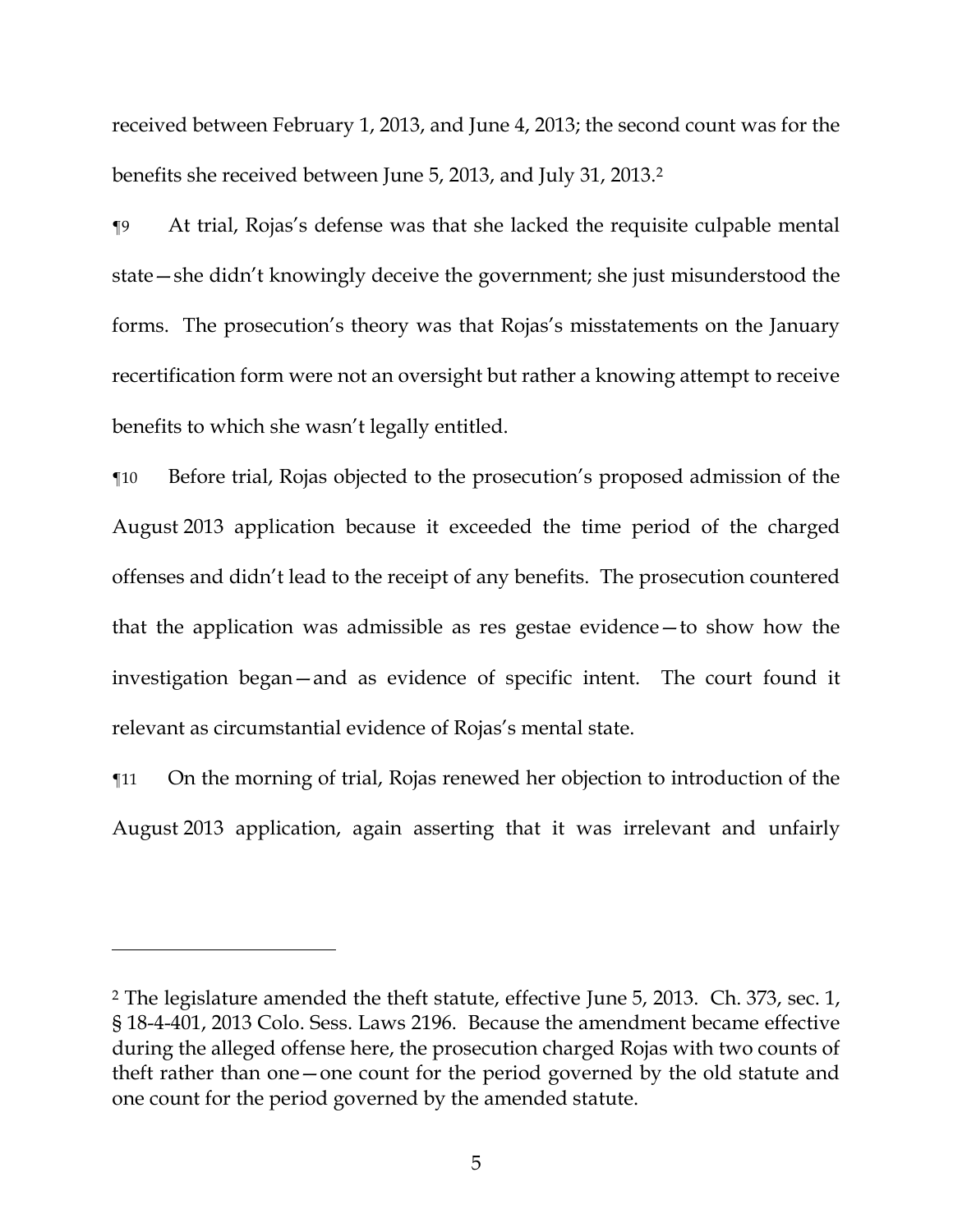prejudicial. She further argued the application was impermissible 404(b) evidence. And she requested a limiting instruction to explain to the jurors that they may consider the application "for purposes of explaining how the investigation of Ms. Rojas began only and . . . not . . . for any other purpose." The court determined that the application was not 404(b) evidence, was relevant to the charged offenses, and was admissible. The jury received no limiting instruction.

¶12 The prosecution questioned Rojas about the August 2013 application during her testimony, highlighting that she knew she was employed at that time yet still indicated on the form that she was not. The prosecution also discussed the August 2013 application in its opening and closing arguments as evidence of Rojas's intent.

¶13 A jury convicted Rojas of two counts of theft under the general theft statute for obtaining food stamp benefits to which she was not legally entitled. Rojas appealed, and a division of the court of appeals vacated the convictions. *People v. Rojas*, 2018 COA 20, ¶ 40, 490 P.3d 391, 398. We granted certiorari to review whether the legislature had "created an independent criminal offense for food stamp theft that abrogated the State's authority to prosecute under the general theft statute." *Rojas I*, ¶ 9 n.1, 450 P.3d at 721 n.1. Concluding it had not, we reversed the court of appeals' judgment and remanded for the division to consider any remaining issues on appeal. *Id.* at ¶ 28, 450 P.3d at 724.

6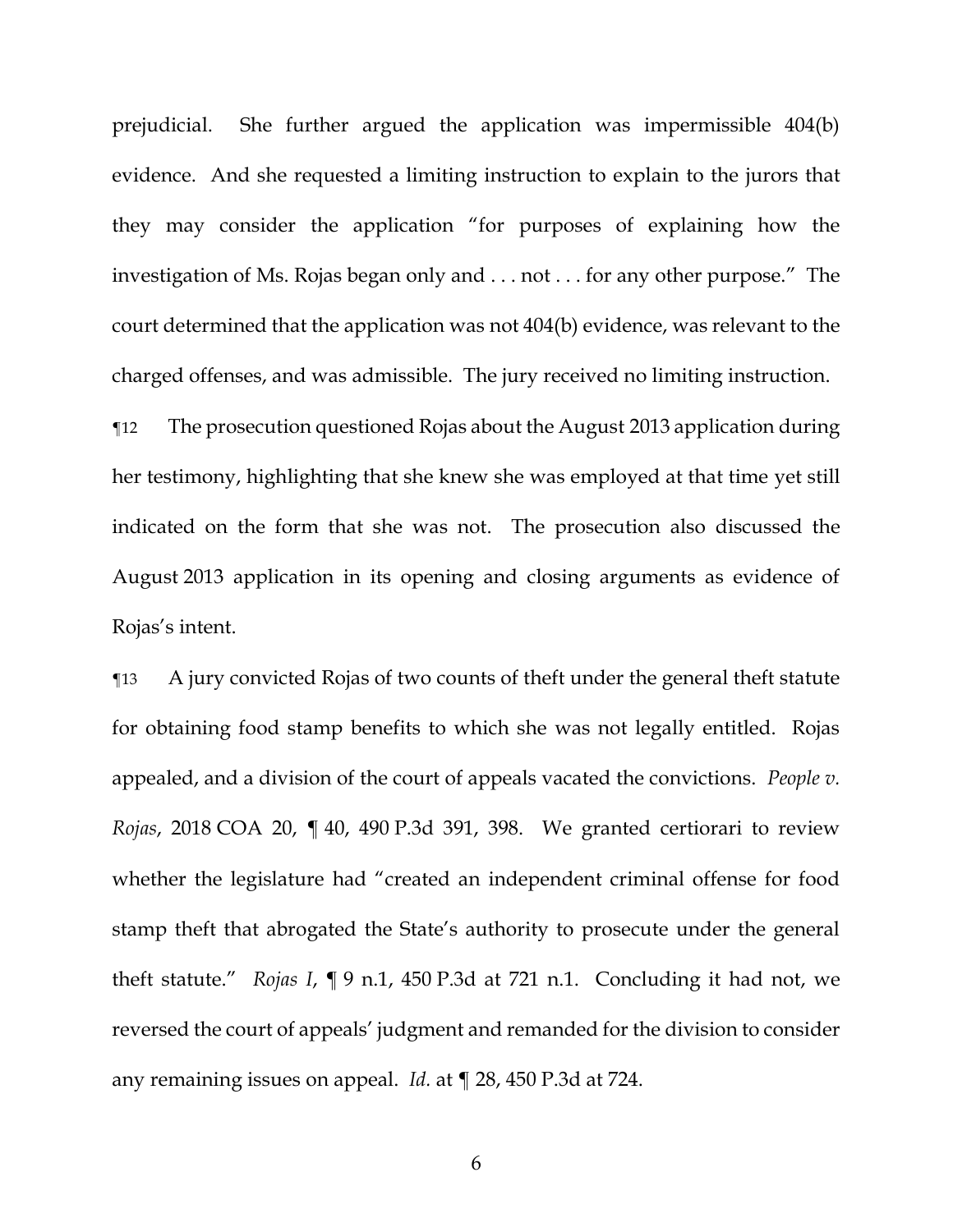¶14 On remand, the division addressed the three remaining contentions and affirmed Rojas's convictions, but it remanded for resentencing and correction of the mittimus to reflect statutory changes that reduced the felony level of her offenses. *People v. Rojas*, 2020 COA 61, ¶ 32, 490 P.3d 744, 749 ("*Rojas II*"). Rojas again petitioned this court for certiorari review, which we granted.<sup>3</sup>

## **II. Analysis**

¶15 After identifying the standard of review, we describe the evolution of the res gestae doctrine in Colorado. We then consider some of the criticism of the doctrine before concluding that the modern Rules of Evidence have rendered the res gestae doctrine superfluous. In the interest of providing guidance going forward, we also discuss what should trigger 404(b) scrutiny under the modern Rules.

<sup>3</sup> We granted certiorari to review the following issues:

<sup>1.</sup> Whether evidence that petitioner committed a similar offense, after the charged offense, is admissible without a limiting instruction, under the res gestae doctrine, to prove that she committed the charged offense.

<sup>2.</sup> Whether this court should abolish the res gestae doctrine.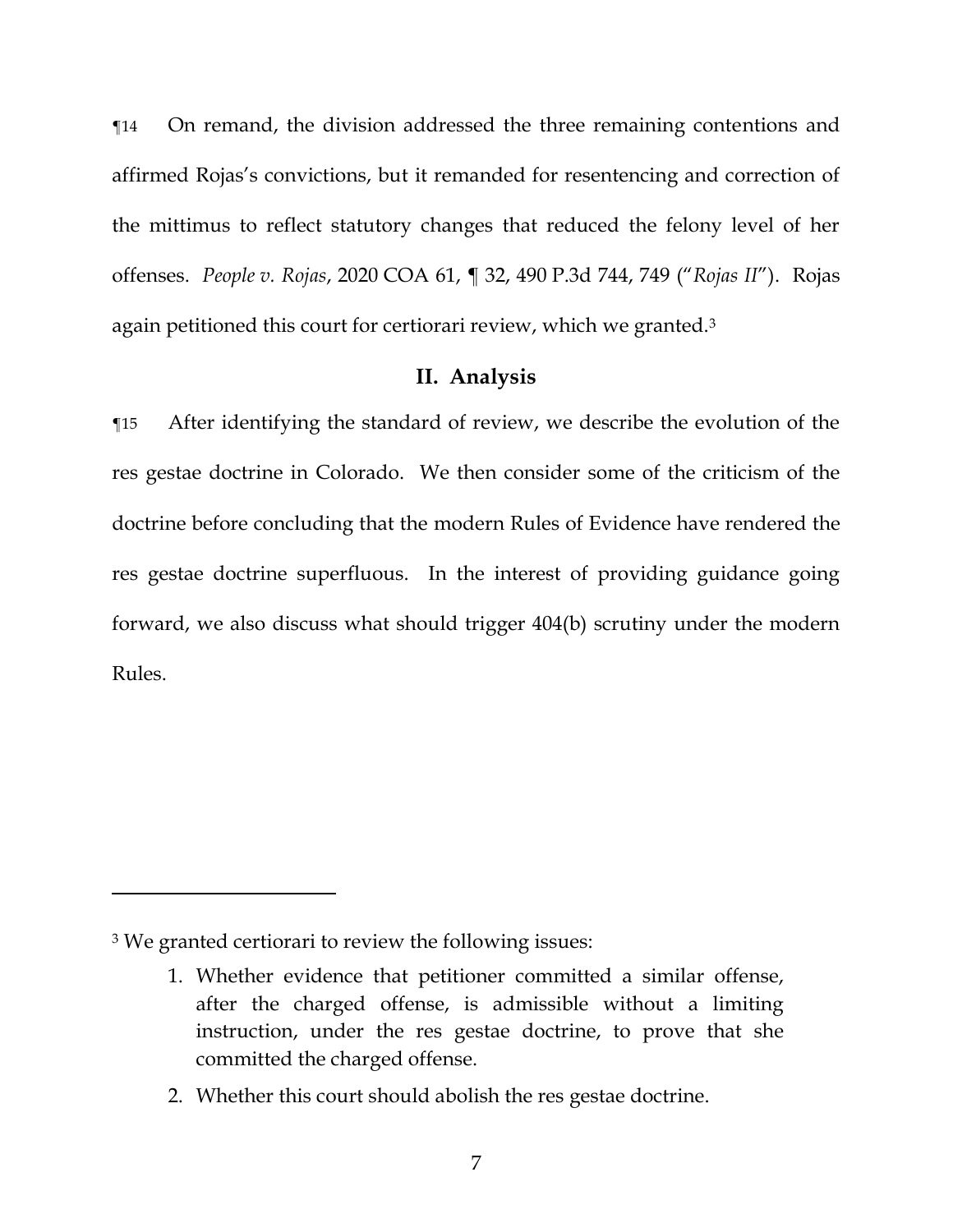## **A. Standard of Review**

¶16 We review a trial court's evidentiary rulings for an abuse of discretion. *Venalonzo v. People*, 2017 CO 9, ¶ 15, 388 P.3d 868, 873. A trial court abuses its discretion when its ruling is based on an erroneous view of the law. *People v. Wadle*, 97 P.3d 932, 936 (Colo. 2004).

¶17 In reviewing a trial court's ruling, appellate courts ordinarily adhere to precedent under the doctrine of stare decisis. *See Love v. Klosky*, 2018 CO 20, ¶ 14, 413 P.3d 1267, 1270. However, the doctrine is not so inflexible that we can't reevaluate our precedent where "we are 'clearly convinced that the rule was originally erroneous or is no longer sound because of changing conditions and that more good than harm will come from departing from precedent.'" *McShane v. Stirling Ranch Prop. Owners Ass'n, Inc.*, 2017 CO 38, ¶ 26, 393 P.3d 978, 984 (quoting *People v. Blehm*, 983 P.2d 779, 788 (Colo. 1999)); *People v. LaRosa*, 2013 CO 2, ¶¶ 30–31, 293 P.3d 567, 574–75 (departing from stare decisis after concluding there were sound reasons for doing so).

### **B. The Evolution of the Res Gestae Doctrine in Colorado**

¶18 Res gestae has deep roots in American common law. The Supreme Court first referenced the doctrine in 1817, *Leeds v. Marine Ins. Co.,* 15 U.S. 380, 383 (1817), and Colorado courts have recognized it since at least the 1870s, *see Doane v. Glenn*, 1 Colo. 495, 499–501 (1872), *rev'd on other grounds by Doane v. Glenn*, 88 U.S. 33

8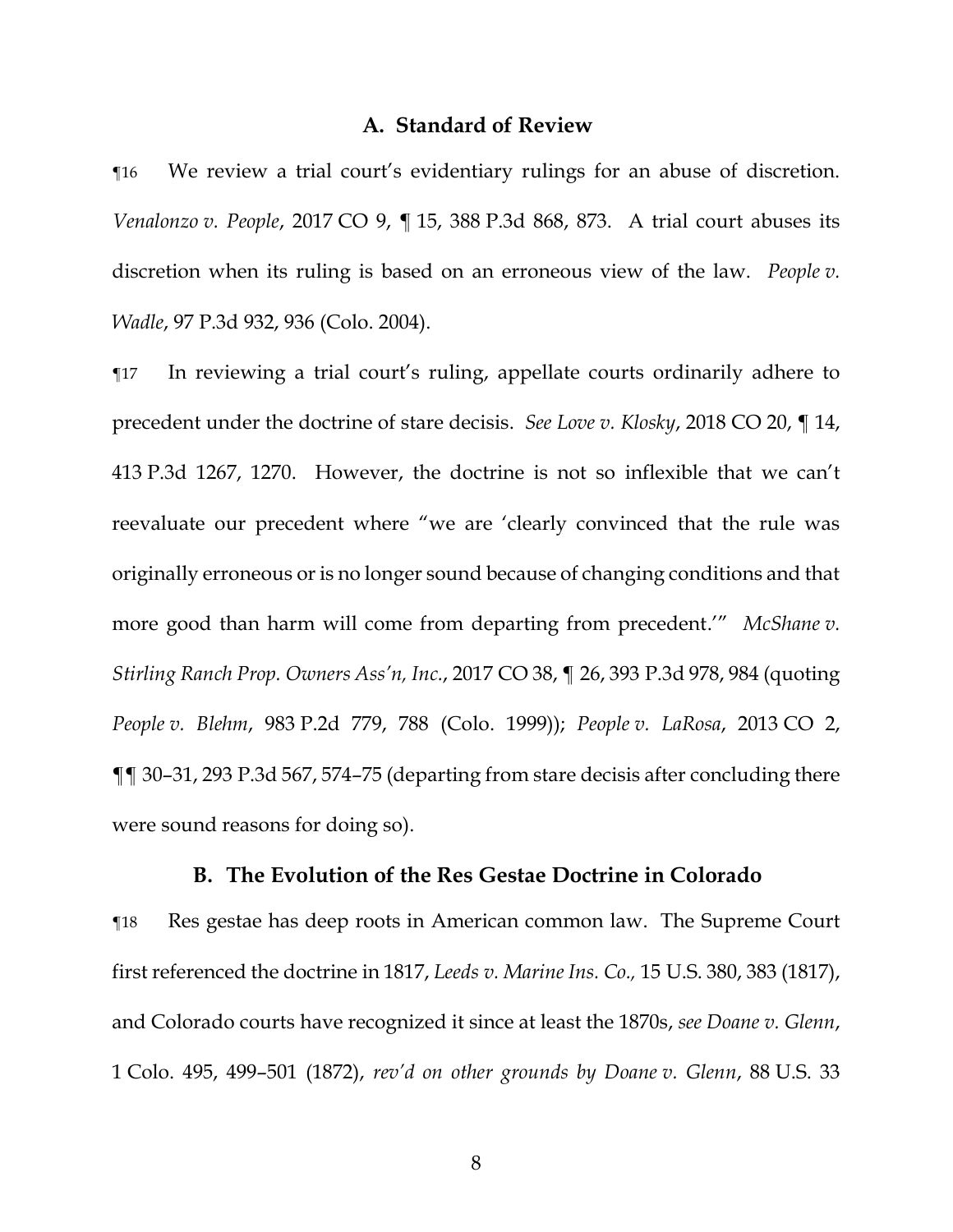(1874). The Latin phrase, which means "things done," *Res Gestae*, Black's Law Dictionary (11th ed. 2019), encompassed evidence that was necessary to understand the charged crime:

Res gestae may be broadly defined as matter incidental to a main fact and explanatory of it, including acts and words which are so closely connected therewith as to constitute a part of it, and without a knowledge of which the main fact might not be properly understood. They are the events themselves speaking through the instinctive words and acts of participants; the circumstances, facts and declarations which grow out of the main fact, are contemporaneous with it and serve to illustrate its character.

*Denver City Tramway Co. v. Brumley*, 116 P. 1051, 1052–53 (Colo. 1911); *see also Graves v. People*, 32 P. 63, 65 (Colo. 1893) ("Res gestae are events speaking for themselves, through the instinctive words and acts of participants, not the words and acts of participants when narrating the events. What is done or said by participants under the immediate spur of a transaction becomes thus part of the transaction, because it is then the transaction that thus speaks." (quoting Francis Wharton, *A Treatise on the Law of Evidence in Criminal Issues* § 262 (9th ed. 1884))).

¶19 In these early formulations, res gestae served primarily as an exception to the general prohibition against hearsay. 2 Kenneth S. Broun et al., *McCormick on Evidence* § 268 (Robert P. Mosteller ed., 8th ed. 2020). Courts admitted statements made during or adjacent to the charged crime because it was assumed that the spontaneity of such statements rendered them reliable. *See Archina v. People*, 307 P.2d 1083, 1097 (Colo. 1957) ("Under the well-established doctrine of res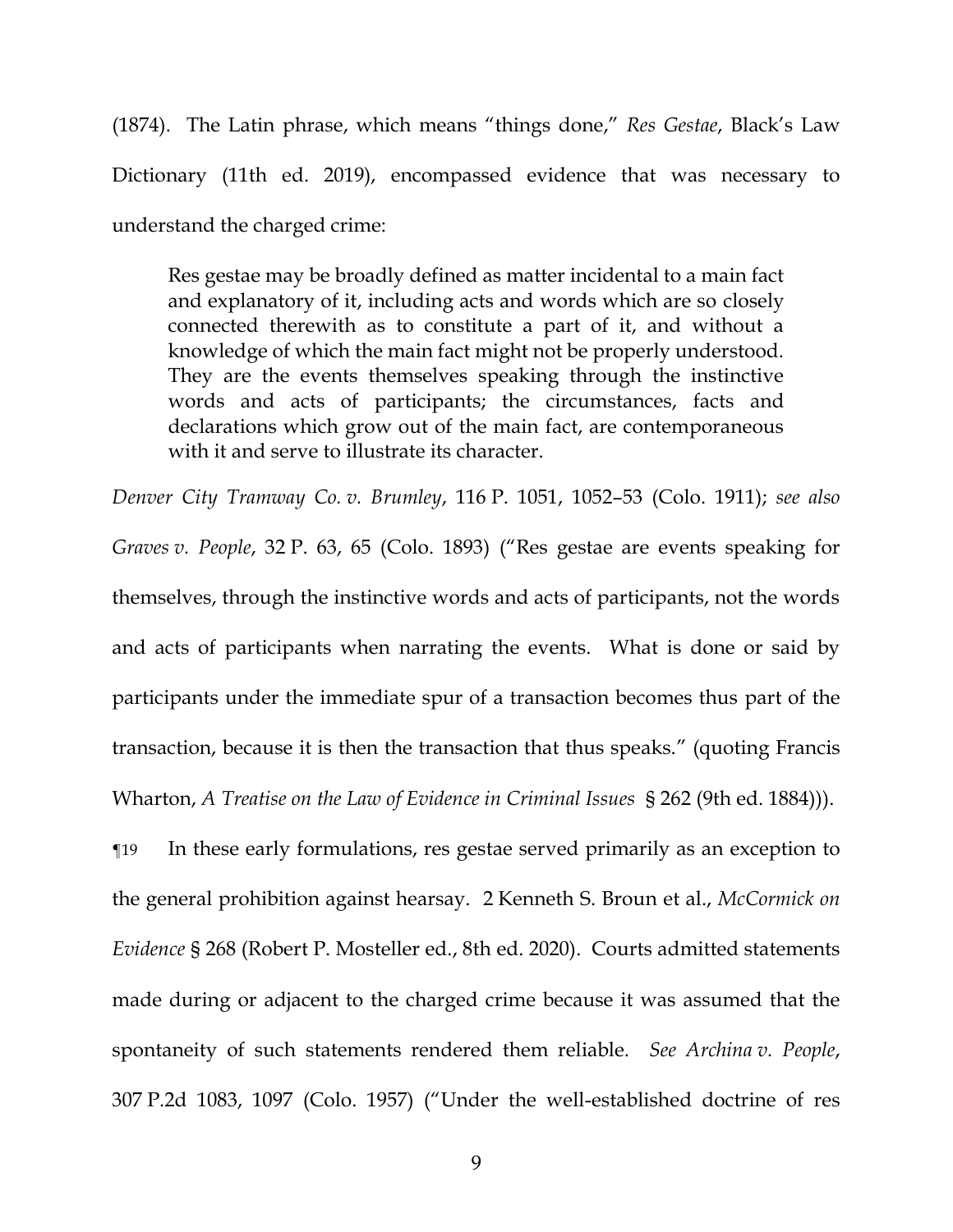gestae, unsworn statements are admitted on the theory that they are spontaneous utterances, dominated and evoked by the transaction itself, and are not the result of premeditation, reflection or design."); *see also Zapata*, ¶ 71, 428 P.3d at 532 (Hart, J., specially concurring); H. Patrick Furman & Ann England, *The Expanding Use of the Res Gestae Doctrine*, 38 Colo. Law. 35, 35 (2009).

¶20 In this way, res gestae statements were treated much like the later-codified hearsay exceptions for present sense impressions, excited utterances, and thenexisting mental states. *See* CRE 803(1)–(3); *People v. Dement*, 661 P.2d 675, 679 (Colo. 1983) (equating the requirements for admitting excited utterances under CRE 803 to the pre-adoption requirements for admitting res gestae statements), *abrogated on other grounds by People v. Fry*, 92 P.3d 970 (Colo. 2004); *see also McCormick on Evidence*, *supra*, § 268.

¶21 Even in its hearsay heyday, however, the vagueness of res gestae earned stiff rebukes from esteemed scholars and jurists. Professor Wigmore lamented that res gestae's "indefiniteness has served as a basis for rulings where it was easier for the judge to invoke this imposing catchword than to think through the real question involved." *Res Gestae*, Black's Law Dictionary (11th ed. 2019) (quoting John H. Wigmore, *A Students' Textbook of the Law of Evidence* 279 (1935)). Judge Learned Hand was equally blunt, observing that res gestae "is a phrase which has been accountable for so much confusion that it had best be denied any place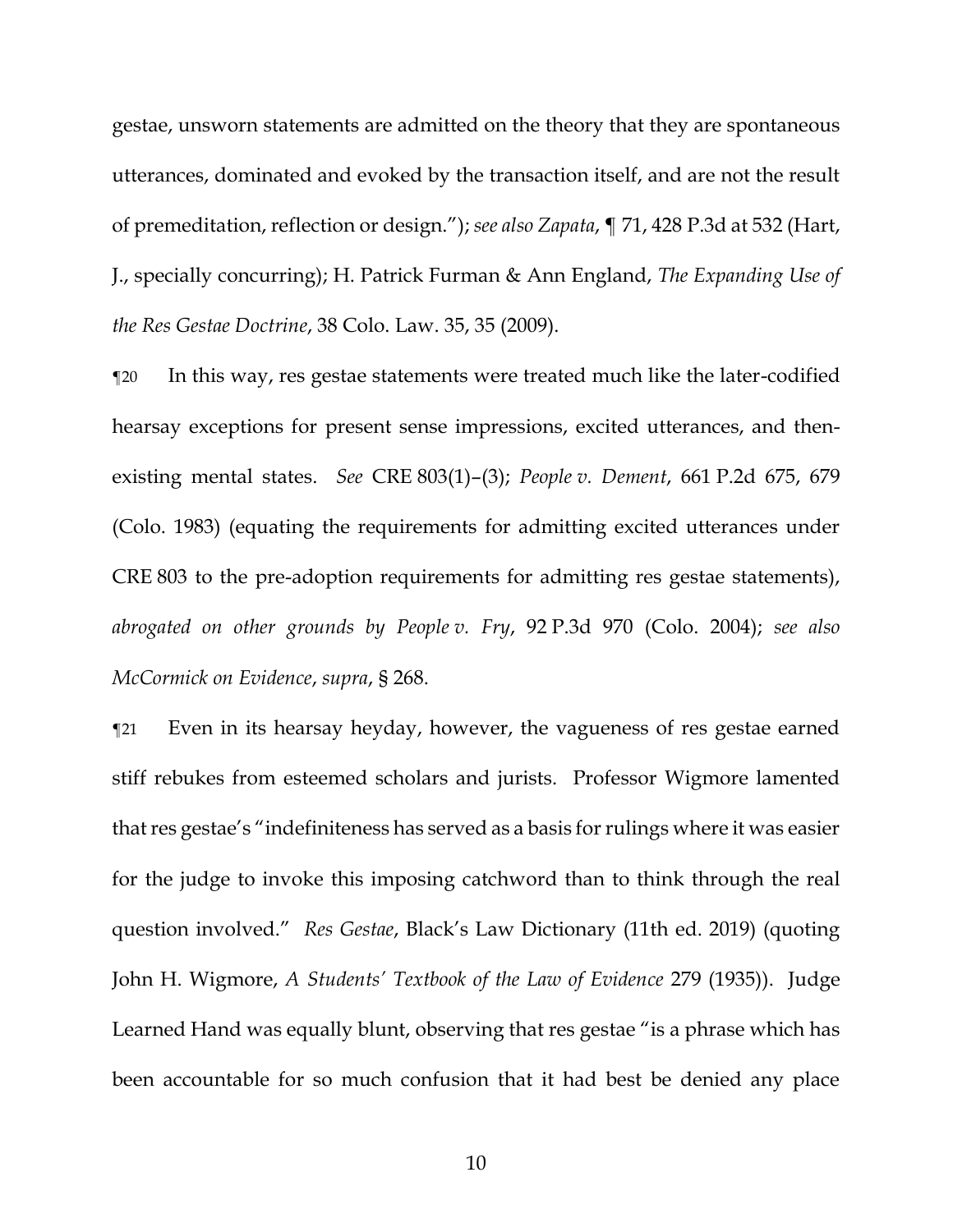whatever in legal terminology; if it means anything but an unwillingness to think at all, what it covers cannot be put in less intelligible terms." *United States v. Matot*, 146 F.2d 197, 198 (2d Cir. 1944).

¶22 Despite these misgivings, res gestae gradually seeped into the realm of uncharged misconduct evidence. Like res gestae, the law limiting the use of uncharged misconduct evidence has a long history in American jurisprudence. Because such evidence "has inhering in it damning innuendo likely to beget prejudice in the minds of jurors" and "tends to inject collateral issues into a criminal case which are not unlikely to confuse and lead astray the jury," *Stull v. People*, 344 P.2d 455, 458 (Colo. 1959), *superseded by rule as stated in People v. Williams*, 2020 CO 78, ¶¶ 7–15, 475 P.3d 593, 595–98, its admissibility was "strictly limited" under the common law, *Williams*, ¶ 7, 475 P.3d at 596.

¶23 Thus, a conflict emerged. While the scope of res gestae evidence expanded, the common law governing other-acts evidence remained exclusionary. "Prior to the adoption of the Colorado Rules of Evidence, . . . Colorado decisional law adhered to the exclusionary principle that, subject to narrow exceptions, evidence of other crimes was not admissible as proof of the accused's guilt with respect to the crime charged." *People v. Garner*, 806 P.2d 366, 369 (Colo. 1991). When a trial court admitted other-acts evidence (or "similar transaction evidence," as this court then termed it), we required the court to employ a set of procedural protections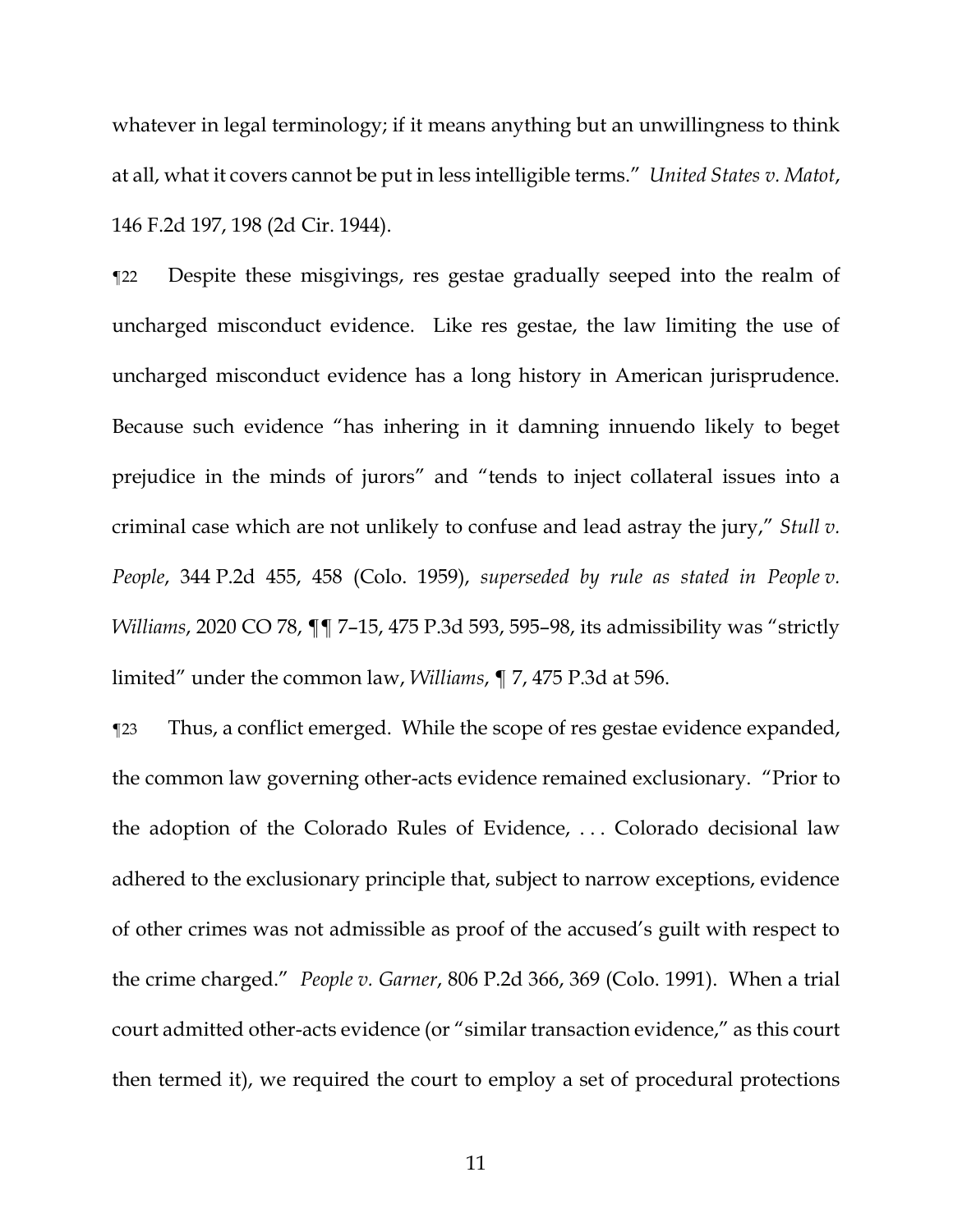focusing the jury on the limited purpose for which the evidence was received. 4 *Stull*, 344 P.2d at 458–59. The prosecution, as the proponent of such evidence, had to establish by "clear and convincing evidence" that the other act had occurred and that the defendant was the person who had engaged in the misconduct. *See People v. Botham*, 629 P.2d 589, 602 (Colo. 1981), *superseded by rule as stated in Garner*, 806 P.2d at 370. And we insisted that the court address three threshold issues:

(1) is there a valid purpose for which the evidence is offered? (2) is the evidence relevant to a material issue of the case? (3) does the probative value of the evidence of the prior act, considering the other evidence which is relevant to the issue, outweigh the prejudice to the defendant which would result from its admission?

*People v. Honey*, 596 P.2d 751, 754 (Colo. 1979), *superseded by rule as stated in People v.* 

*Rath*, 44 P.3d 1033, 1039 (Colo. 2002).

¶24 Res gestae became a convenient way to bypass the more rigorous requirements of *Stull* and its common-law progeny. It became a catchall for admitting all sorts of misdeeds and character evidence—no matter how attenuated

<sup>4</sup> *Stull* required that (1) the prosecutor inform the court of the purpose for which the evidence was offered; (2) if the court admitted the evidence, "it should *then and there* instruct the jury as to the limited purpose for which the evidence is being received and for which the jury may consider it"; (3) the written jury instructions should repeat the limited purpose for which the evidence was admitted; and (4) any reference to the evidence should be in such terms as "transactions" or "acts" or "conduct" rather than "offenses" or "crimes" or the like. 344 P.2d at 458–59.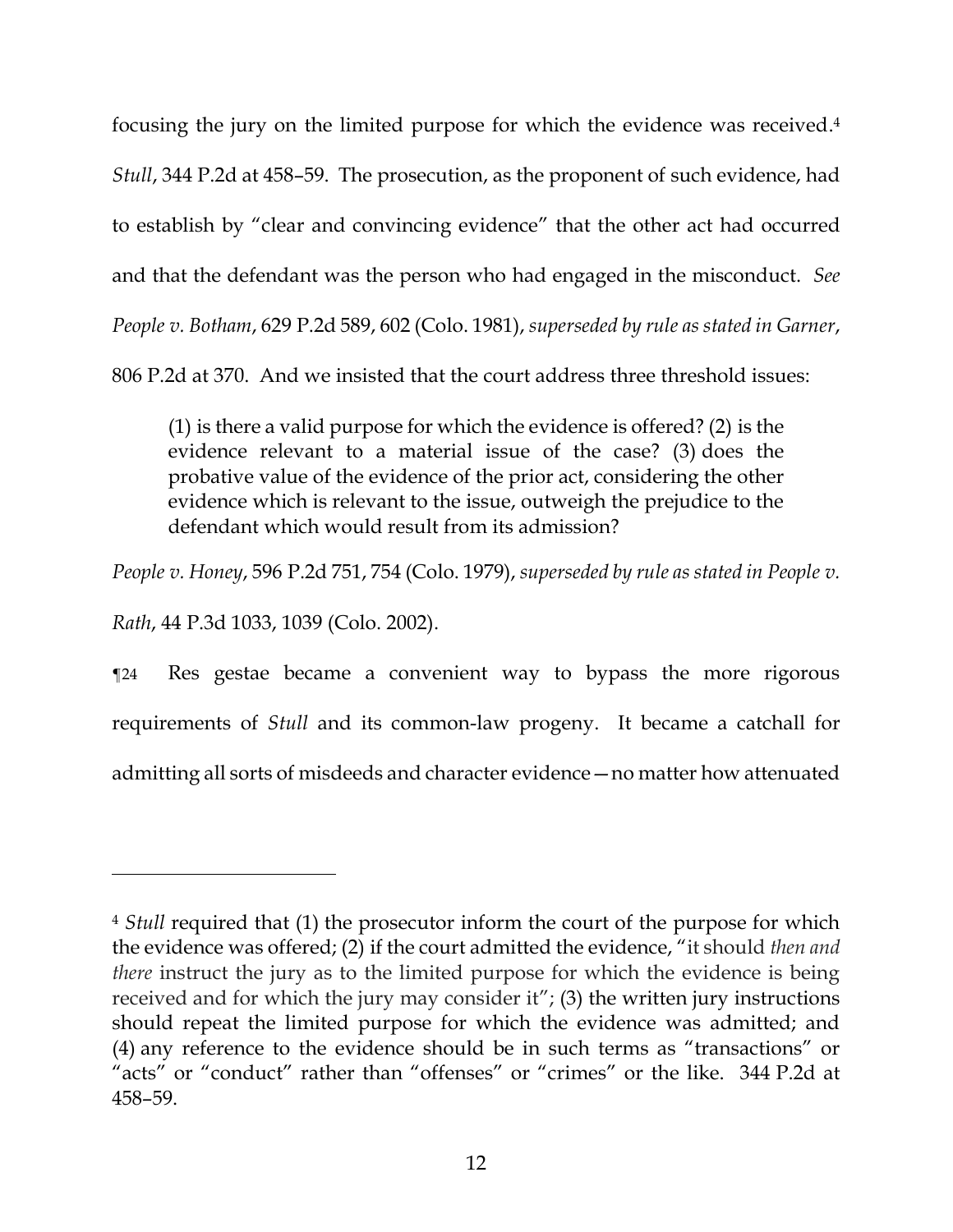in time, place, or manner—without carefully considering whether it was intrinsic or extrinsic to the charged crime. *See Lancaster v. People*, 615 P.2d 720, 723 (Colo. 1980) (applying pre-Rules common law and noting that although "we have alluded to the importance of the temporal proximity of the statement to the event in a number of cases, we also have noted that contemporaneity of the act and the assertion is not required" (citations omitted)).

# **C. The Modern Rules of Evidence**

¶25 Although the modern Rules we adopted in 1980 said nothing about res gestae, they broadly favored the admission of relevant evidence. Under Rules 401 and 402, unless otherwise prohibited by constitution, rule, or statute, all evidence is admissible if it tends to make the existence of any consequential fact more or less probable. And Rule 403 provides that otherwise relevant evidence may be excluded "if its probative value is *substantially* outweighed by the danger of *unfair* prejudice, confusion of the issues, or misleading the jury, or by considerations of undue delay, waste of time, or needless presentation of cumulative evidence." (Emphases added.)

¶26 Furthermore, the Rules of Evidence included Rule 404, which now governs the admissibility of character evidence. Under 404(a), with certain limited exceptions, "[e]vidence of a person's character or a trait of his character is not admissible for the purpose of proving that he acted in conformity therewith on a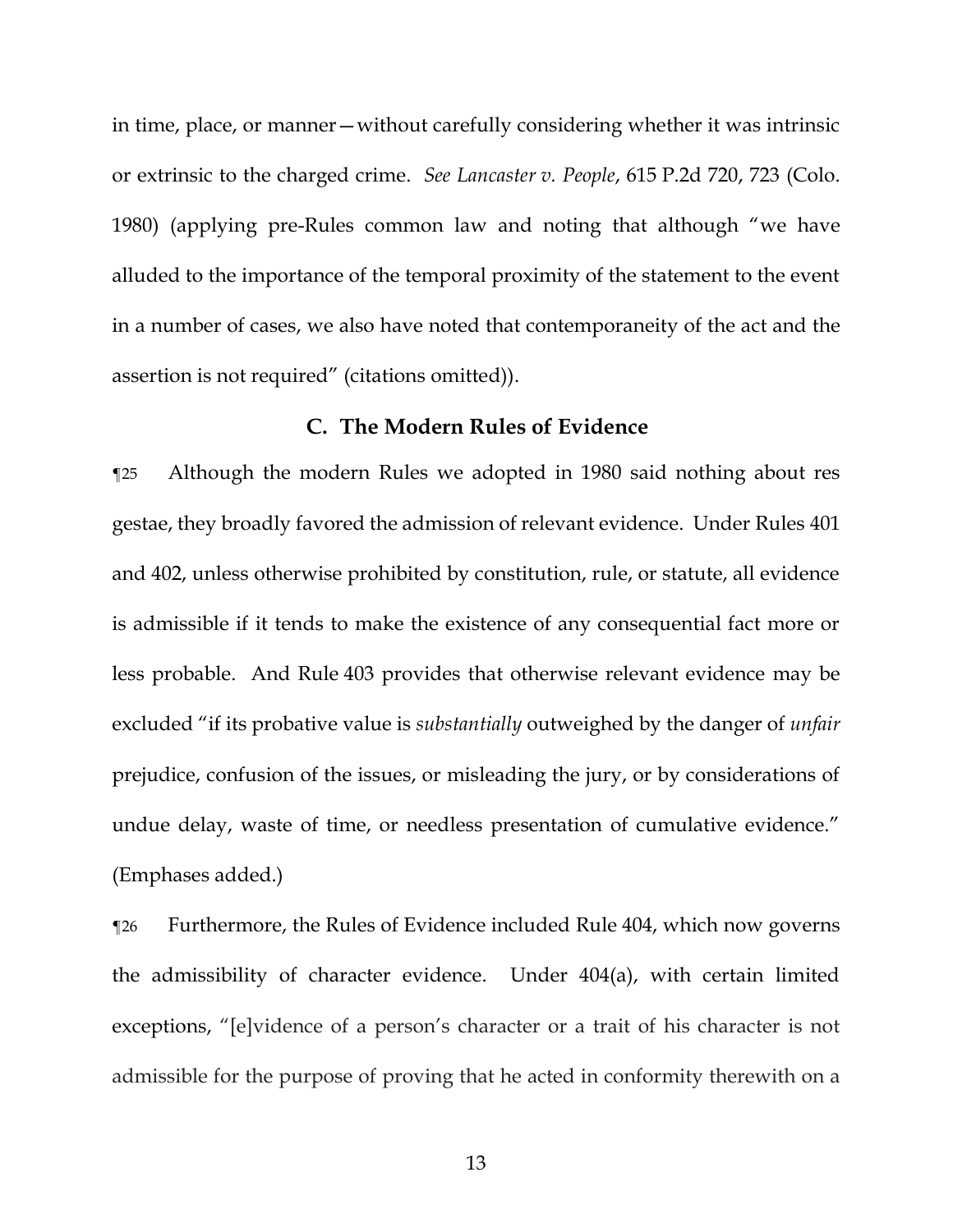particular occasion." And 404(b) provides that "[e]vidence of any other crime, wrong, or act is not admissible to prove a person's character in order to show that on a particular occasion the person acted in conformity with the character" but may be admissible for purposes such as "proving motive, opportunity, intent, preparation, plan, knowledge, identity, absence of mistake, or lack of accident." Rule 404(b)(3) requires that, in criminal cases, the prosecution provide the court and the defendant with reasonable notice of its intent to introduce other-acts evidence in writing before the trial. The notice must include the permitted purpose for which admission of the evidence is sought and the reasoning supporting that purpose. CRE  $404(b)(3)(B)$ .<sup>5</sup>

¶27 In *People v. Spoto*, 795 P.2d 1314, 1318–19 (Colo. 1990), this court "articulated a framework for determining the relevancy of this kind of [character] evidence within the scheme of the Rules, analyzing the requirements of CRE 401–404 in terms of four specific components, or evidentiary considerations." *Williams*, ¶ 8, 475 P.3d at 596. Such evidence must be (1) logically relevant (2) to a material fact (3) independent of the prohibited inference of the defendant's bad character, and

<sup>5</sup> This court amended CRE 404(b) on March 29, 2021, effective July 1, 2021, to, among other things, create subsection (3). The substance of the Rule remains largely unchanged.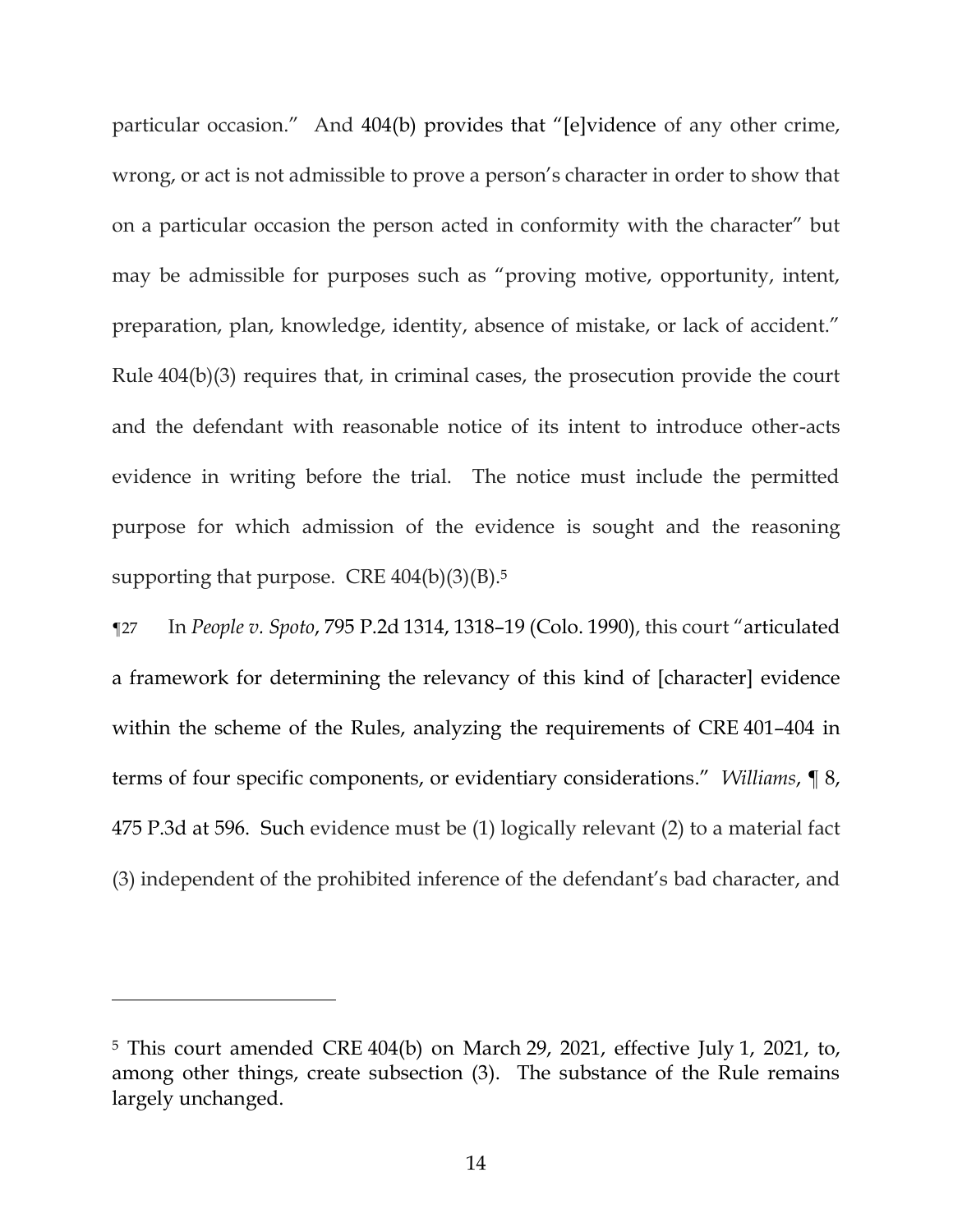(4) the probative value of the evidence must not be substantially outweighed by the risk of unfair prejudice. *Id.* at ¶ 9, 475 P.3d at 596. If a court determines the evidence is admissible, the court must also, upon request, contemporaneously instruct the jurors of the limited purpose for which the evidence may be considered. CRE 105; *see People v. Bondsteel*, 2015 COA 165, ¶ 85, 442 P.3d 880, 897, *aff'd*, 2019 CO 26, 439 P.3d 847.

¶28 And so, under the framework of the Rules, courts can admit uncharged misconduct evidence for almost any non-propensity purpose:

In contrast to the former narrowly defined exceptions to a general rule of exclusion, we have therefore made clear that Rule 404(b) identifies a single purpose for which other-crime evidence must always be excluded and delineates a non-exclusive list of examples of other reasons for which other-crime evidence is not to be excluded if it is otherwise admissible according to the rules of relevance. . . . The traditional litany of narrowly circumscribed exceptions of pre-Rules decisional law . . . no longer limits the admissibility of other-crime evidence.

*Williams*, ¶¶ 11–12, 475 P.3d at 596– 97; *see also Rath*, 44 P.3d at 1038–39.

# **D. Examples of Inconsistency**

¶29 Despite these developments, the res gestae doctrine remained. Unsurprisingly, courts wrestling with whether an act is res gestae evidence or 404(b) evidence have reached inconsistent and often unpredictable results.

¶30 Consider, for example, *People v. Hickam*, 684 P.2d 228, 230–31 (Colo. 1984),

in which the prosecution charged the defendant with felony murder for a death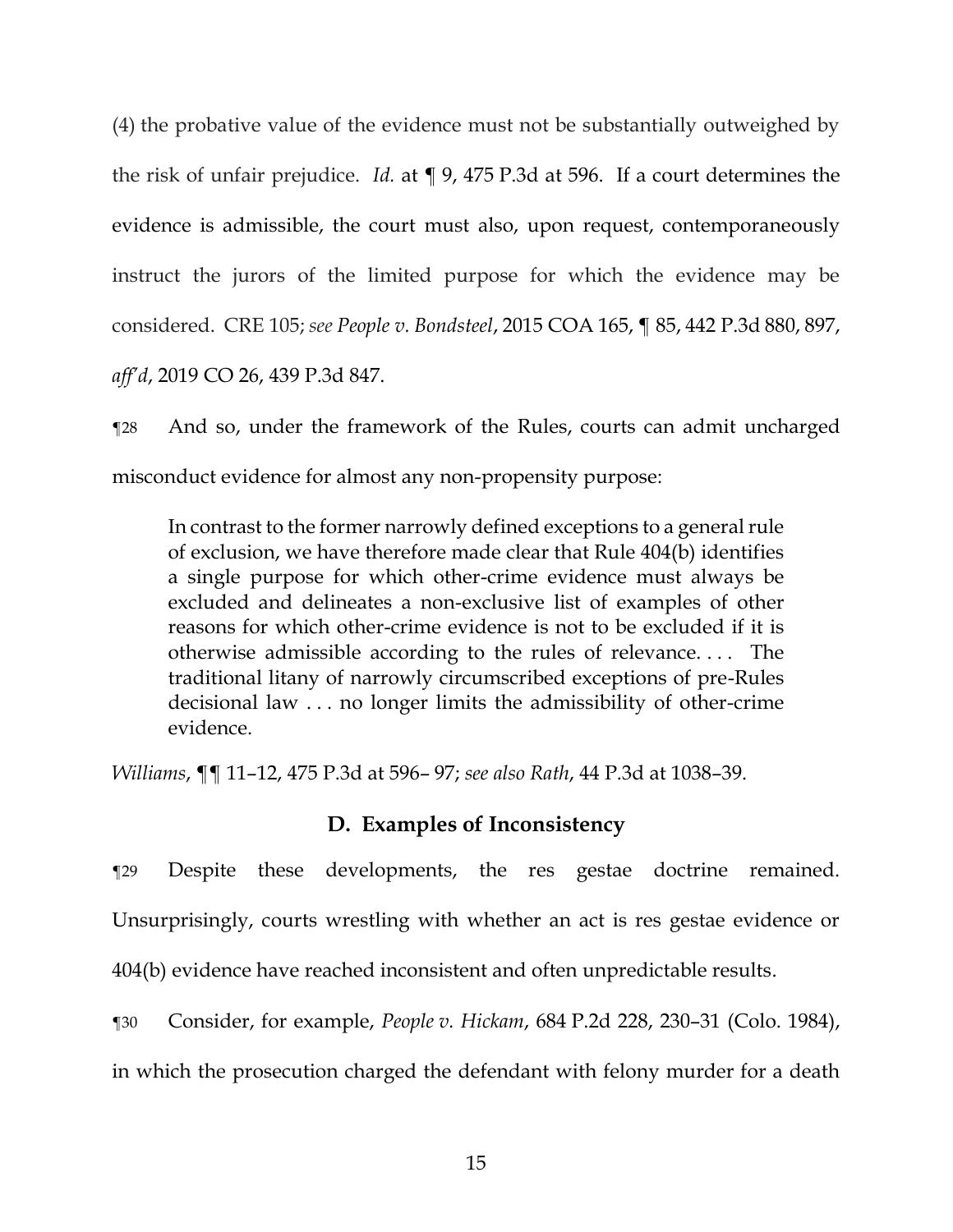that occurred during the defendant's flight from an attempted robbery. This court concluded evidence of the contemporaneous underlying robbery was admissible res gestae evidence of felony murder. *Id.* at 231–32. However, because one element of felony murder is proof that the defendant committed (or attempted to commit) one of the statutorily enumerated predicate crimes, evidence of the predicate was plainly relevant to proving felony murder and not unfairly prejudicial. Thus, we need not have relied on res gestae because evidence of the robbery was admissible under Rules 401–403.

¶31 Now compare *Hickam*—where the proposed res gestae evidence and the charged offense occurred contemporaneously—to the following two examples involving more attenuated temporal connections between such evidence and the charged offenses.

¶32 In *People v. Czemerynski*, 786 P.2d 1100, 1103 (Colo. 1990), the prosecution charged the defendant with harassment and criminal extortion based on threatening phone calls he allegedly made to the victim during a four-month period. The trial court, "[r]elying on CRE 404(b)," admitted hundreds of calls the defendant had allegedly made before and after the charged period "because [the evidence] proved identity and *was part of the res gestae* of the criminal episode." *Id.* at 1109 (emphasis added). This court concluded that the trial court had not abused its discretion by invoking both res gestae and Rule 404(b) to admit the evidence.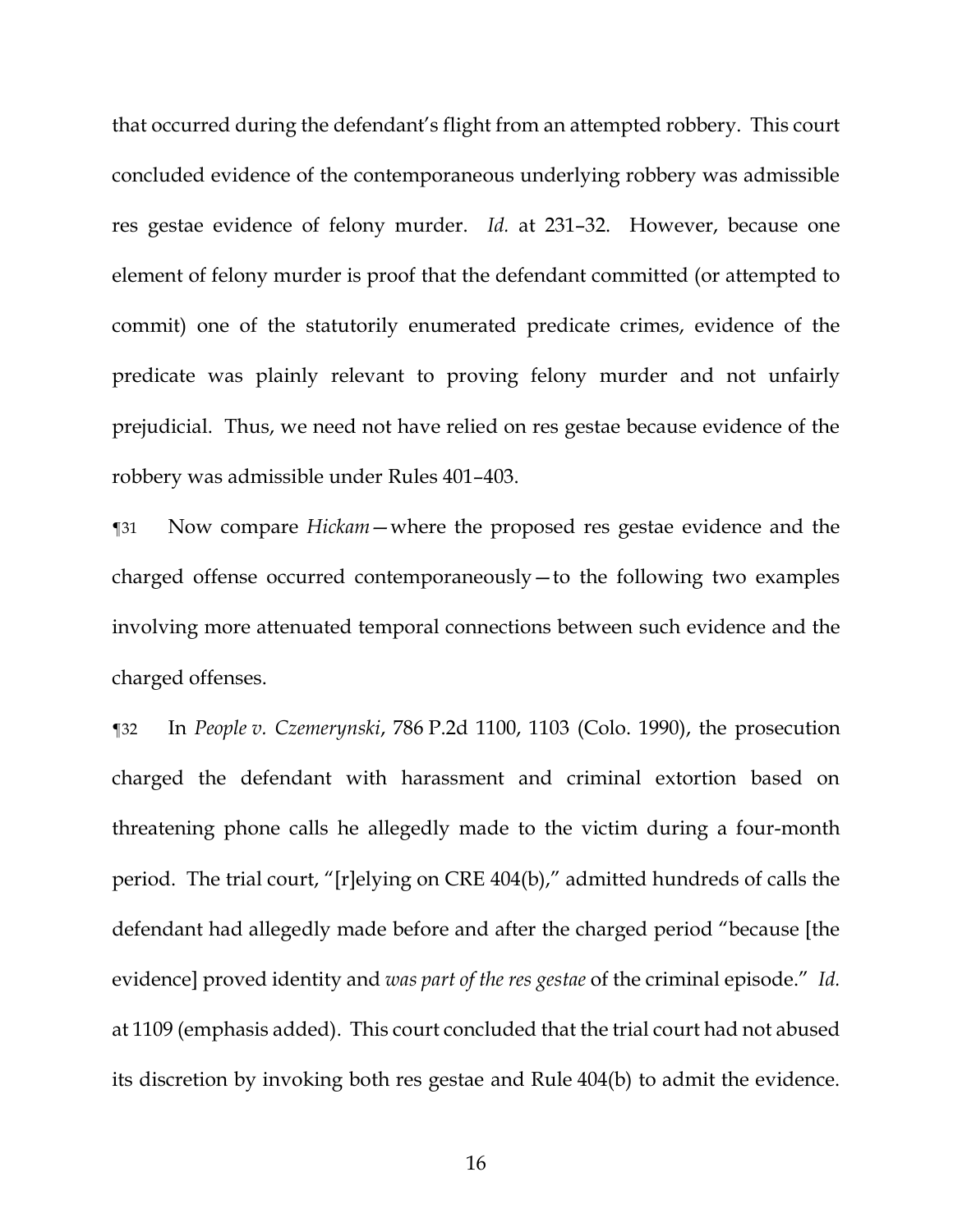*Id.* But by definition, 404(b) evidence is extrinsic to the charged crime while, traditionally, res gestae evidence is intrinsic to it. *See Quintana*, 882 P.2d at 1372. So our decision unnecessarily blurred the analytical lines by approving of the trial court's reliance on mutually exclusive theories for admitting the evidence.

¶33 In *Skufca*, police officers arrested the defendant on a warrant for traffic offenses and, during a search incident to arrest, found drugs and drug paraphernalia in his car. 176 P.3d at 84. Earlier in the day, the defendant had sold drugs to an undercover DEA agent. *Id.* The prosecution sought to introduce testimony about the drug transaction as res gestae evidence to help prove that the defendant knowingly possessed the drugs that were later found in his car. *Id.* at 85. The trial court found the testimony critical to the jury's understanding of the events surrounding the arrest and therefore admissible to explain the circumstances. *Id.* This court agreed with the trial court that the earlier drug transaction was admissible res gestae evidence because it was "relevant and it helped establish for the jury the context and circumstances surrounding the crime with which [the defendant] was charged." *Id.* at 86. However, it was an act separate from the charged offense, and its admissibility should have been considered under 404(b) and *Spoto*. Moreover, under 404(b), the defendant would have been entitled to an instruction limiting the jury's use of the evidence to the prosecution's stated purpose.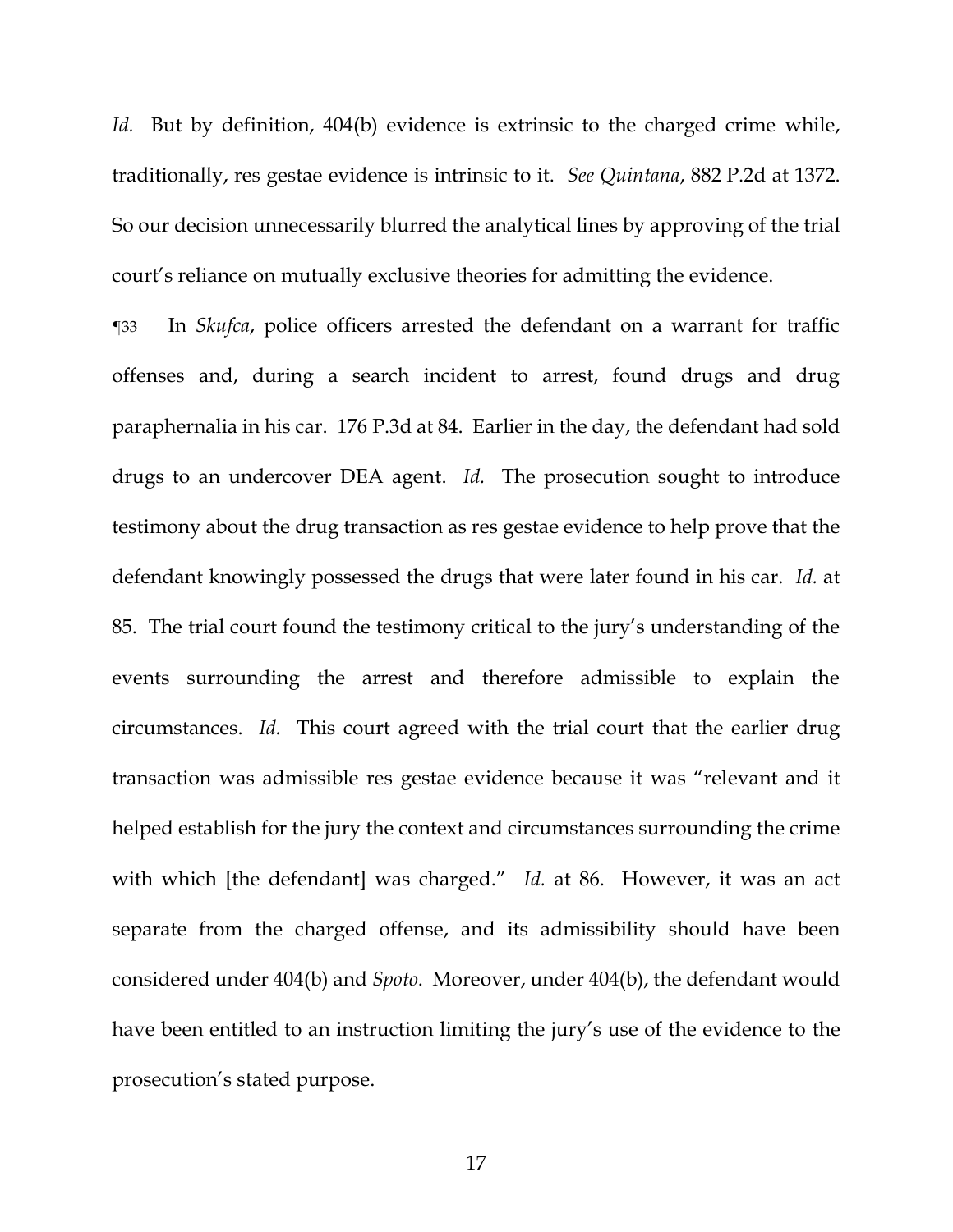¶34 The preceding examples demonstrate how we have muddied the law by analyzing admissibility under res gestae instead of the Rules of Evidence. A more recent decision from this court seems to have at least partially presaged the move we make today.

¶35 In *People v. Greenlee*, 200 P.3d 363, 365–69 (Colo. 2009), we concluded that the defendant's statement that he wanted to kill a woman and hide her body in a remote area, made two months before the murder at issue, was admissible under general relevancy rules (CRE 401–403) and not excludable under 404(b). Therefore, "there [was] no need to consider an alternative theory of relevance, such as *res gestae*, where the evidence [was] admissible under general rules of relevancy." *Greenlee*, 200 P.3d at 368. Although we grounded the decision in the Rules of Evidence rather than pre-Rules common law, we nonetheless added to the confusion by concluding that, because the statements were relevant independent of the impermissible inference about the defendant's character, 404(b) did not apply.<sup>6</sup> *Id.* But this criterion is simply part of the 404(b) analysis

<sup>6</sup> To the extent that we suggested in *Greenlee* that Rule 404(b) is implicated only by other *criminal* acts, we disavow that suggestion. *See Kaufman v. People*, 202 P.3d 542, 552–60 (Colo. 2009) (analyzing the admissibility of the defendant's non-criminal conduct, which included martials arts and weapon training, drawings, and weapons collection, under 404(b) and *Spoto*); *Masters v. People*,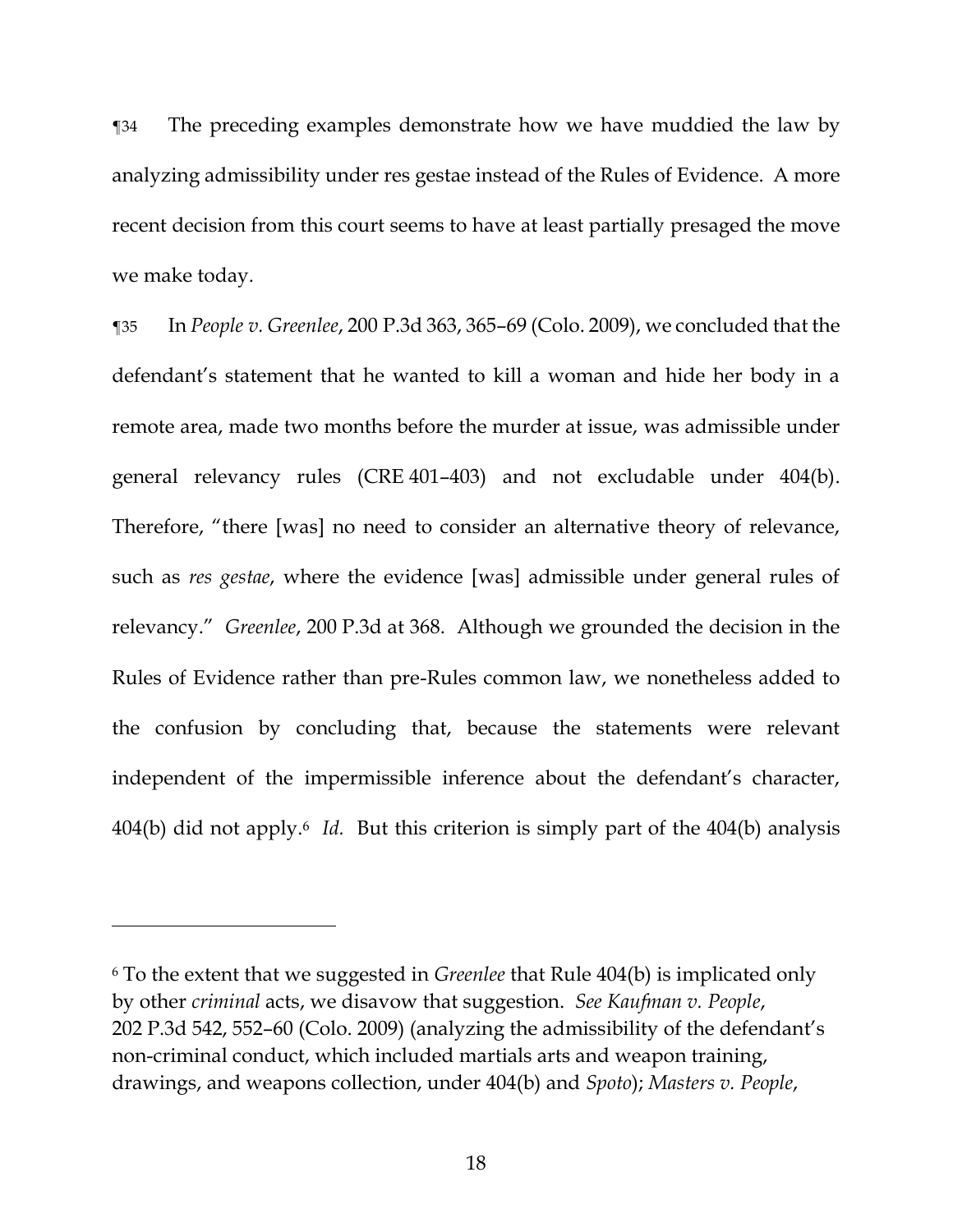under *Spoto*, not a basis for avoiding Rule 404(b). If the proffered evidence is extrinsic to the charged crime, which the *Greenlee* court impliedly concluded these statements were, 200 P.3d at 366–67, and if it implicates the defendant's character, its admissibility is governed by Rule 404(b). We discuss this at greater length below.

# **E. Farewell Res Gestae**

¶36 In his dissent to the division's opinion here, Judge Furman rightly observed that res gestae often "obscure[s] what [it] purport[s] to describe." *Rojas II*, ¶ 59, 490 P.3d at 752 (Furman, J., dissenting) (alteration in original) (quoting 1 Kenneth S. Broun et al., *McCormick on Evidence* § 190.9 (Robert P. Mosteller ed., 8th ed. 2020)). And he has not been alone in his criticism. *See, e.g.*, *Zapata*, ¶ 76, 428 P.3d at 533 (Hart, J., specially concurring) (noting that res gestae "is a vague and nearly standardless concept that is applied too expansively"); *People v. Agado*, 964 P.2d 565, 569 (Colo. App. 1998) (Briggs, J., specially concurring) ("[T]he doctrine has confounded counsel and courts, often tending to create as much confusion as clarification.").

<sup>58</sup> P.3d 979, 996–1004 (Colo. 2002) (analyzing the admissibility of the defendant's drawings and writings under 404(b) and *Spoto*).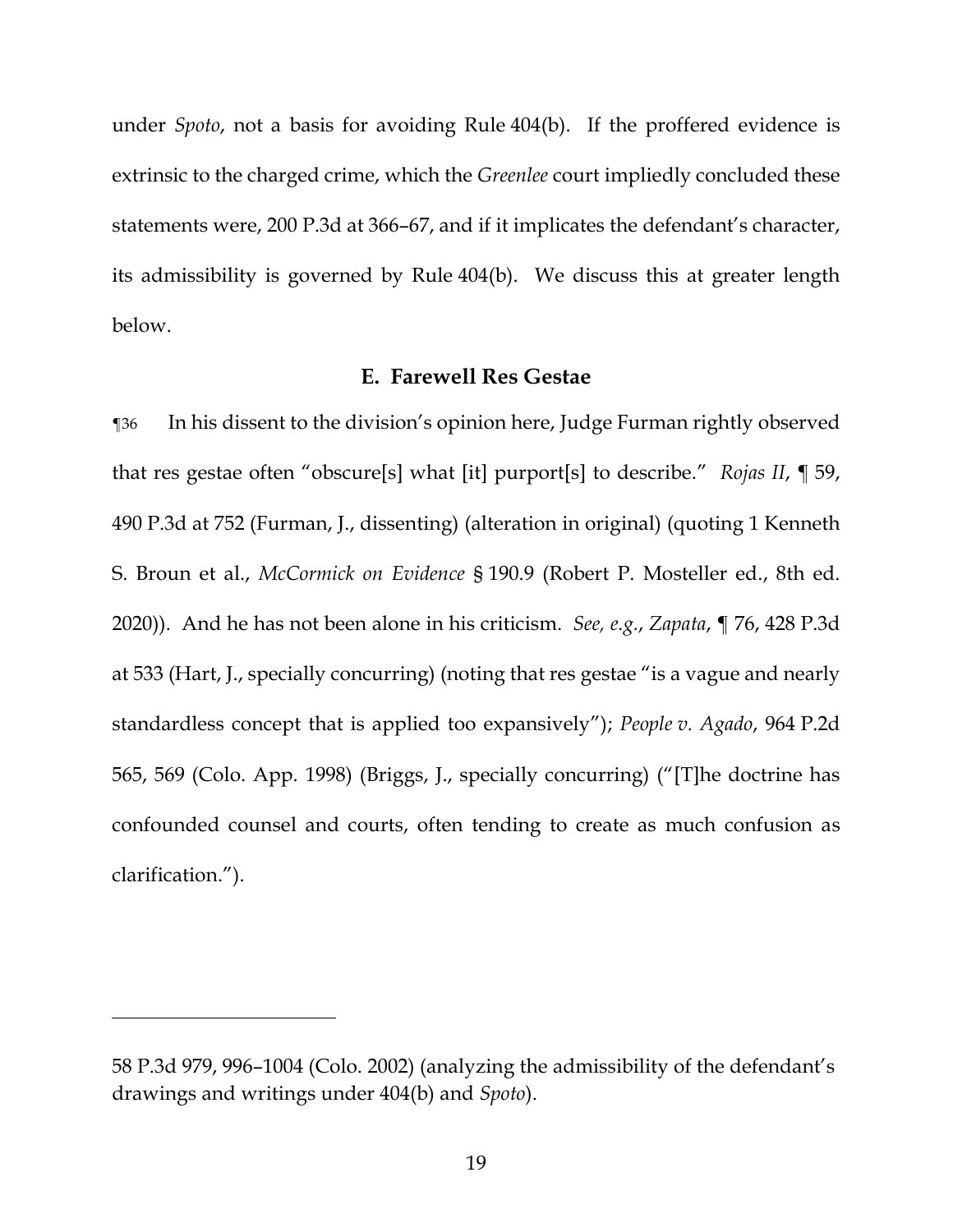¶37 Not only is the doctrine vague, it's harmful. Because of its ambiguity, res gestae—which was never more than a theory of relevance, *Greenlee*, 200 P.3d at 368—is more often treated as a theory for near-universal admissibility. The doctrine invites truncated analysis. As noted by Justice Hart in her special concurrence in *Zapata*, res gestae all too often "short-circuit[s] the evaluation called for in Rule 404(b)" analysis. ¶ 75, 428 P.3d at 532–33. The result has been that courts often skip the first step in deciding whether a defendant's acts are admissible: determining if the evidence is intrinsic or extrinsic to the charged offense. And by skipping this step, courts often admit what should be extrinsic, 404(b) evidence without conducting a *Spoto* analysis or adhering to procedural safeguards, or they consider the admissibility of intrinsic evidence under 404(b) and *Spoto*, effectively diluting the general relevancy rules.

¶38 The "completing the story" rationale to admit other-acts evidence "create[s] the greatest risk of subverting the limitations that ought to apply whenever the jury is informed of a person's uncharged wrongdoing." David P. Leonard, *New Wigmore on Evidence: Evidence of Other Misconduct* § 5.3.2 (2d ed. Supp. 2020). This application of res gestae risks being the exception that swallows Rule 404(b). For example, in *Lucas v. People*, 992 P.2d 619, 624 (Colo. App. 1999), a case involving a murder allegation, a division of the court of appeals approved of the trial court's admission of evidence of a burglary the defendant committed three days before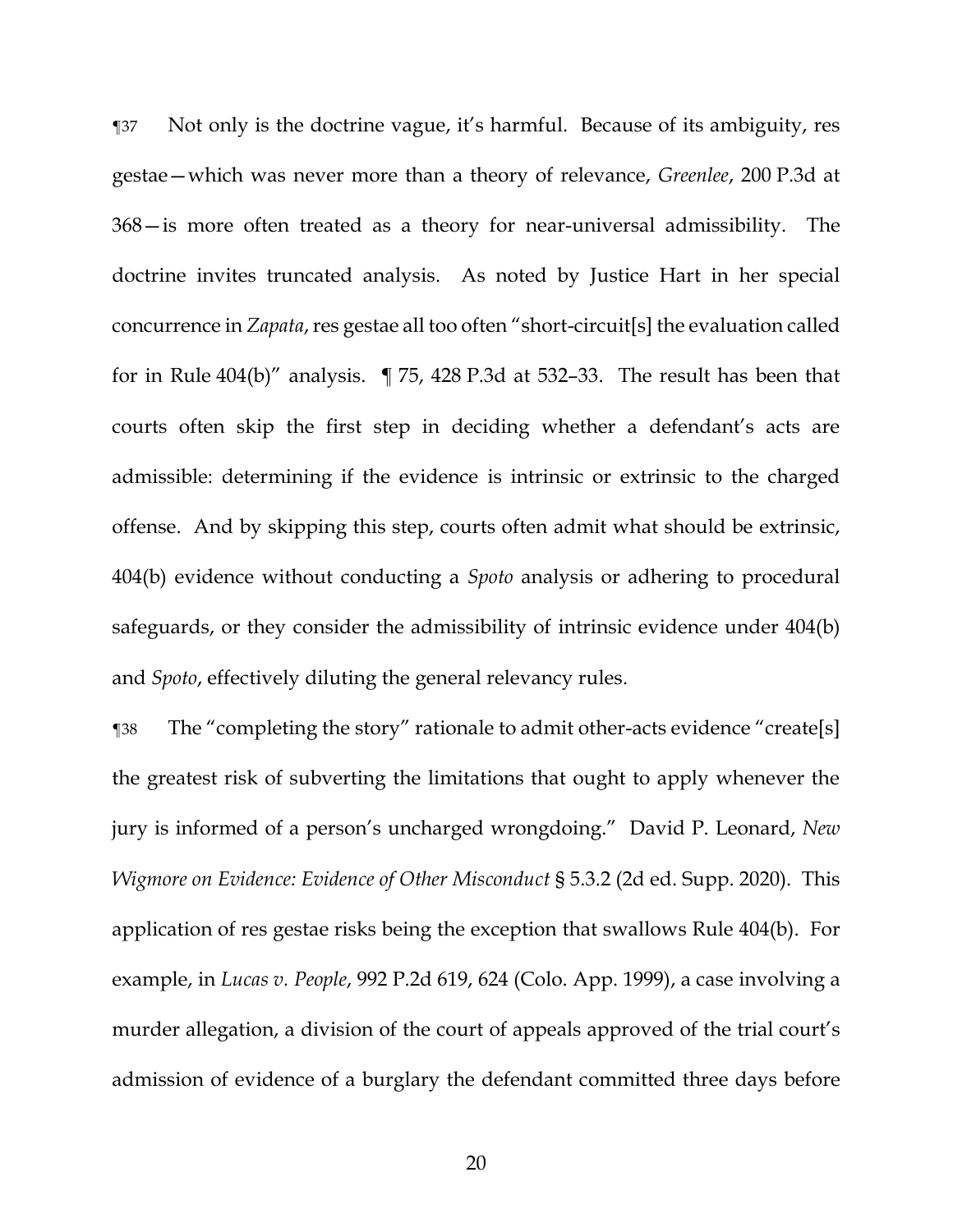the charged crime under the doctrine of res gestae to demonstrate that he and his friends left Colorado Springs with no means of supporting themselves. The prosecution asserted that they "began to commit crimes in order to provide for themselves" and, operating under such conditions, "encountered, robbed, and killed the victim." *Id.* This language is "perilously close to simply admitting evidence of bad character." Furman & England, *supra*, 38 Colo. Law. at 38.

¶39 Moreover, the continued use of res gestae is unnecessary. "[E]very rule of evidence to which it has ever been applied exists as a part of some other wellestablished principle and can be explained in the terms of that principle." 6 John Henry Wigmore, *Evidence in Trials at Common Law* § 1767 (James H. Chadbourne rev., 1976).

¶40 Colorado's experience is not unique. Many jurisdictions have determined that res gestae is incompatible with the modern Rules. *See, e.g.*, *People v. Jackson*, 869 N.W.2d 253, 264 (Mich. 2015) ("[T]he plain language of MRE 404(b) . . . sets forth no such 'res gestae exception' from its coverage. Nor do we see any basis for reading one into the rule."); *State v. Fetelee*, 175 P.3d 709, 735 (Haw. 2008) (concluding that the Hawaiian Rules of Evidence supersede res gestae); *United States v. Bowie*, 232 F.3d 923, 929 (D.C. Cir. 2000) ("[W]e are confident that there is no general 'complete the story' or 'explain the circumstances' exception to Rule  $404(b) \ldots$ ."). And several of the federal courts have stopped relying on res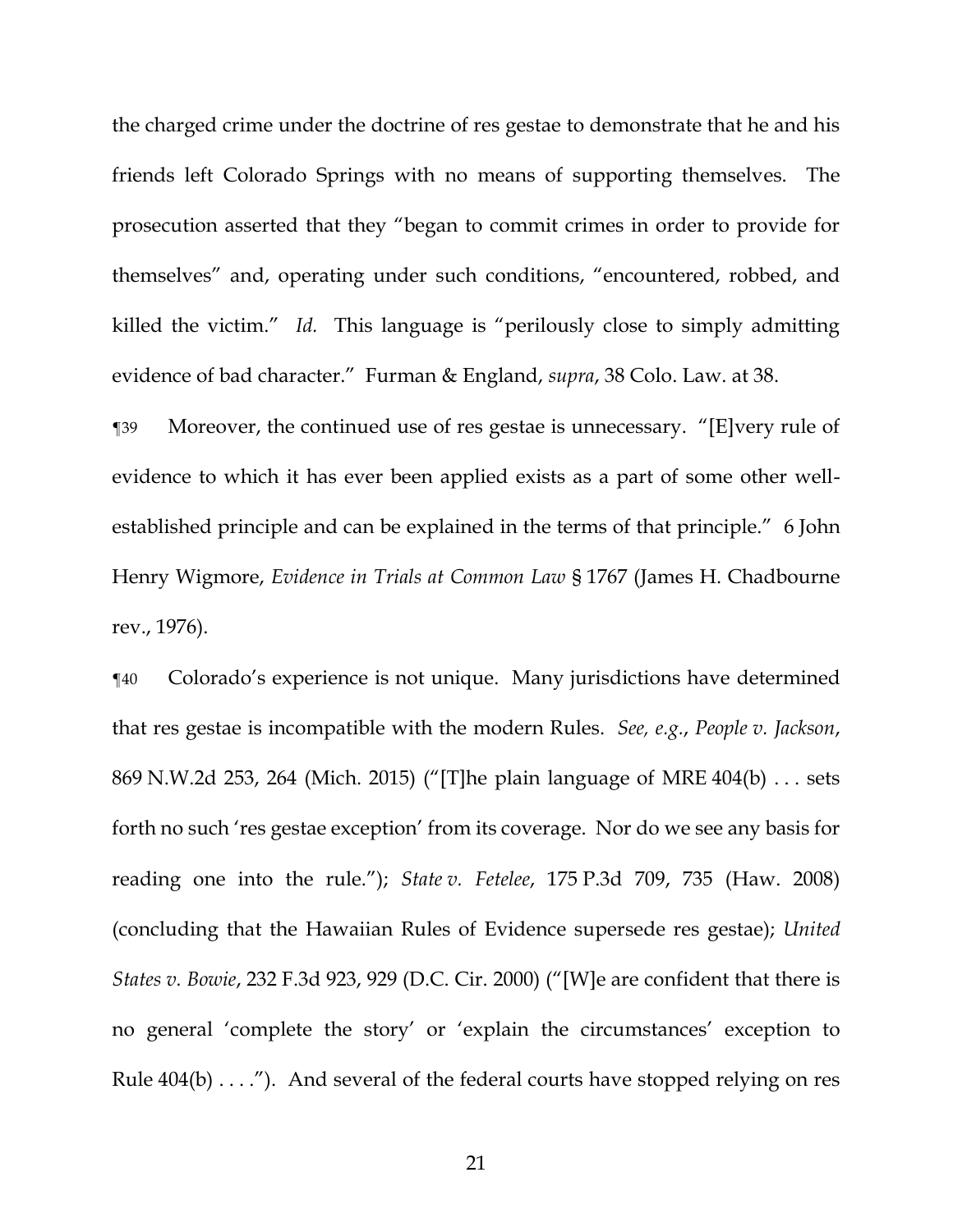gestae, or "inextricable intertwinement," as a theory of admission. *E.g.*, *United States v. Gorman*, 613 F.3d 711, 719 (7th Cir. 2010) ("[R]esort to inextricable intertwinement is unavailable when determining a theory of admissibility."); *see also* Daniel J. Capra & Liesa L. Richter, *Character Assassination: Amending Federal Rule of Evidence 404(b) to Protect Criminal Defendants*, 118 Colum. L. Rev. 769, 798–800 (2018). 7

<sup>7</sup> The federal analogue to res gestae, the "inextricably intertwined" doctrine, has come under fire for many of the same reasons motivating our decision today. *See, e.g.*, Edward Imwinkelried, *The Second Coming of Res Gestae: A Procedural Approach*  to Untangling the 'Inextricably Intertwined' Theory for Admitting Evidence of an *Accused's Uncharged Misconduct*, 59 Cath. U. L. Rev. 719, 729–30 (2010) ("'Inextricably intertwined' is the 'modern de-Latinized' equivalent of *res gestae*, and it has been savaged by a similar critique. . . . The vacuous nature of the test's wording gives courts license to employ sloppy analysis and allows them quickly to slip from a conclusory analysis to a desired conclusion." (citations omitted)); Milton Hirsch, *"This New-Born Babe an Infant Hercules": The Doctrine of "Inextricably Intertwined" Evidence in Florida's Drug Wars*, 25 Nova L. Rev. 279, 280–81, 294–95, (2000) (noting that res gestae often operates as a "shibboleth" or "talisman," which seemingly, upon incantation, allows courts to engage in results-oriented decisionmaking); Jason Brauser, *Intrinsic or Extrinsic?: The Confusing Distinction Between Inextricably Intertwined Evidence and Other Crimes Evidence Under Rule 404(b)*, 88 Nw. U. L. Rev. 1582, 1618 (1994) ("By abolishing the inextricably intertwined exception, the courts will be forced to analyze whether uncharged misconduct evidence is offered for a legitimate purpose or whether it is offered only to show a defendant's character."). Some courts have been similarly unsparing. *See, e.g.*, *United States v. Cureton*, 739 F.3d 1032, 1037 (7th Cir. 2014) (noting that res gestae "is usually propensity evidence simply disguised as inextricable intertwinement evidence, and is therefore improper" (quoting *Gorman*, 613 F.3d at 718)).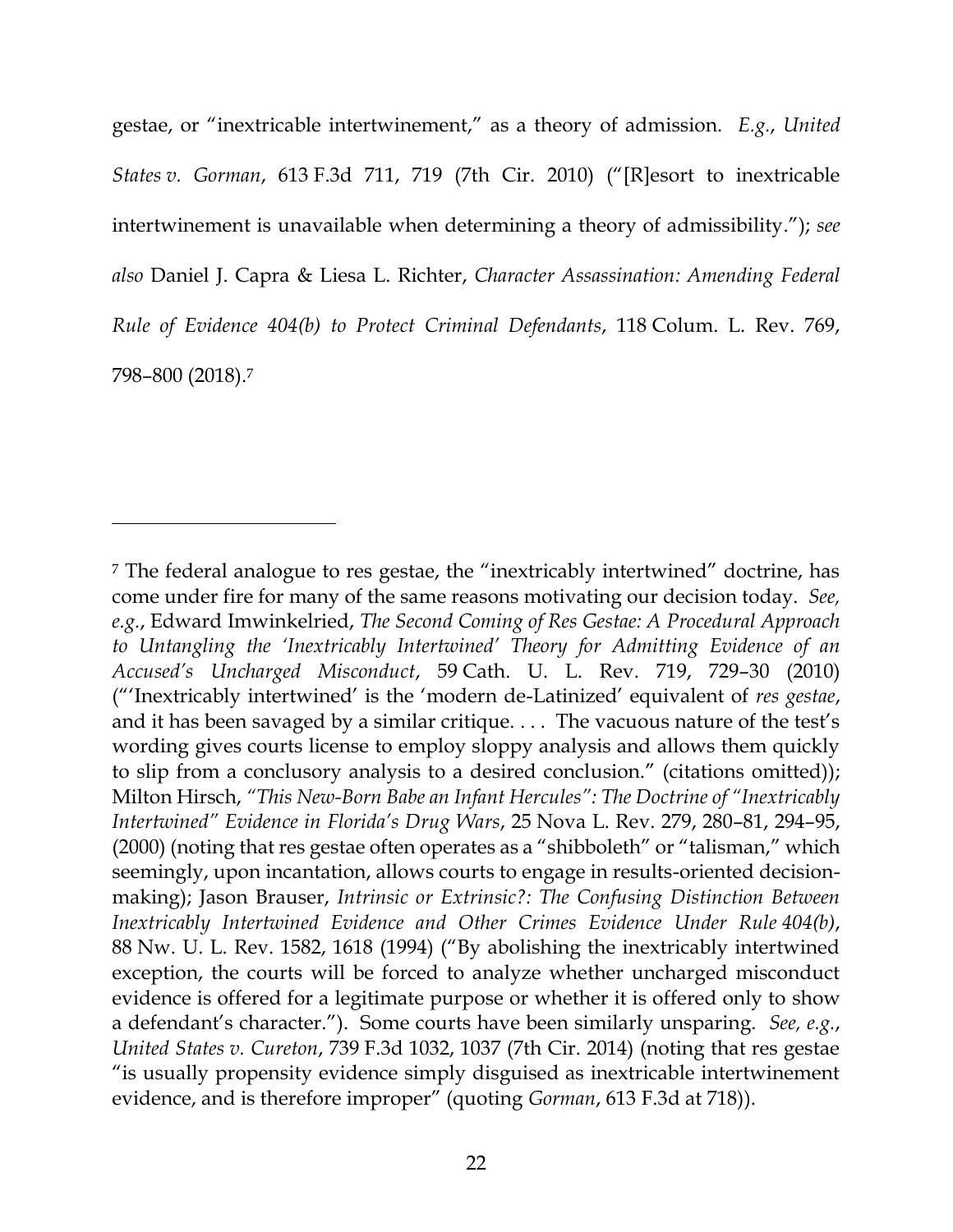¶41 We now join those jurisdictions and abolish the res gestae doctrine in Colorado. For all of the reasons provided above, we are clearly convinced that more good than harm will come from departing from our precedent regarding res gestae evidence. In doing so, we seek to do more than simply de-Latinize the analysis. We strive to move beyond the use of catchphrases and metaphors for deciding when Rule 404(b) is at issue.

# **F. How to Decide When Rule 404(b) Applies**

¶42 We recognize that abolishing the res gestae doctrine offers no magic wand. It won't eliminate the line-drawing problems inherent in deciding what evidence warrants 404(b) review. After all, Rule 404(b) requires trial courts to evaluate, in the first instance, when "other" crimes, wrongs, or acts are at issue. Therefore, some ambiguity remains regarding when the charged crime ends and "other" acts begin.

¶43 Furthermore, Rule 404(b) applies only when the trial court determines that uncharged misconduct evidence supports an improper inference of the defendant's character. *See Old Chief v. United States*, 519 U.S. 172, 184 (1997) (describing Rule 404(b) as "dealing with admissibility when a given evidentiary item has the dual nature of legitimate evidence of an element *and* illegitimate evidence of character" (emphasis added)); *see also United States v. Kupfer*, 797 F.3d 1233, 1242–43 (10th Cir. 2015) (explaining that evidence of a defendant's other acts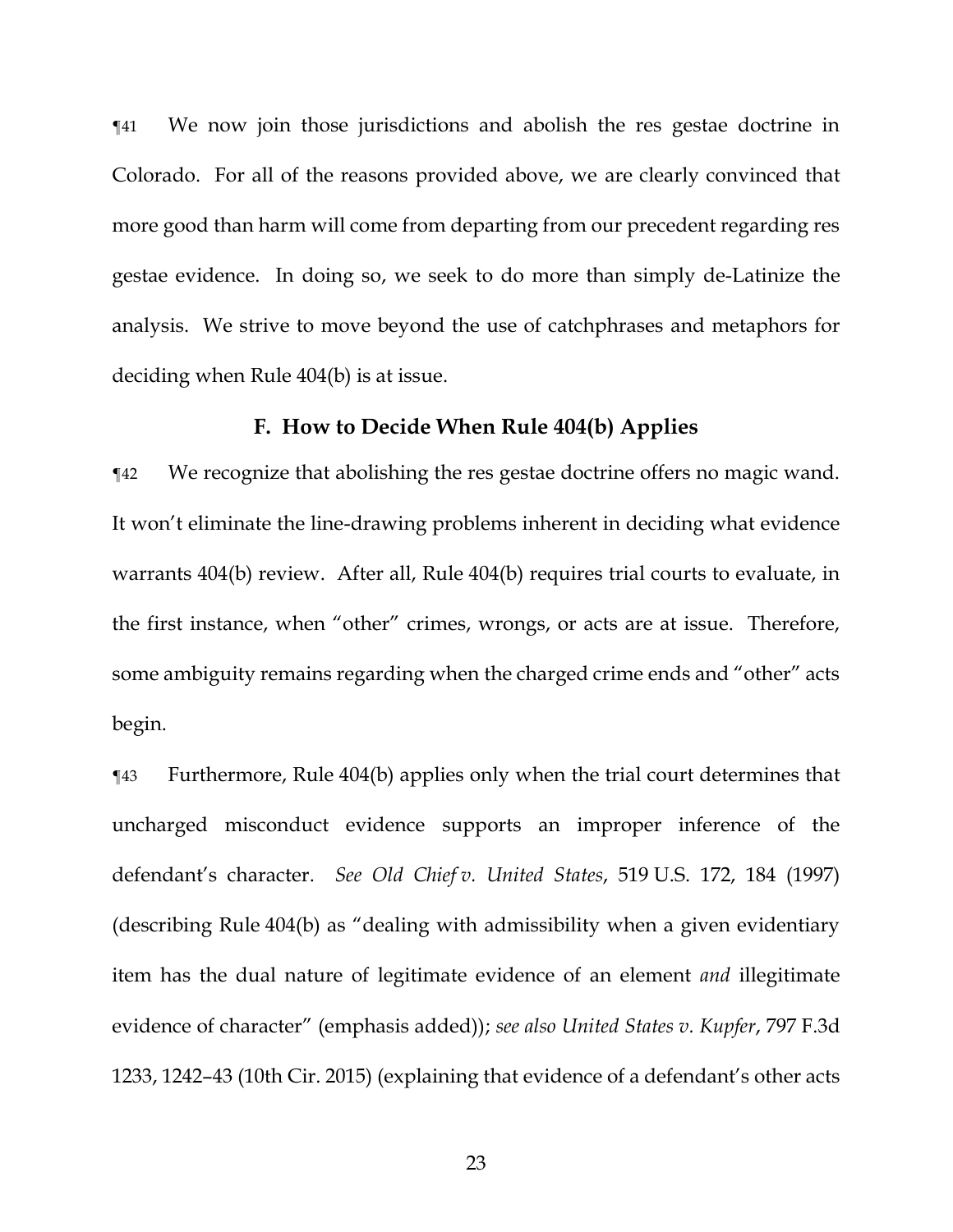is only subject to Rule 404(b) if it concerns the defendant's character). If evidence doesn't implicate the defendant's character, Rule 404(b) doesn't govern its admissibility.

¶44 We join those courts that generally recognize an intrinsic-extrinsic distinction, with extrinsic acts falling under Rule 404(b) and intrinsic acts falling outside the Rule's scope. *See, e.g.*, *United States v. Green*, 617 F.3d 233, 248–49 (3d Cir. 2010); *Bowie*, 232 F.3d at 928–29. These courts have narrowed the definition of intrinsic evidence to two acts: (1) those that directly prove the charged offense and (2) those that occur contemporaneously with the charged offense and facilitate the commission of it. *Green*, 617 F.3d at 248–49; *Bowie*, 232 F.3d at 929; *see also State v. Rose*, 19 A.3d 985, 1009–10 (N.J. 2011) (abolishing the res gestae doctrine and applying *Green*).

¶45 Examples from jurisdictions already operating in the post-res gestae world are instructive. In *United States v. Roberson*, No. 21-102 (JDB), 2022 WL 35643, at \*2 (D.D.C. Jan. 4, 2022), the defendant was charged with one count of distribution of child pornography for sending a video by email to "Email Address 2." In a motion in limine, the prosecution sought to introduce all the defendant's email communications (over seventy emails spanning a fourteen-month period) with Email Address 2. *Id.* at \*2, 4. The court observed that "[b]ecause Rule 404(b) applies exclusively to evidence of other acts . . . only '[a]cts "extrinsic" to the crime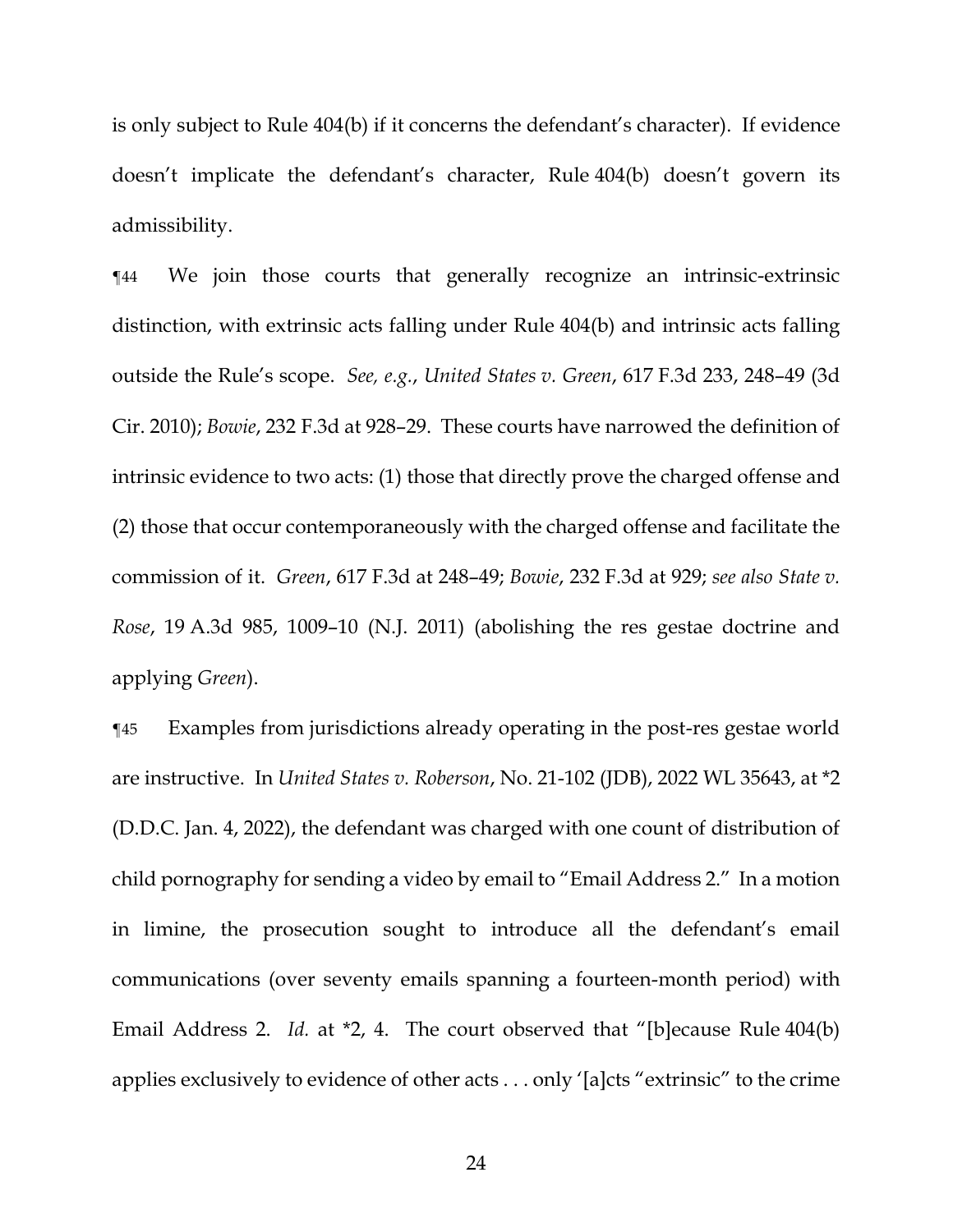charged are subject to Rule 404(b)'s limitations; acts "intrinsic" to the crime are not.'" *Id.* at \*3 (quoting *United States v. McGill*, 815 F.3d 846, 879 (D.C. Cir. 2016) (per curiam)). "[A]n act is 'intrinsic' to the charged conduct for purposes of Rule 404(b) only if it (a) is part of the charged offense; (b) is offered as direct evidence of the charged crime; or (c) was performed contemporaneously with the charged crime and facilitated the commission of the charged crime." *Id.* at \*4.

¶46 Using this framework, the court first summarized the communications sent before the video. Relying on the prosecution's summary, the court described that the first email was the defendant initiating contact with Email Address 2, the second was Email Address 2 responding and directly soliciting the criminal act, and the third email was the defendant sending the video that formed the basis of the charged offense to Email Address 2. *Id.* This thread of communication all occurred within minutes. *Id.* The court concluded that these emails "leading up to and immediately surrounding" transmission of the video were intrinsic evidence because they occurred contemporaneously with the charged offense and facilitated its commission and were not, therefore, constrained by Rule 404(b). *Id.*  ¶47 The court then analyzed the emails sent after the video, some sent more than a year later, concluding that "[i]t stretches credulity to call . . . two messages sent fourteen months apart contemporaneous with one another." *Id.* Further, because the court couldn't "see how an act occurring well after the charged crime could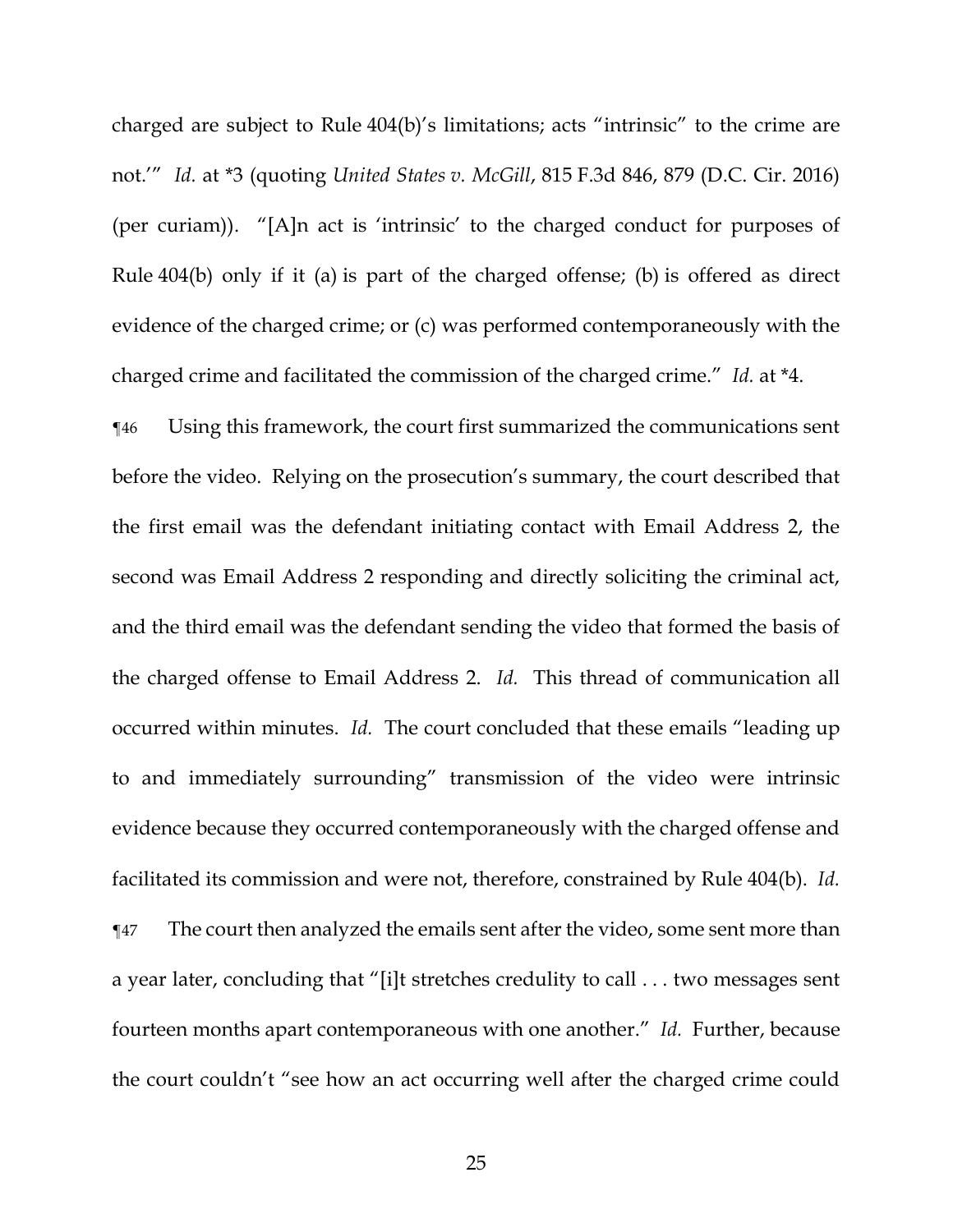'assist in bringing [the crime] about,'" it concluded the post-video emails were not intrinsic to the charged crime. *Id.* at \*5 (quoting *United States v. Cox*, No. CR-16-08202-001-PCT-ROS, 2018 WL 9785498, at \*1 (D. Ariz. May 1, 2018)).

¶48 Finally, the court rejected the government's argument that all the emails between the defendant and Email Address 2 "provide[d] necessary and indispensable context for [the defendant's] conduct," concluding that "such a broad view of 'intrinsic' . . . is too 'flimsy' a basis for jettisoning Rule 404(b) entirely." *Id.* The court concluded the post-video emails were nonetheless admissible under Rule 404(b) because they were probative of non-propensity purposes, relevant to a material issue other than the defendant's character, and not unduly prejudicial. *Id.* at \*5–7.

¶49 The court in *United States v. Shea*, 159 F.3d 37 (1st Cir. 1998), applied a similar test. In *Shea*, police were searching for the identity of two men who had attempted to rob a bank. *Id.* at 38–39. During the attempted robbery, one man pointed a shiny, silver revolver at one of the clerks while the other man pointed a black revolver at the other clerk; however, because neither clerk could open the vault, the robbers left empty-handed. *Id.* at 38. The men entered and exited the bank through the same broken window, with one of the men cutting himself and leaving DNA evidence at the scene that was later matched to the defendant. *Id.* One week after the attempted robbery, the defendant was arrested for another, unrelated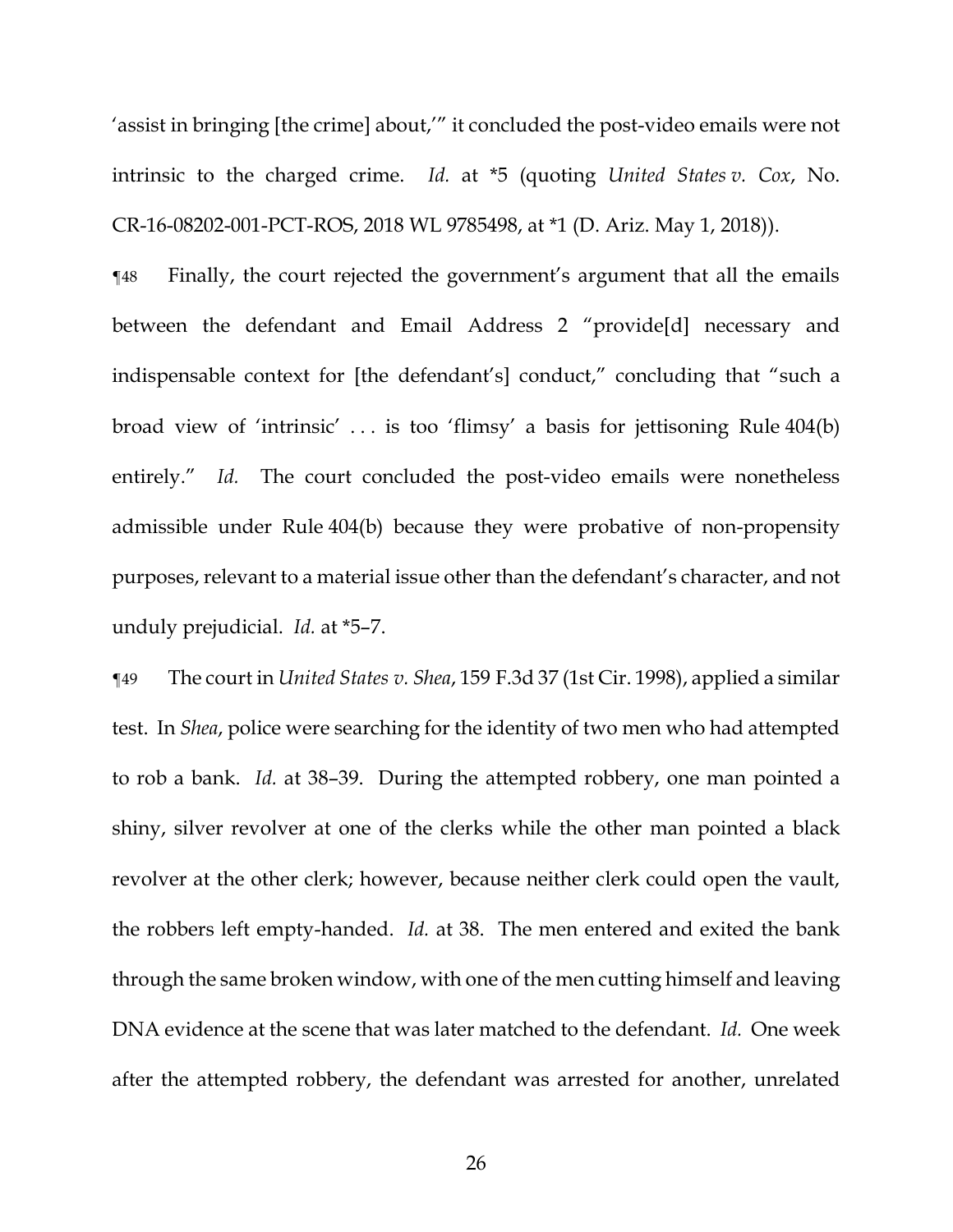robbery. *Id.* at 38–39. During that arrest, police seized from the defendant a black revolver that matched the description of one of the guns used during the earlier, attempted robbery. *Id.*

¶50 At the defendant's trial for the earlier, attempted armed robbery, the prosecution sought to introduce the black revolver. *Id.* at 38–39. The trial court admitted the revolver under Rule 404(b). *Id.* at 39. The appellate court rejected this reasoning, concluding the revolver alone was not 404(b) evidence and its admissibility should have been evaluated under Rules 401 and 403. *Id.* The court concluded that the revolver seized from the defendant during his arrest was "intrinsic, direct evidence" that he used the same revolver during the attempted robbery for which he was on trial. *Id.* at 39–40. The court further concluded that admitting the revolver into evidence was not unfairly prejudicial (as opposed to evidence of the second robbery, which would have been an extrinsic act subject to 404(b) analysis). *Id.* at 40.

¶51 To further elucidate the relevant concepts, consider a purely hypothetical addition to *Shea*. Imagine the defendant had gone to the bank the day before the alleged robbery to cash a check, and the prosecution sought to introduce evidence of that visit at trial to suggest that the defendant could have been casing the bank. Because evidence of that visit neither directly proves the charged offenses nor occurred contemporaneously with them and facilitated their commission, that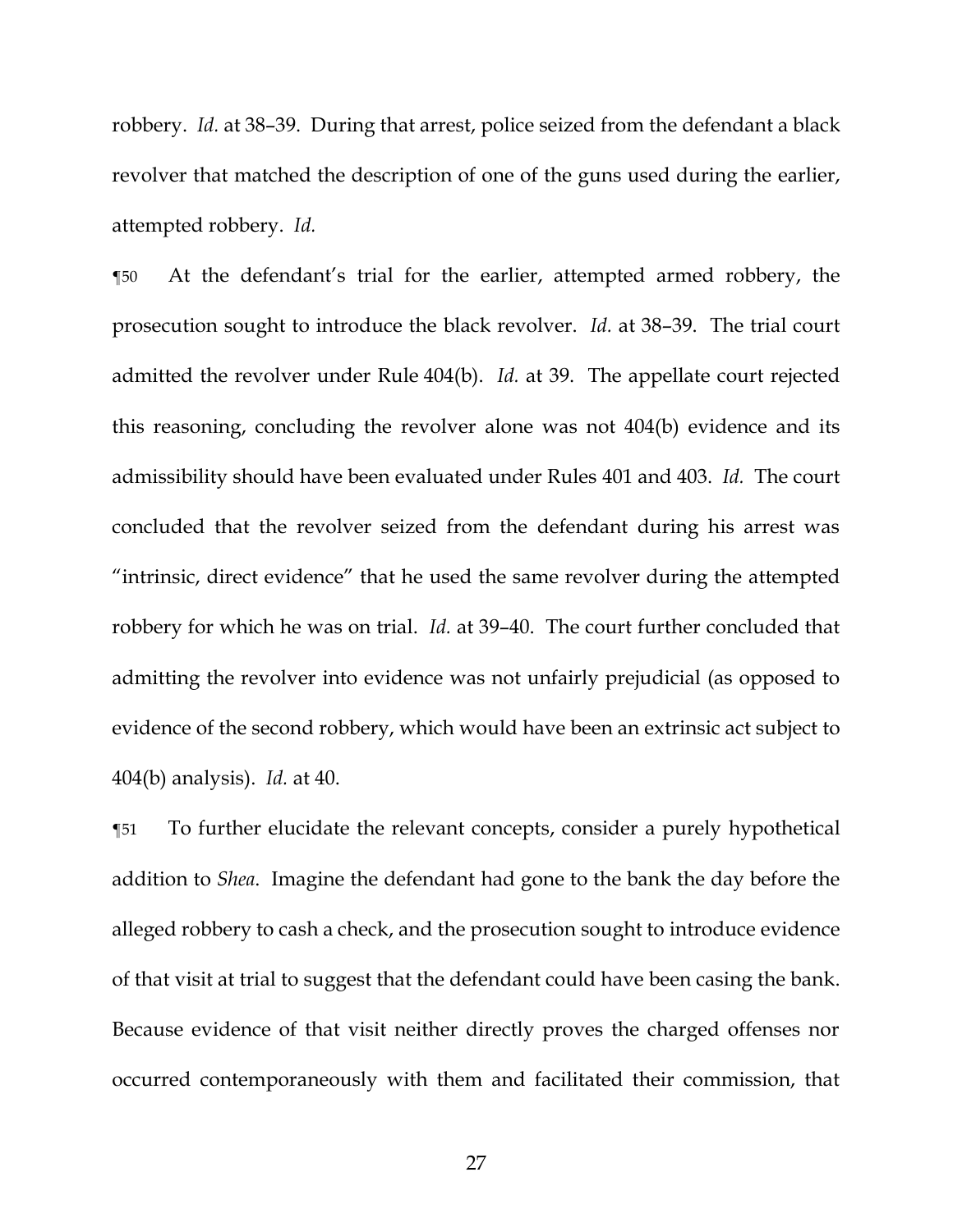evidence is not intrinsic. Further, cashing a check at a bank does not implicate character, so admission of that evidence is not governed by 404(b). The court is left to consider the admissibility of that evidence pursuant to Rules 401–403.

¶52 With these examples in mind, we hold that, in evaluating whether uncharged misconduct evidence triggers Rule 404(b), a trial court must first determine if the evidence is intrinsic or extrinsic to the charged offense. Intrinsic acts are those (1) that directly prove the charged offense or (2) that occurred contemporaneously with the charged offense and facilitated the commission of it. Evidence of acts that are intrinsic to the charged offense are exempt from Rule 404(b) because they are not "other" crimes, wrongs, or acts. Accordingly, courts should evaluate the admissibility of intrinsic evidence under Rules 401–403. If extrinsic evidence suggests bad character (and thus a propensity to commit the charged offense), it is admissible only as provided by Rule 404(b) and after a *Spoto*  analysis. Conversely, if extrinsic evidence does not suggest bad character, Rule 404(b) does not apply and admissibility is governed by Rules 401–403. 8

<sup>8</sup> Of course, like all evidentiary decisions, a trial court's ruling regarding whether evidence triggers Rule 404(b) is subject to review under the deferential abuse of discretion standard. *See People v. Jones*, 2013 CO 59, ¶ 11, 311 P.3d 274, 276.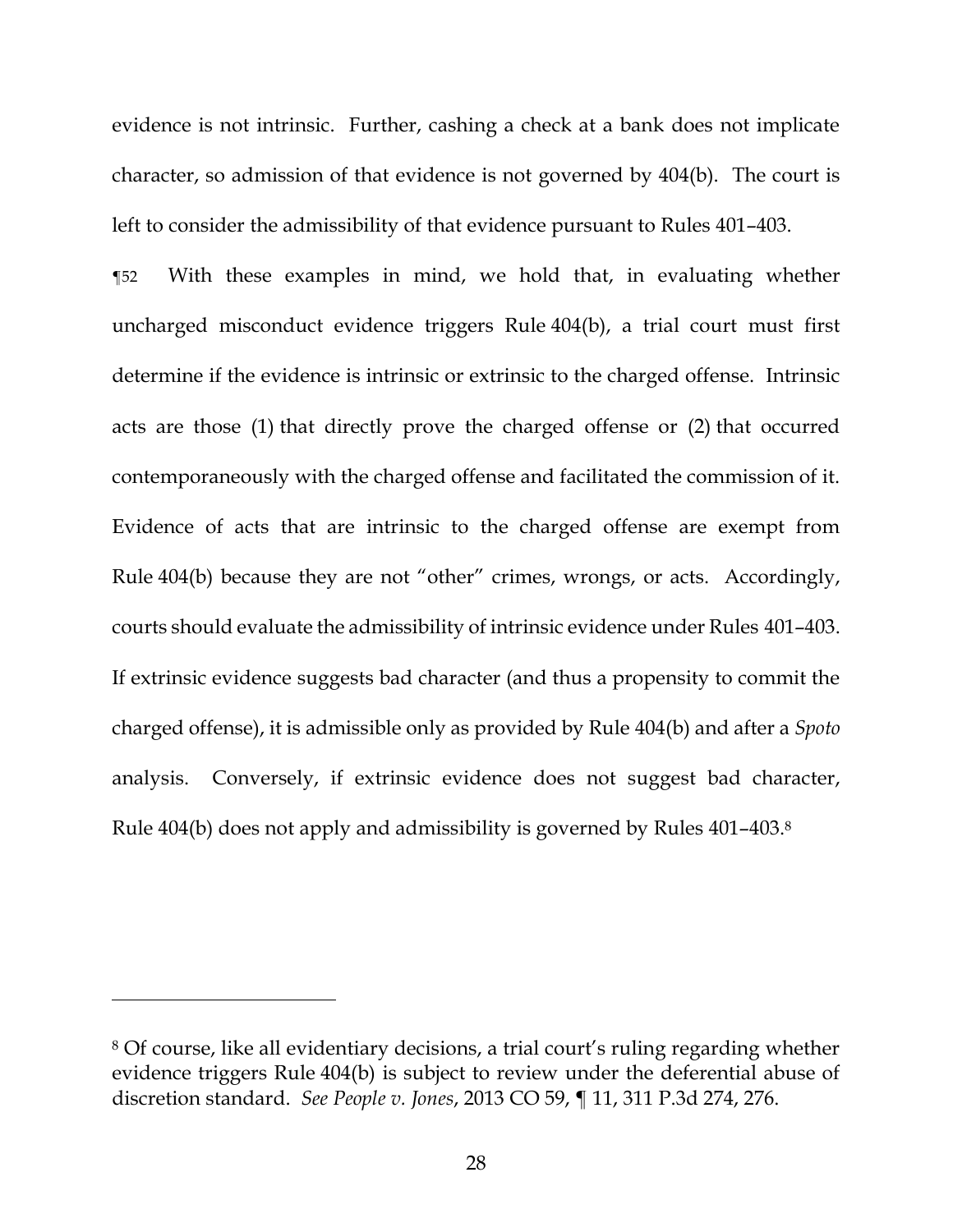### **G. Application to Rojas's Alleged Theft**

¶53 Because Rojas preserved her objection to the court's allegedly nonconstitutional error, we review any error for ordinary harmlessness. *Hagos v. People*, 2012 CO 63, ¶ 12, 288 P.3d 116, 119; Crim. P. 52(a). Under this standard, we must reverse if the error "substantially influenced the verdict or affected the fairness of the trial proceedings." *Hagos*, ¶ 12, 288 P.3d at 119 (quoting *Tevlin v. People*, 715 P.2d 338, 342 (Colo. 1986)); *see* Crim. P. 52(a). To determine if that occurred, we look to whether the prosecution has shown that "there is no reasonable possibility that [the error] contributed to the defendant's conviction." *Pernell v. People*, 2018 CO 13, ¶ 22, 411 P.3d 669, 673.

¶54 The prosecution charged Rojas with two counts of theft for her conduct between February 1, 2013, and July 31, 2013. Thus, Rojas's August application, filed after the relevant time period, neither directly proved the prior thefts nor occurred contemporaneously with them and facilitated their commission. Rojas's filing of the August application does not satisfy our definitions for intrinsic evidence and is, therefore, an extrinsic, "other act." Moreover, evidence that Rojas knowingly submitted a later application containing false information about her income invites the inference that she is a "bad" person who lies on applications and so she must have knowingly lied on the applications at issue in her trial. Therefore, because the August application is extrinsic to the charged crimes and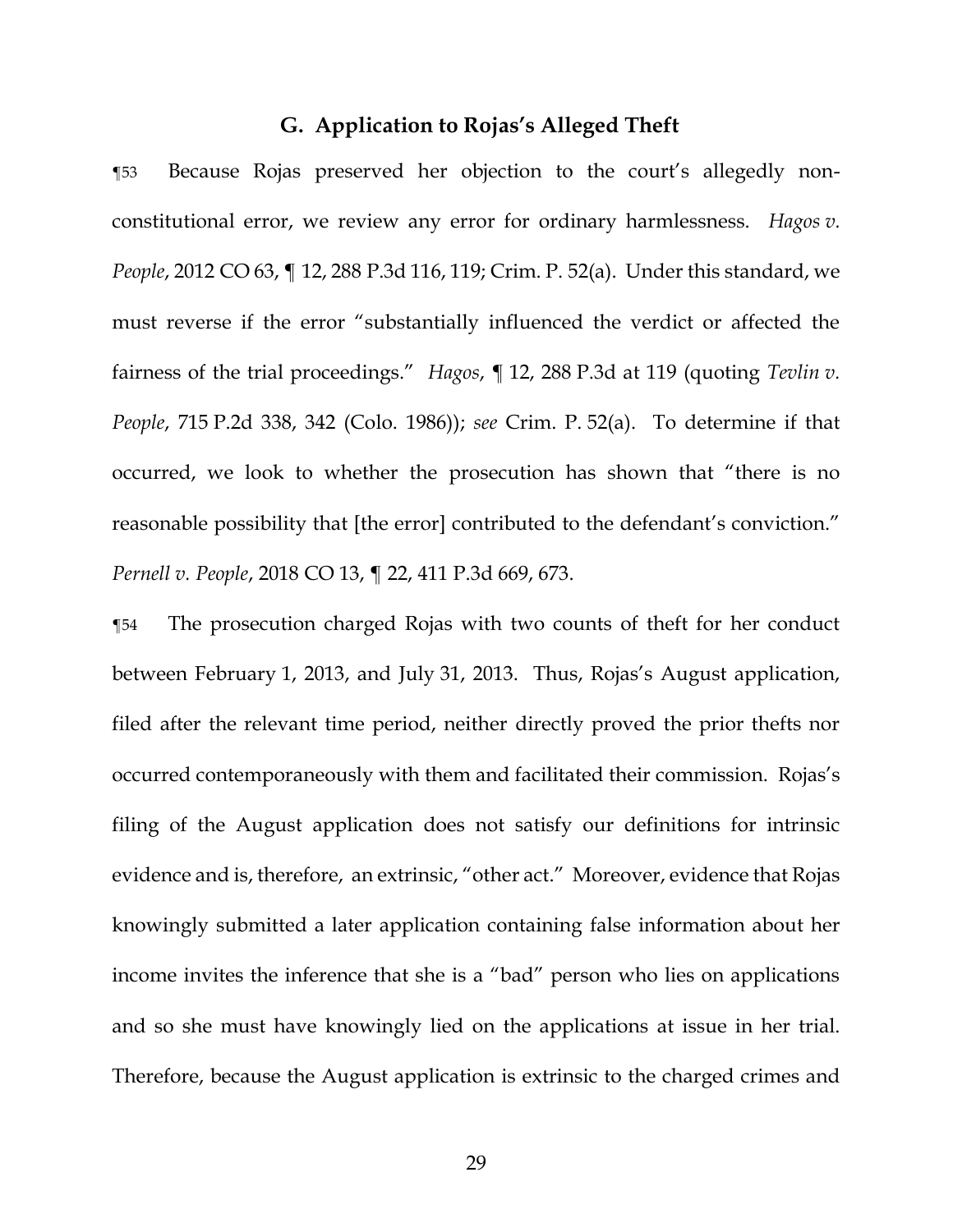invites a propensity inference, its admissibility is governed by Rule 404(b). The trial court abused its discretion by admitting the evidence without the required *Spoto* analysis and accompanying procedural safeguards. *See People v. Chavez*, 2020 COA 80M, ¶ 8, 486 P.3d 377, 378 ("A court abuses its discretion if it misinterprets or misapplies the law.").

¶55 The error was not harmless. The only issue at trial was whether Rojas obtained the food stamp benefits by deception. "To prove the element of deception, the prosecution must prove that the defendant made a misrepresentation, which is 'a false representation of a past or present fact,' and that 'the victim parted with something of value in reliance upon [the defendant's] misrepresentation[].'" *People v. Vidauri*, 2021 CO 25, ¶ 13, 486 P.3d 289, 242 (quoting *People v. Prendergast*, 87 P.3d 175, 185 (Colo. App. 2003)) (alterations in original). Rojas's defense at trial was that her misrepresentations on the January application resulted from a misunderstanding of the forms; the prosecution contended that she made a knowing misrepresentation.

¶56 The prosecution relied on the August application during closing arguments. And, even if this evidence might have been admissible under Rule 404(b) for some non-propensity purpose, the absence of a limiting instruction permitted the jury to misuse the evidence. We believe there is a reasonable probability that admitting the August application, without any 404(b) safeguards, affected the fairness of the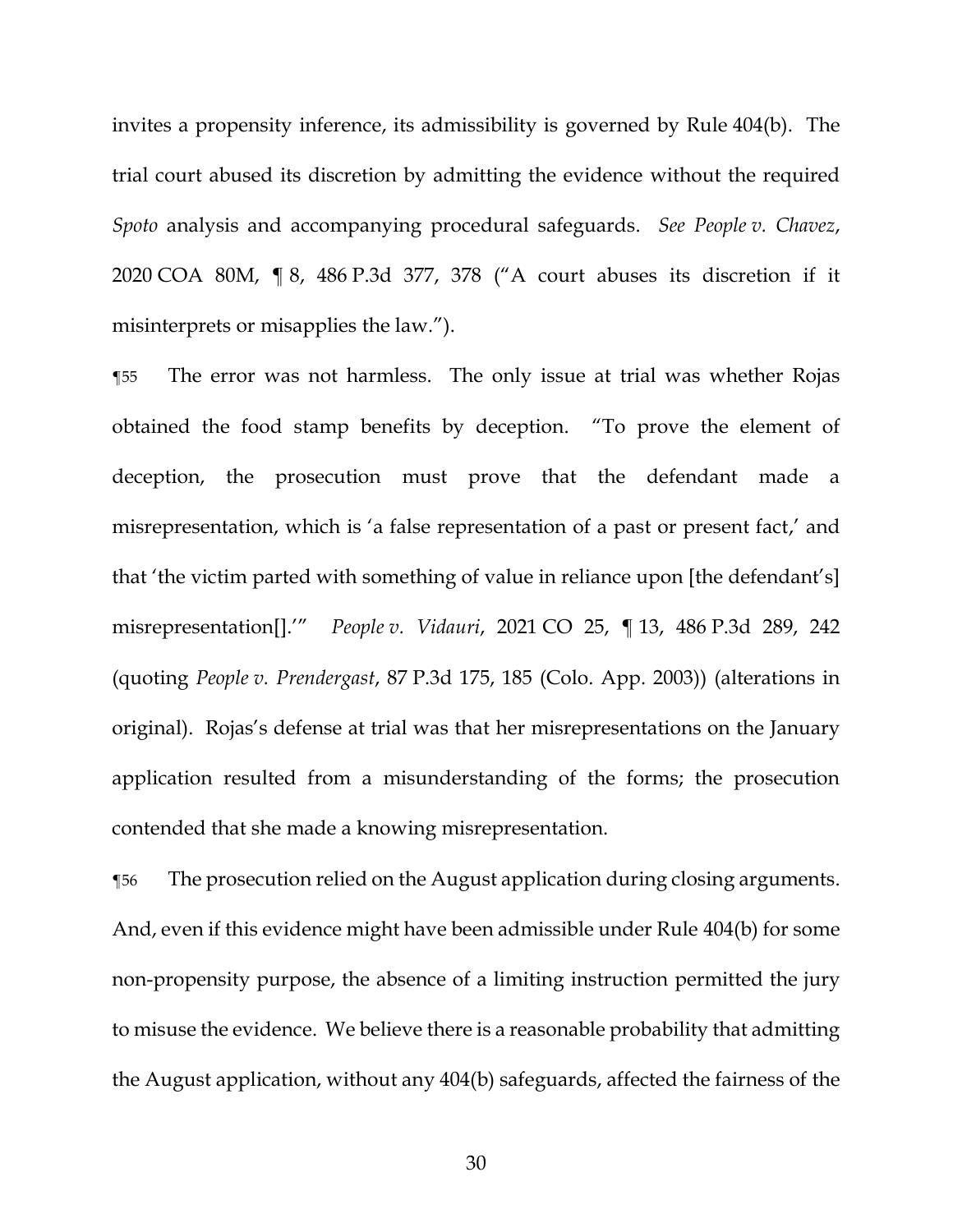trial by allowing the jury to convict Rojas based on implied propensity—she misrepresented her income in August; therefore, she likely did it on the earlier applications too.

# **III. Conclusion**

¶57 The judgment of the court of appeals is reversed, and the case is remanded to the trial court for a new trial.

CHIEF JUSTICE BOATRIGHT, joined by JUSTICE BERKENKOTTER, concurred in the judgment only.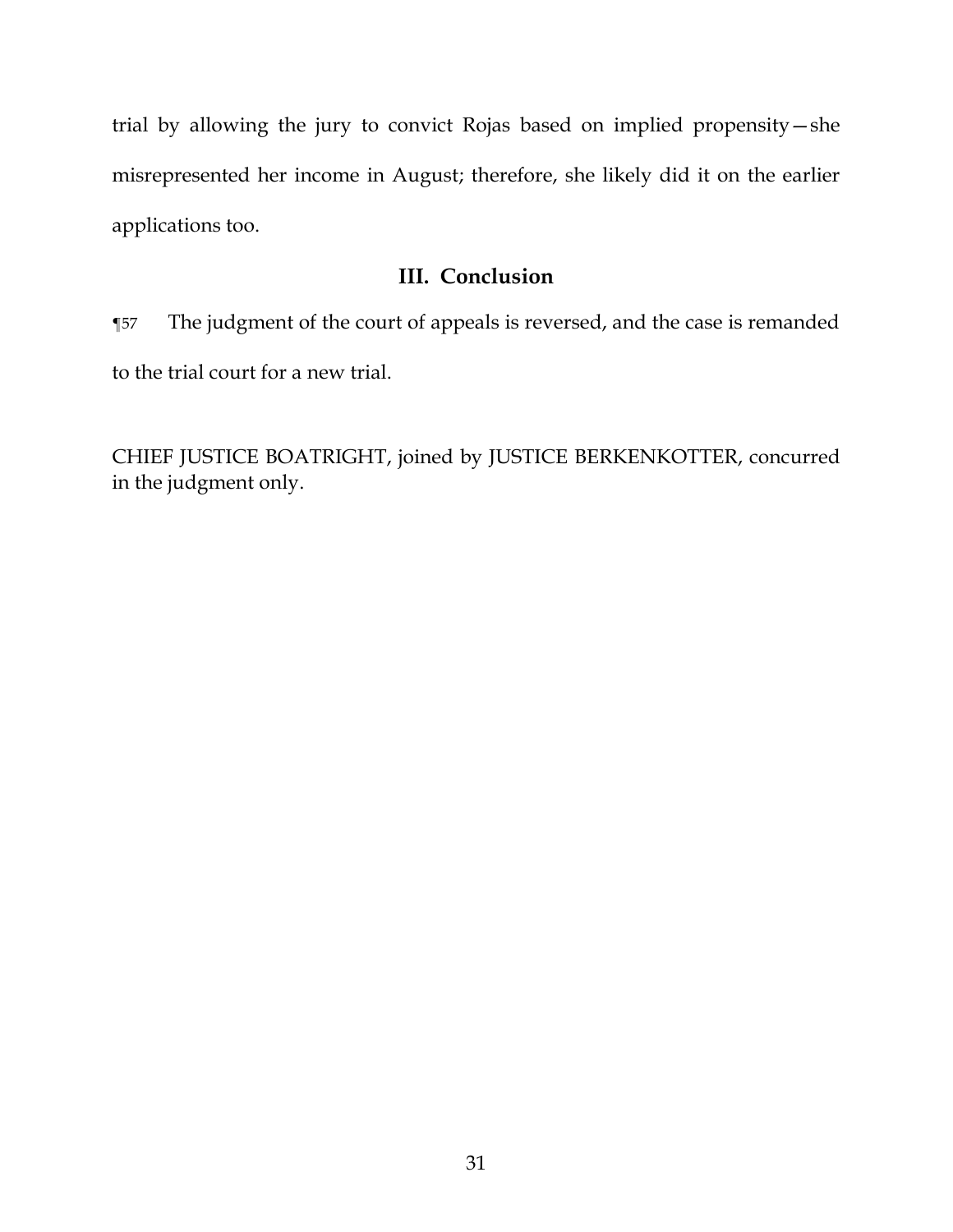CHIEF JUSTICE BOATRIGHT, joined by JUSTICE BERKENKOTTER, concurring in the judgment only.

¶58 I agree with the majority that the trial court improperly admitted Rojas's August application as res gestae evidence. And I further acknowledge that the doctrine of res gestae has, at times, been misconstrued in Colorado's courts. But I disagree with the majority's conclusion that jettisoning the doctrine will solve any problems—it won't. Regardless of whether we call evidence res gestae, intrinsic evidence, or other-acts evidence under CRE 404(b), courts will always be confronted with the difficult question of when the crime starts and stops. In other words, no matter what the doctrine is called, courts still must parse out when an act begins to constitute an "other act." Because that question will always exist, I fear that the majority's decision is only going to cause a needless explosion of CRE 404(b) hearings, furthering the burden on Colorado's overworked trial courts. And equally importantly, such broad action violates stare decisis. As the majority acknowledges, res gestae has been a part of Colorado law for well over a century. *See* Maj. op. ¶ 18. Yet, today, it boldly proclaims that res gestae must be discarded. I strongly, but respectfully, disagree. Therefore, I concur in the judgment only.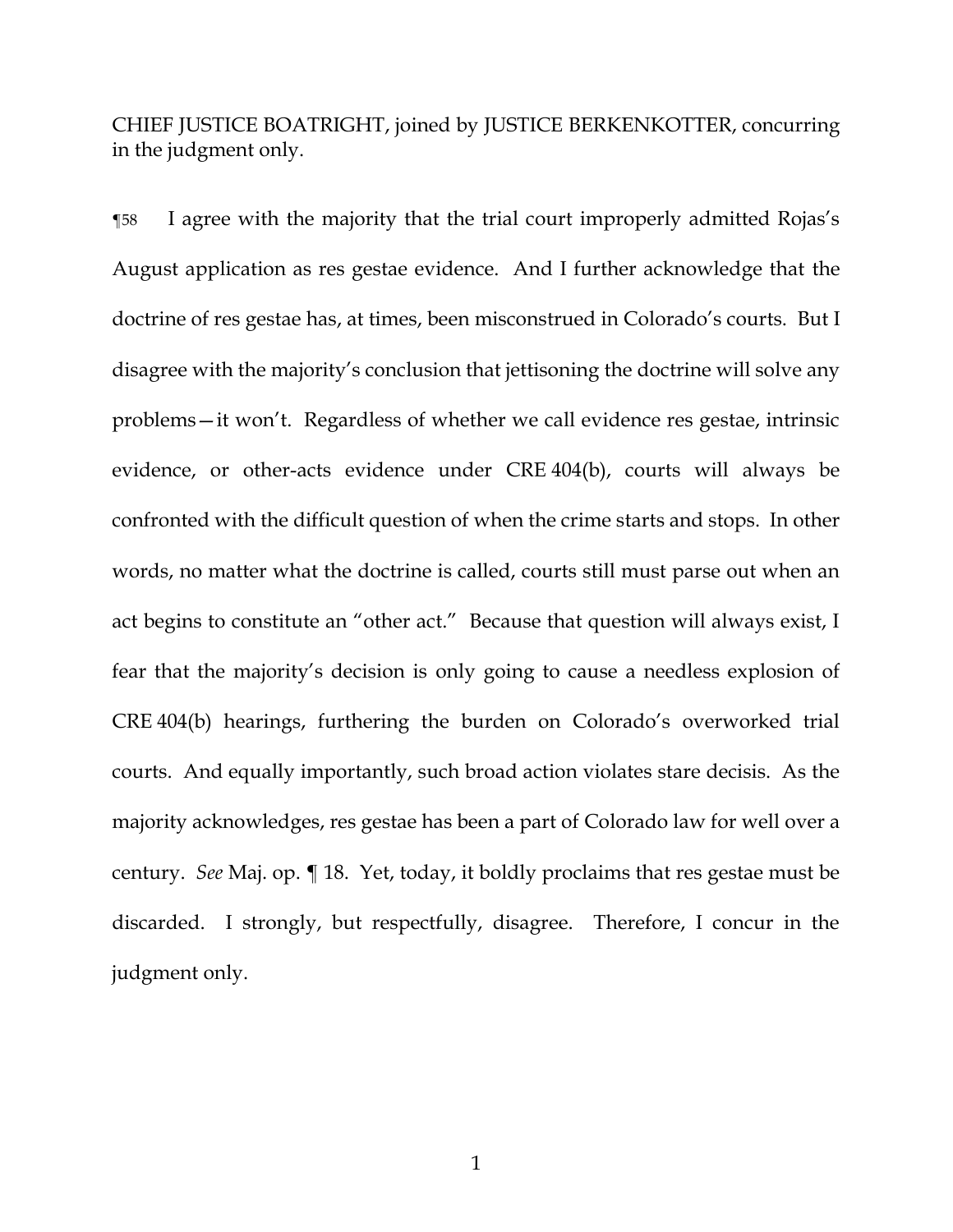#### **I. Res Gestae Evidence Is Just Relevant Evidence**

¶59 Simply put, res gestae is a label used to describe a subset of relevant evidence. As such, we have said that res gestae is a theory of relevance, not an alternative theory of admissibility that escapes the scrutiny of CRE 401, 402, and 403. *People v. Quintana*, 882 P.2d 1366, 1374 (Colo. 1994) ("*Res* [*g*]*estae* evidence is admissible only if it is relevant and its probative value is not substantially outweighed by the danger of unfair prejudice.").

¶60 Res gestae evidence is "linked in time and circumstances with the charged crime, . . . forms an integral and natural part of an account of the crime, or is necessary to complete the story of the crime for the jury." *Id.* at 1373 (quoting *United States v. Williford*, 764 F.2d 1493, 1499 (11th Cir. 1985)). Moreover, the doctrine includes "acts and words which are so closely connected" to the charged offense "as to constitute a part of the transaction, and without knowledge of which the main fact might not be properly understood." *People v. Rollins*, 892 P.2d 866, 872–73 (Colo. 1995) (quoting *Woertman v. People*, 804 P.2d 188, 190 n.3 (Colo. 1991)).

¶61 The majority and I seem to agree that in order to elucidate the definition of res gestae, it is essential to distinguish CRE 404(b) and the specific types of evidence that the Rule endeavors to protect against. Under CRE 404(b)(1), parties are prohibited from introducing evidence of "any other crime, wrong, or act . . . to prove a person's character in order to show that on a particular occasion the person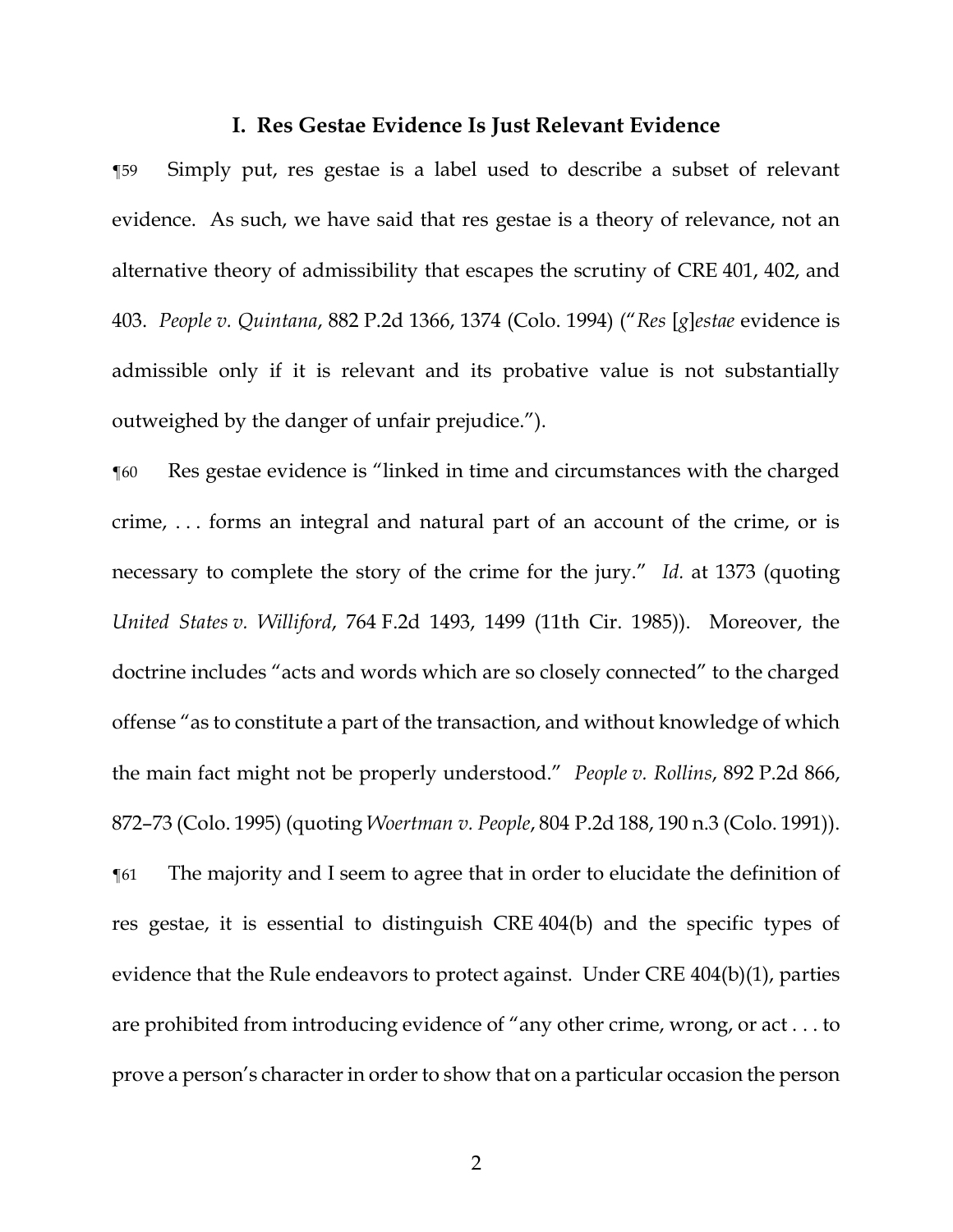acted in conformity" therewith. This Rule aims to protect defendants against unfairly prejudicial "propensity" arguments—arguments that use evidence of a defendant's "bad" character to show that she acted in line with her character and therefore committed the charged offense. *See Masters v. People*, 58 P.3d 979, 995 (Colo. 2002); *Stull v. People*, 344 P.2d 455, 458 (Colo. 1959), *superseded by rule as stated in People v. Williams*, 2020 CO 78, ¶¶ 7–15, 475 P.3d 593, 595–98.

¶62 By its plain language, CRE 404(b)(2) makes clear that such evidence is admissible for purposes besides propensity, such as "proving motive, opportunity, intent, preparation, plan, knowledge, identity, absence of mistake, or lack of accident." However, because the Rules of Evidence aim to avoid unfairly prejudicing defendants, a proponent of other-acts evidence faces additional procedural hurdles. The proponent must provide opposing counsel with pretrial notice of intent to introduce other-acts evidence. CRE 404(b)(3). The trial court must make multi-part evidentiary findings to determine whether the evidence is or is not admissible under CRE 404(b). *See Kaufman v. People*, 202 P.3d 542, 552–53 (Colo. 2009). And if the court does find the evidence admissible, it must then "instruct the jury, pursuant to CRE 105, on the limited purpose for which such evidence is admitted," both at the time of admission and at the close of evidence. *People v. Garner*, 806 P.2d 366, 374 (Colo. 1991).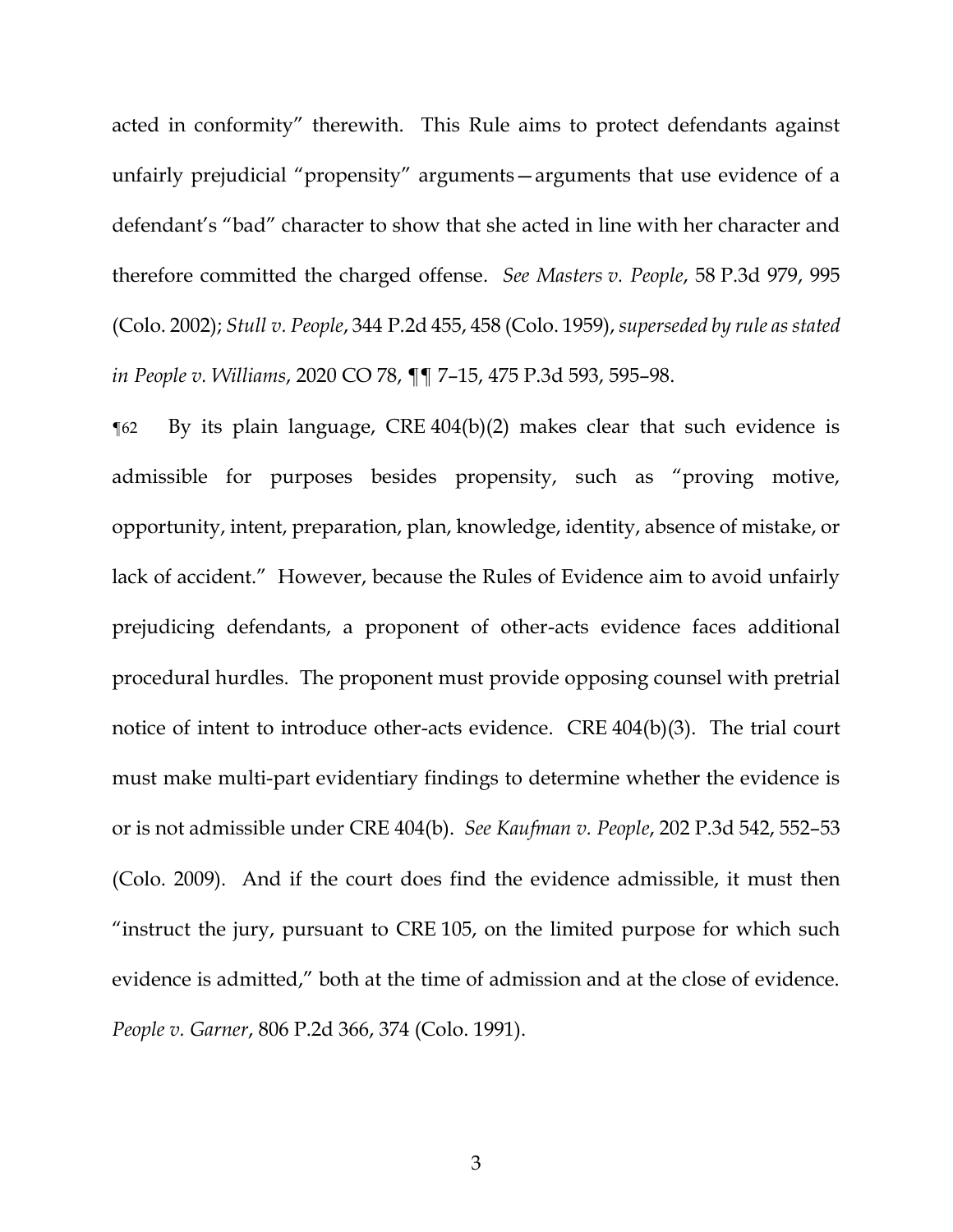¶63 The distinction between res gestae and CRE 404(b) is visible in the plain language of the Rule itself. While res gestae evidence is integral to the charged crime, CRE 404(b) proscribes introducing evidence of "other" acts, crimes, or wrongdoings. And so, under a plain reading of CRE 404(b), only evidence of acts, crimes, or wrongdoings that are *independent from* the charged offense must be presented with special caution for fear of unfair prejudice to the defendant. *Quintana*, 882 P.2d at 1373 n.12. CRE 404(b) was "never intended to apply to evidence that is admissible due to its inherent connection to the crime charged." *State v. Gunby*, 144 P.3d 647, 668 (Kan. 2006) (McFarland, C.J., dissenting) (referring to Kan. Stat. Ann. § 60-455 (2021), Kansas's version of CRE 404).

¶64 Therefore, res gestae evidence and CRE 404(b) evidence are different types of evidence. On the one hand, CRE 404(b) protects defendants from the introduction of evidence that is extrinsic, albeit relevant, to the charged offense. On the other hand, the doctrine of res gestae recognizes that the prosecution may introduce relevant evidence of acts intrinsic to the charged offense. This separation makes sense because the purpose underlying CRE 404(b) is not served by excluding res gestae evidence. While a jury may misuse extrinsic evidence for propensity purposes, evidence of acts admitted under res gestae *are themselves part of the charged offense*; thus, their introduction does not offend the propensity rule. *See Quintana*, 882 P.2d at 1372.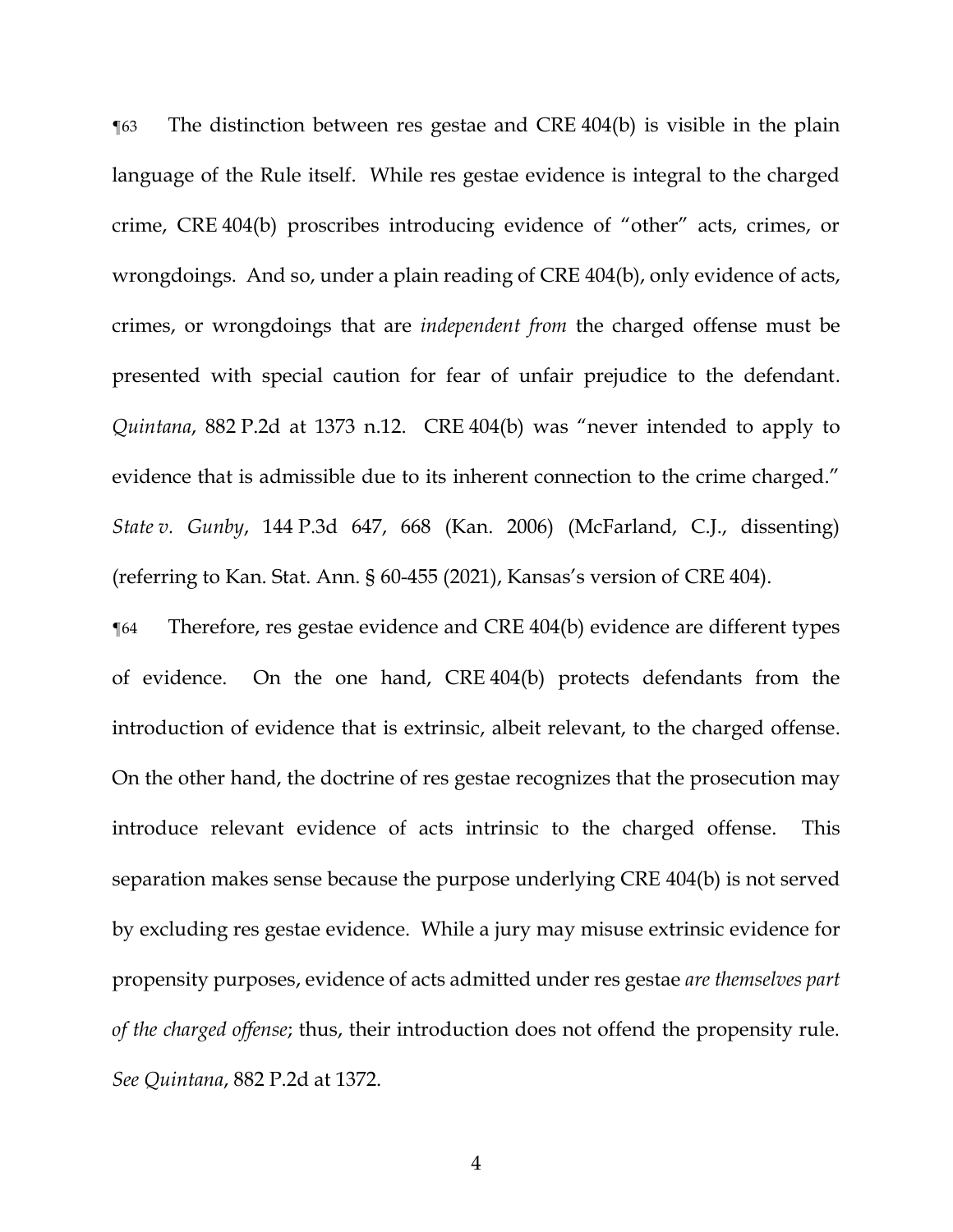#### **II. Res Gestae Has Been Subject to Misuse**

¶65 The majority criticizes res gestae as being too confusing and too malleable. *See* Maj. op. ¶¶ 36–38. It worries that res gestae is used to sneak in the type of propensity evidence that CRE 404(b) is meant to exclude. *See id.* at ¶¶ 2, 24, 38. Despite the doctrinal distinction between CRE 404(b) and the res gestae doctrine, I take the majority's point that Colorado's courts have, at times, admitted evidence under res gestae when it should have been protected by the safeguards of CRE 404(b). In fact, I agree.

¶66 To be frank, this case presents a clear example of other-acts evidence that was improperly admitted as res gestae evidence. The People charged Rojas for unlawfully receiving food stamps from February 1, 2013, to July 31, 2013. The separate August application was (1) removed in time and (2) inessential to complete the story of the charged offense. *See Rollins*, 892 P.2d at 873 (finding evidence that was "neither contemporaneous with nor provided a background for the offense charged" did not constitute res gestae evidence). Submitting the August application did not help Rojas allegedly steal food stamps from February to July of 2013. It was not "so closely connected" with the charged crime that it "constitute[d] a part of the transaction." *See id.* at 872 (quoting *Woertman*, 804 P.2d at 190 n.3). In fact, the subsequent application was wholly extrinsic.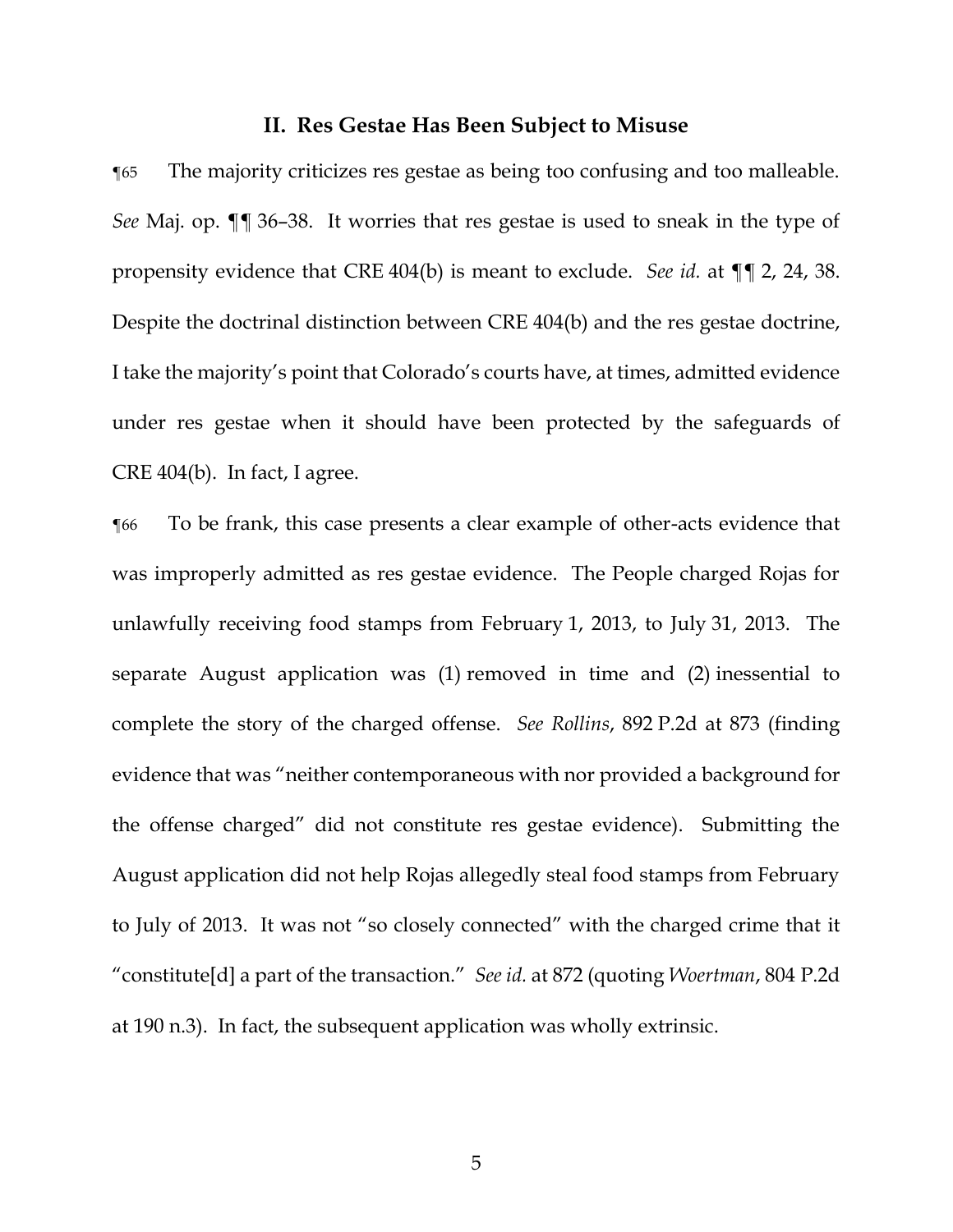¶67 With that said, I agree with the majority that the proper course of action here is reversing Rojas's conviction.1 But, in my view, it is improper to use this case to disregard a legal doctrine that has existed for over a century, and I believe such action will cause (at best) confusion and (at worst) misuse. Instead, I would strengthen the already-existing guardrails surrounding the doctrine. First, I would emphasize that res gestae evidence must be *essential* to the commission of the charged crime. Second, I would caution that, even if the proffered evidence is essential, it is not admissible if it is unfairly prejudicial under CRE 403. Third, where appropriate, I would encourage trial courts to provide CRE 105 limiting instructions alongside evidence admitted as res gestae. <sup>2</sup> Finally, I would stress that the doctrine of res gestae is *not* an exception to skirt the protections of

<sup>1</sup> Instead of simply remanding for a new trial, as the majority does, *see* Maj. op. ¶ 4, I would reverse and remand with specific instructions for the trial court to determine if this evidence is admissible under CRE 404(b) prior to the new trial. This way, there would be no unnecessary confusion.

<sup>2</sup> Courts are not required to provide limiting instructions under CRE 105 when they admit evidence as res gestae. *See Quintana*, 882 P.2d at 1375. However, when it comes to some types of res gestae evidence—such as essential, contextual evidence that could nonetheless implicate a defendant's character—nothing prohibits courts from alerting the jury to the limited, contextual purpose for which the evidence is admitted. *See People v. Gladney*, 570 P.2d 231, 233 (Colo. 1977) (noting that it is the "better practice" to provide a limiting instruction alongside res gestae evidence). Encouraging trial courts to more freely provide a limiting instruction alongside sensitive res gestae evidence would lessen the risk that the jury might misuse it.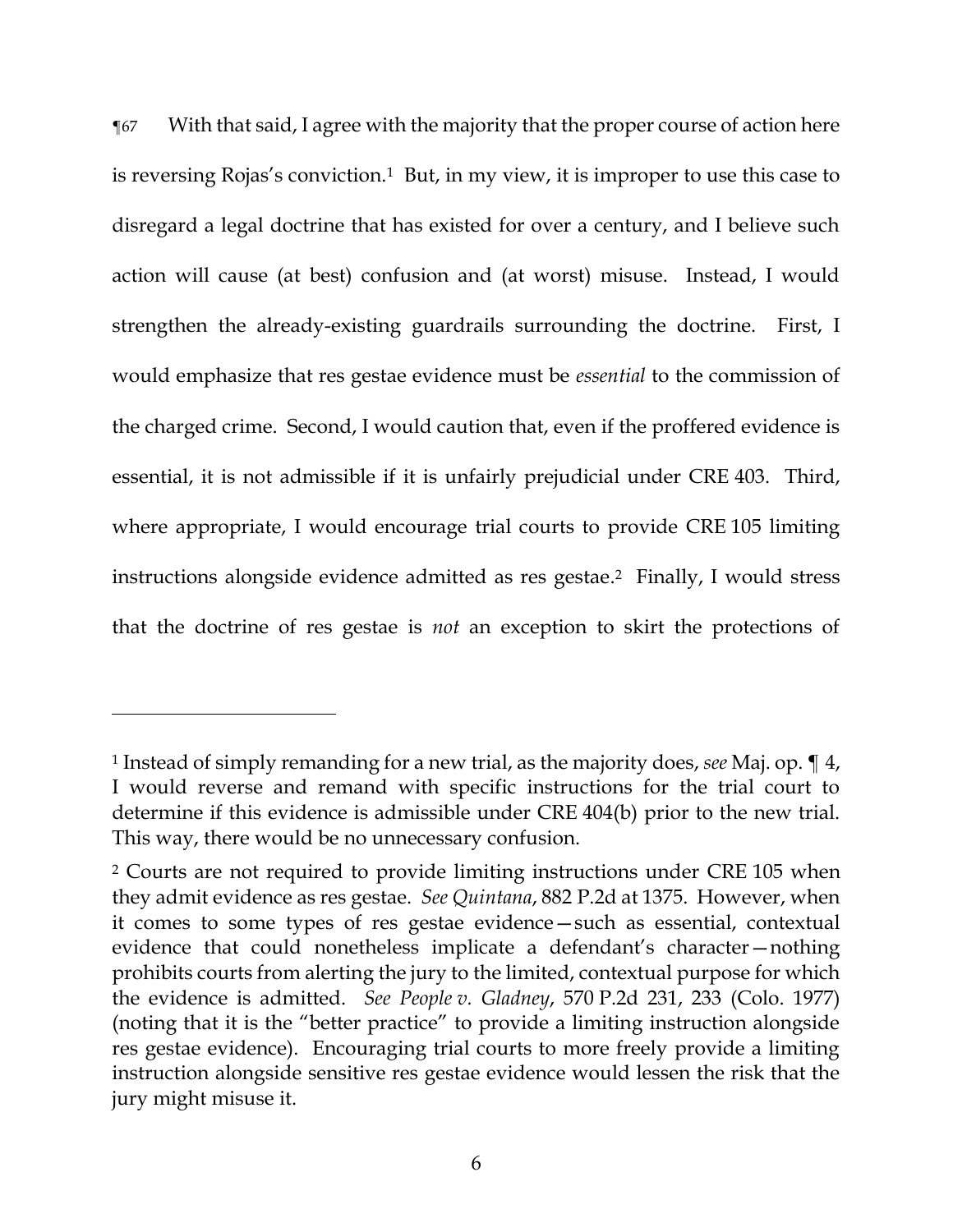CRE 404(b): Other-acts evidence that is truly extrinsic, such as the evidence of Rojas's subsequent application in this case, must be safeguarded by pretrial notice, a hearing, and, where appropriate, a limiting instruction.

# **III. Abandoning Res Gestae Is Unwise**

¶68 I believe that the majority's decision to casually say "farewell" to res gestae is ill-advised for three reasons. First, res gestae is merely a framework that assists courts in making difficult and fact-intensive evidentiary decisions. There will always be the question of when a crime starts and when it stops; the majority's attempt to answer that question just shifts the analysis to CRE 404(b). Second, the majority's holding today imposes an unreasonable burden on Colorado's trial courts by needlessly pushing them to analyze vast amounts of evidence at a pretrial stage under the rubric of CRE 404(b). Finally, to discard res gestae violates the mandate of stare decisis and disrupts the rule of law.

# **A. The Majority's Decision Does Not Solve the Underlying Dilemma**

¶69 The majority concludes that the solution to res gestae's misuse is to rebrand the doctrine. <sup>3</sup> *See* Maj. op. ¶¶ 44–52. Pursuant to the majority's new rule, a

<sup>&</sup>lt;sup>3</sup> I say that the majority's opinion "rebrands" the doctrine because, despite its broad proclamation that the mere notion of res gestae obfuscates CRE 404(b) analyses, *see* Maj. op. ¶ 36, it has chosen to retain res gestae's core concept, *see id.*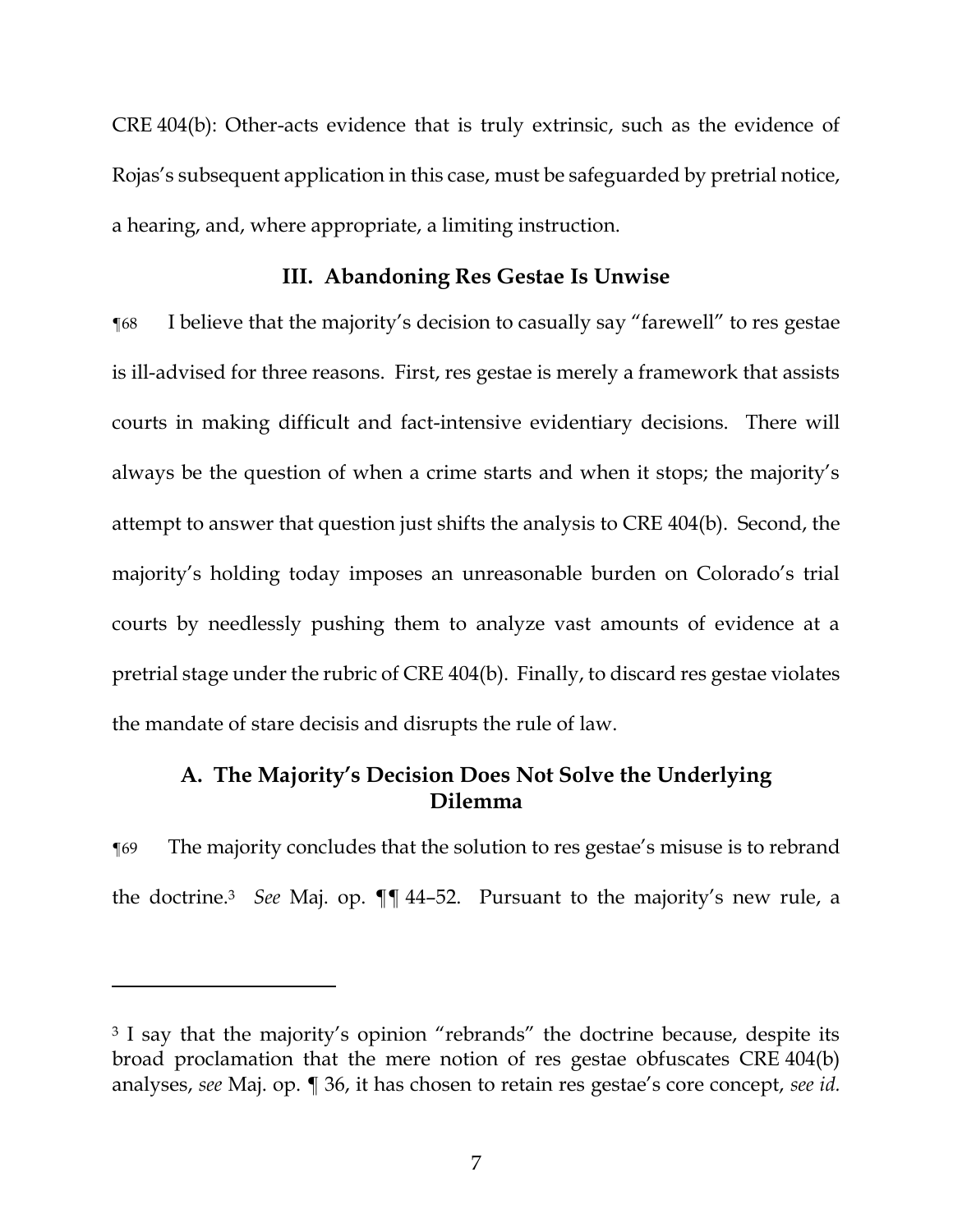reviewing court must determine what constitutes the "charged offense." *Id.* at ¶ 44. Evidence of acts that "implicate" the defendant's character but (1) directly prove the charged offense, or (2) are performed contemporaneously with the charged offense and therefore facilitate its commission will be admissible as "intrinsic" evidence under the framework of CRE 401–403. *Id.* at ¶¶ 43–44. Evidence of acts that implicate the defendant's character but are "extrinsic"—that is, they do not directly prove nor facilitate the offense—will then become other-acts evidence under CRE 404(b). *Id.* at ¶ 52. And whether intrinsic or extrinsic, evidence will be governed by CRE 401–403 (not CRE 404(b)) as long as it does not implicate the defendant's character. *Id.* at ¶¶ 43, 52. That seems simple enough.

¶70 But, in my view, rebranding res gestae in this way solves nothing. This is because the majority's holding seemingly ignores the reality that crimes are not committed in neat packages. Every offense comes with context; therefore, practically speaking, "prosecutors cannot . . . avoid showing certain acts that are not themselves perfectly congruent with the categories defining the charged crime

at ¶ 44 (maintaining the "intrinsic-extrinsic distinction"). As such, it seems that the majority has "abolish[ed]" res gestae in name only. *See id.* at ¶ 41.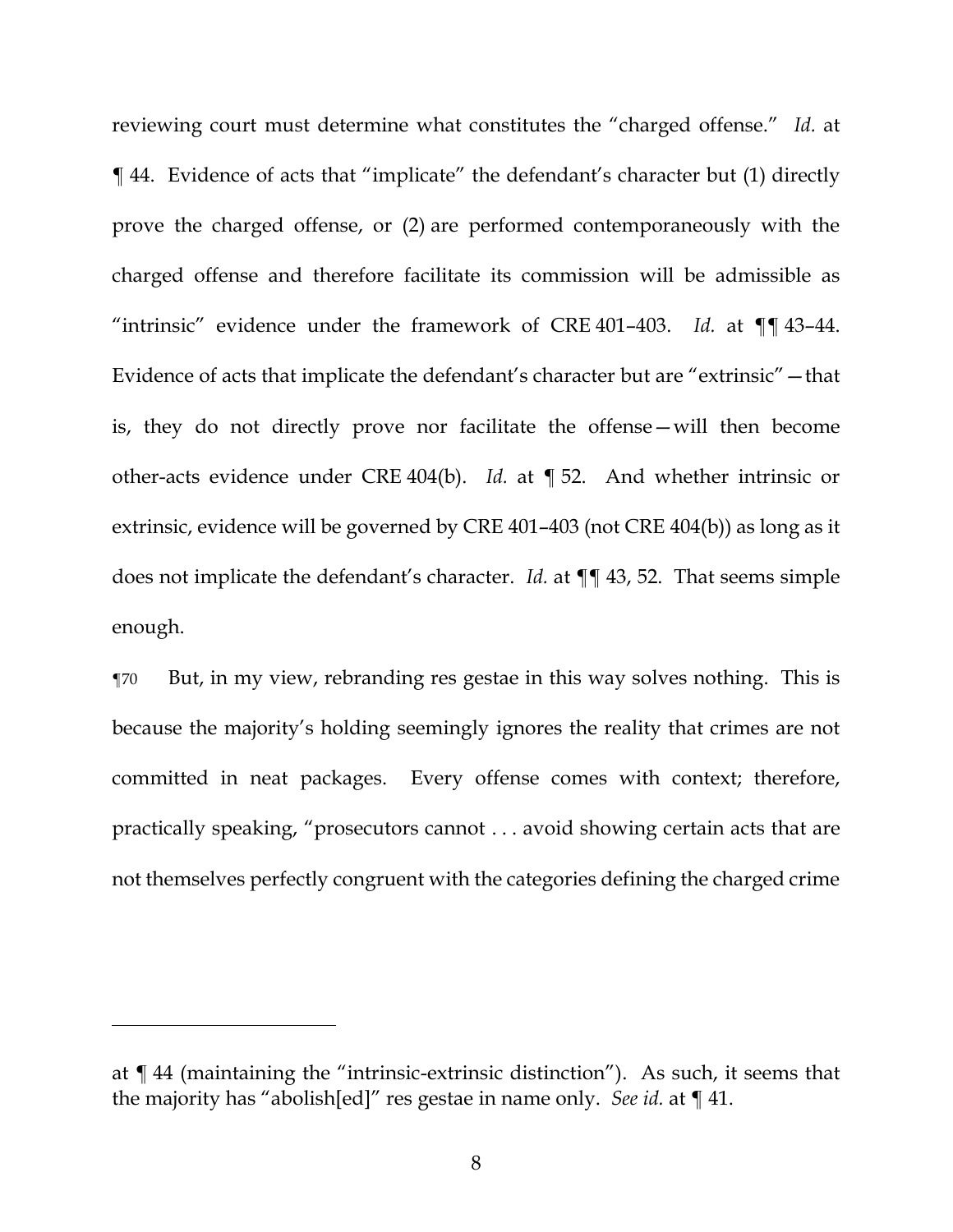or crimes." 1 Christopher B. Mueller & Laird C. Kirkpatrick, *Federal Evidence* § 4:33 (4th ed. 2021).

¶71 My point is simply that by substituting "intrinsic evidence" for res gestae evidence, the majority does not vanquish the debate as to what is part of the crime—it merely tweaks the wording of the test under which that evidence is admissible. Under the majority's new regime, the fight will now be over which acts "directly prove" or "facilitate" the charged offense (and are therefore admissible under the framework of CRE 401–403) as opposed to which acts do not fit that description (and are therefore protected by CRE 404(b)).

¶72 Indeed, in jurisdictions where appellate courts have disavowed res gestae in favor of intrinsic evidence, the struggle to define what does and does not constitute Rule 404(b) evidence is still being battled out in the trial courts. Consider, for example, one of the cases that the majority apparently models its new rule upon, *United States v. Green*, 617 F.3d 233 (3d Cir. 2010). *See* Maj. op. ¶ 44. In *Green*, the Third Circuit Court of Appeals denounced the federal equivalent of res gestae in favor of roughly the same rule that the majority announces today. 617 F.3d at 246–49. With this proclamation, the court intended to nullify the "elusive and unhelpful" doctrine in favor of cleaner rules. *Id.* at 246.

¶73 Yet, foreseeably, the *Green* court merely shifted the conversation. After the decision was handed down, trial courts in the Third Circuit were left to consider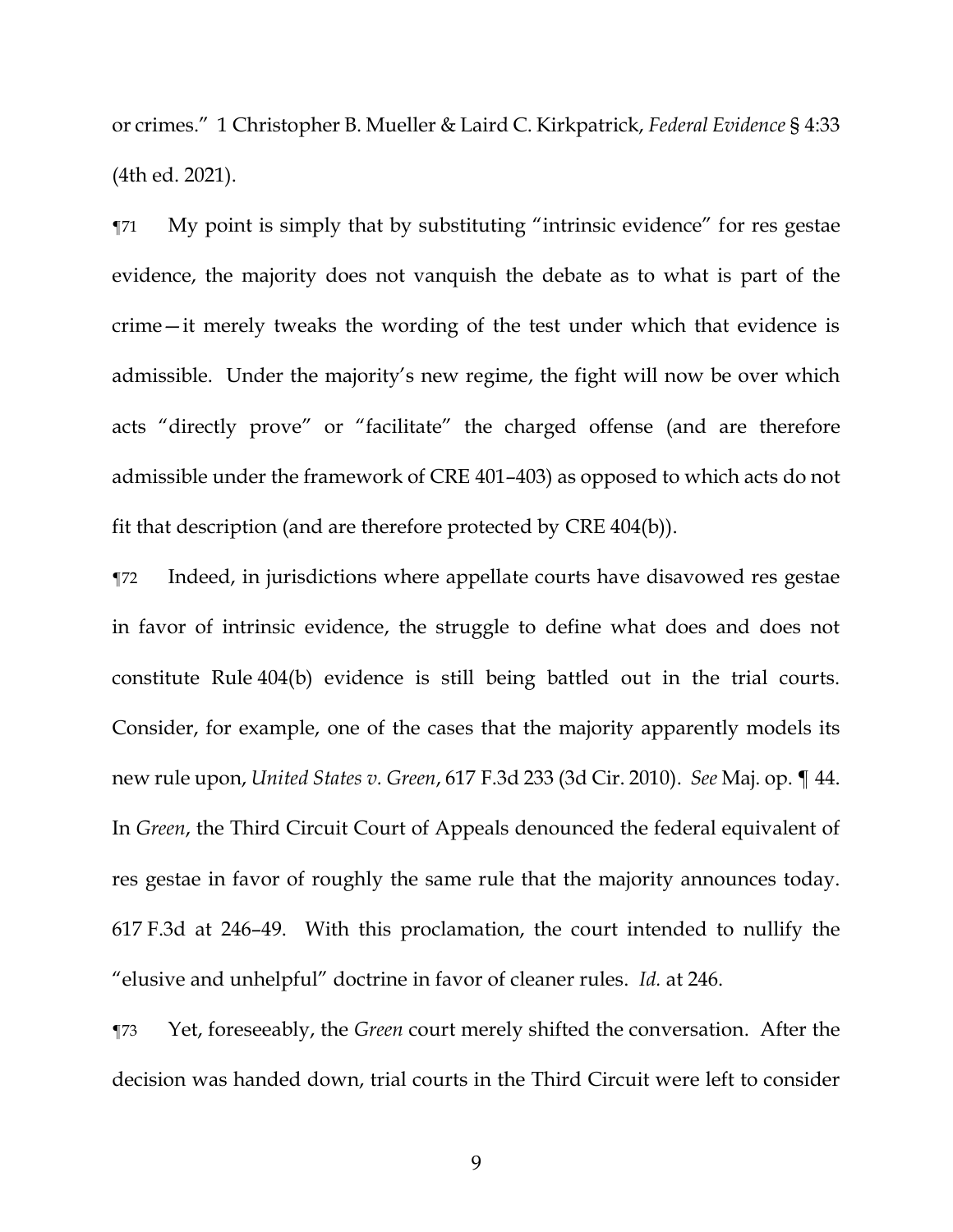what, exactly, is admissible under the new, "narrow[er]" intrinsic evidence standard. *Id.* at 248. And roughly twelve years later, it seems as if the new label gives rise to the same varied results as the old one. *See United States v. Williams*, 974 F.3d 320, 357 (3d Cir. 2020) ("[T]he nature and scope of the evidence able to be deemed intrinsic will vary with the charged offense. In particular, where a criminal conspiracy is charged, courts have afforded the prosecution considerable leeway to present evidence, even of unalleged acts within the indictment period . . . .") (collecting cases); *see also United States v. Schneider*, 801 F.3d 186, 200–01 (3d Cir. 2015) (ruling that evidence that the defendant showed the victim a sexually charged film was admissible as intrinsic evidence in a prosecution for traveling in foreign commerce with the intent to engage in sex with a minor); *United States v. Gassew*, 42 F. Supp. 3d 686, 694 (E.D. Pa. 2014) (concluding it was proper to admit evidence that the defendant robbed patrons and employees of a bar at the same time he robbed the bar itself because it "directly prov[ed]" that he robbed the bar—the charged offense in that case). It seems that rebranding res gestae has failed to eliminate the fight over Rule 404(b) classifications in the Third Circuit, and I predict Colorado will be no different.

¶74 Moreover, I believe the majority's ruling today will have unintended consequences. At oral argument, defense counsel raised an interesting argument. She posited that the doctrine of res gestae prompts hurried, whispered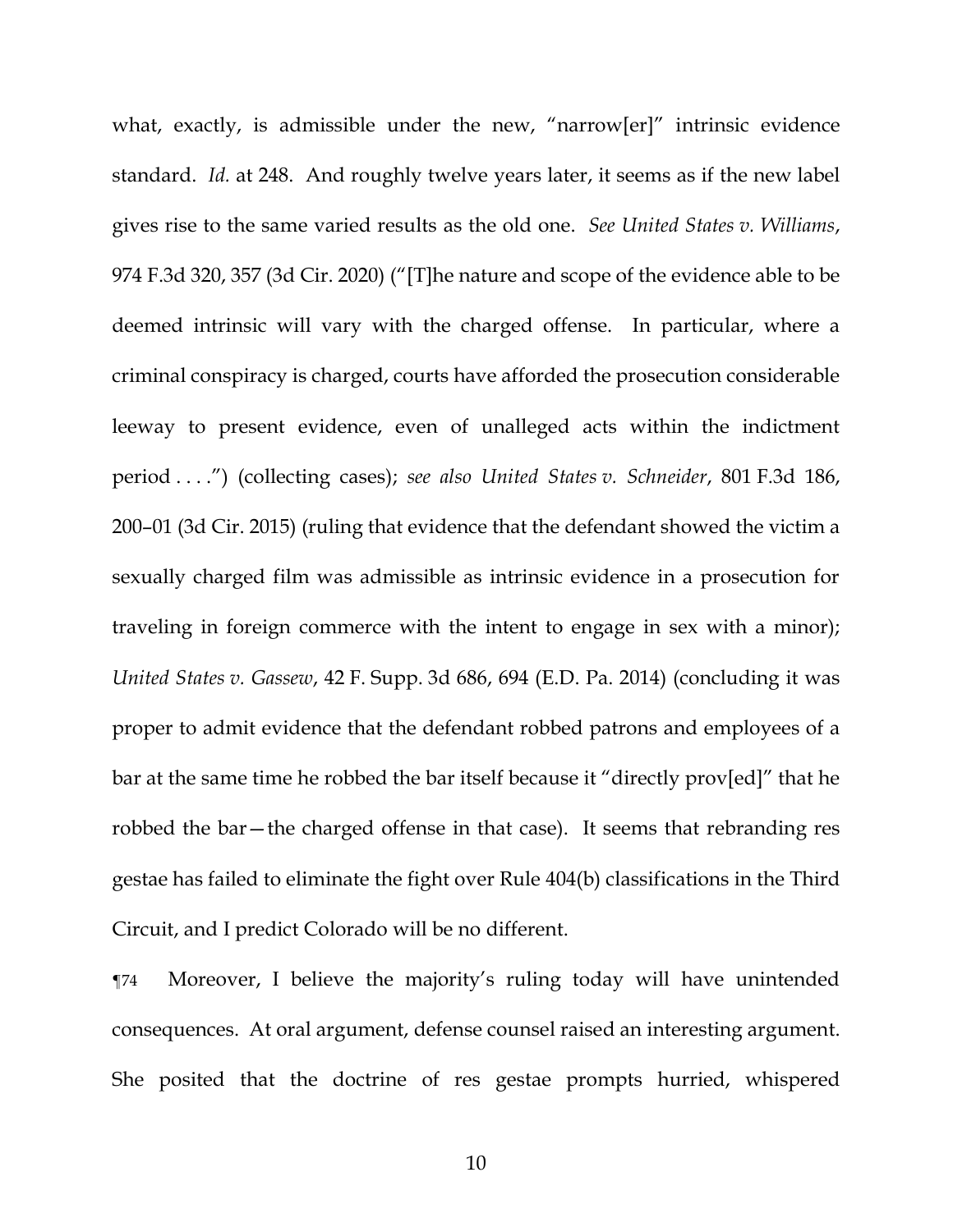conversations at the bench, where trial court judges must make split-second decisions about what is and is not res gestae evidence. From my experience, I know that her assertion is accurate. But the problem that defense counsel diagnoses is not due to res gestae's imperfection. Rather, it is a direct result of how inherently difficult it is to determine when the charged offense ends and "other" offenses, acts, or misdeeds begin. That grey area will not suddenly become black and white after res gestae is replaced. For this reason, I am certain that, despite the majority's holding today, those whispered conversations and split-second evidentiary rulings at the bench will continue. The only difference is that, going forward, these conversations will be about why there was not adequate pretrial notice under CRE 404(b) for a vast array of evidence. In short, the majority's solution just shifts the type of debate that will necessarily occur. The fact is that these difficult decisions will always exist, regardless of what they are called.

# **B. The Majority's Decision Places an Unreasonable Burden on Trial Courts**

¶75 Undoubtedly, it is Colorado's already overworked trial courts that will bear the brunt of the majority's holding. Because of the dangers of the propensity inference, CRE 404(b) requires the proponent of other-acts evidence to give opposing counsel advance notice of intent to introduce the evidence at trial and the trial court to both (1) rule on the evidence's admissibility prior to trial and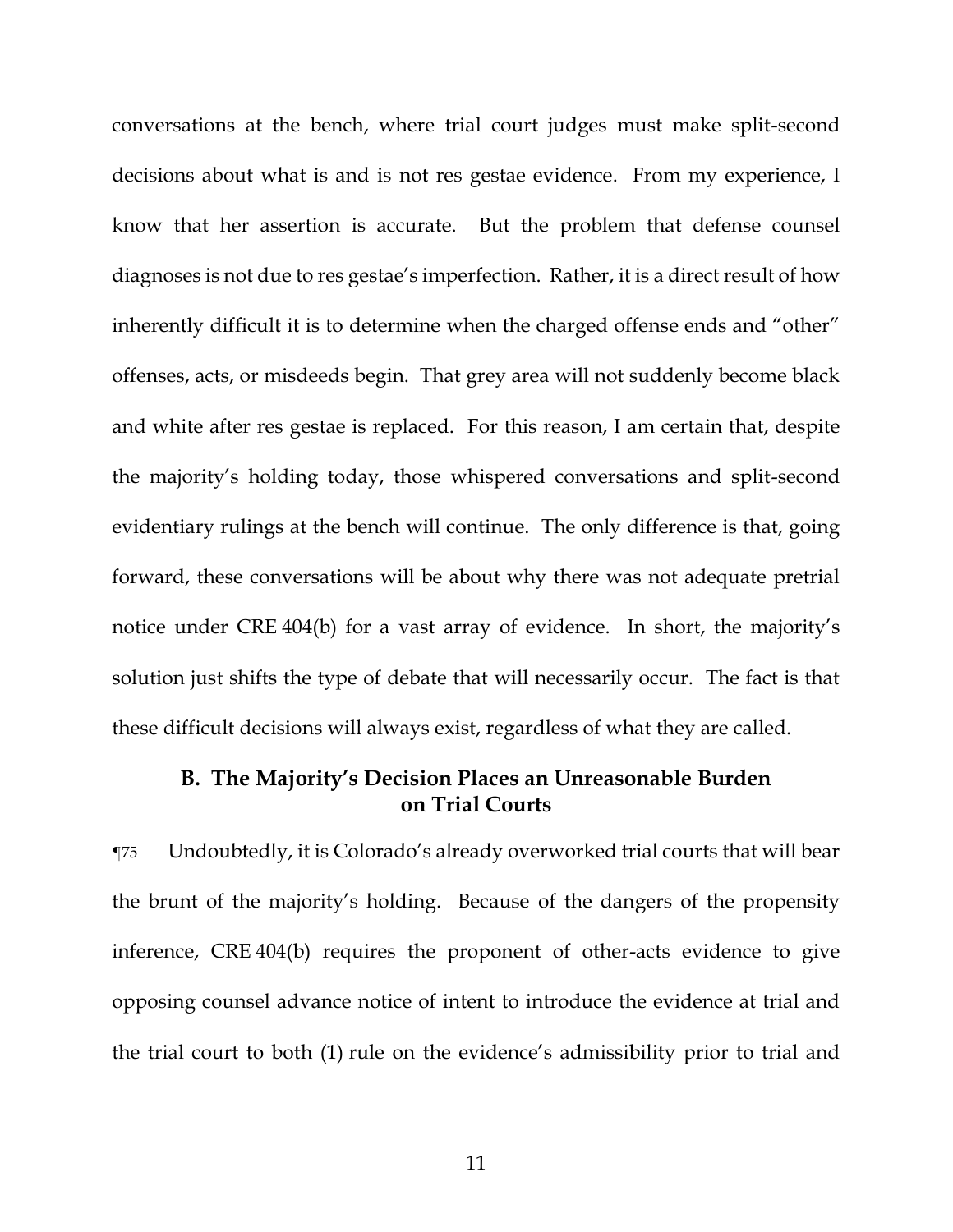(2) provide an accompanying limiting instruction if it rules the evidence admissible.

¶76 The majority's decision to discard res gestae facilitates a shift. Now, I envision that, mid-trial, attorneys will argue that evidence of every granular detail (even if relevant and integral to the case—such as the example of the alleged robber who uses check-cashing as a ruse to scout out a bank in advance of the actual robbery, *see* Maj. op. ¶ 51) depicts an "other act" and therefore should have been safeguarded under CRE 404(b). I fear that the question of what is or isn't part of a charged offense under CRE 404(b) will be excessively litigated, clogging the courts with a glut of unnecessary pretrial hearings. In my view, it is not only unnecessary but also unreasonable to increase the workload of the trial courts in the name of a solution that, in reality, does not resolve the question of what is part of a crime and what is not. Again, that question will remain, regardless of what we call it.

# **C. The Majority's Decision Violates the Mandate of Stare Decisis**

¶77 Finally, under the principle of stare decisis, I believe the doctrine of res gestae should be kept intact. Stare decisis is a fundamental principle of the rule of law; it is the "preferred course because it promotes the evenhanded, predictable, and consistent development of legal principles, fosters reliance on judicial decisions, and contributes to the actual and perceived integrity of the judicial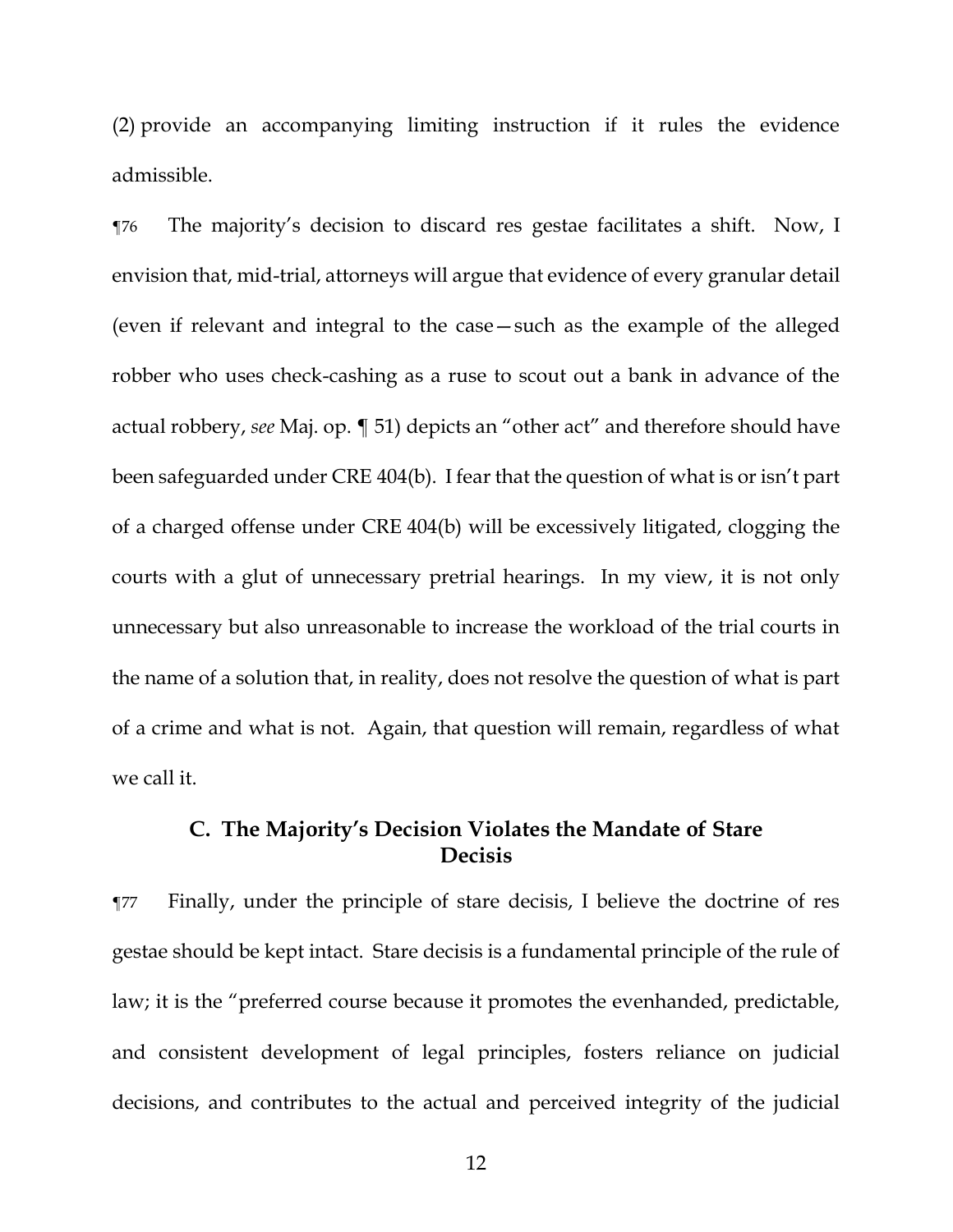process." *Love v. Klosky*, 2018 CO 20, ¶ 14, 413 P.3d 1267, 1270 (quoting *Payne v. Tennessee*, 501 U.S. 808, 827 (1991)).

¶78 Throughout this court's history, "we have explained that stare decisis 'should be adhered to in the absence of sound reason for rejecting it.'" *People v. Blehm*, 983 P.2d 779, 788 (Colo. 1999) (quoting *Smith v. Dist. Ct.*, 907 P.2d 611, 612 (Colo. 1995)). In other words, we have a duty to exercise "extreme reluctance in overruling settled law." *In re Marriage of Grubb*, 745 P.2d 661, 667 (Colo. 1987) (Erickson, J., dissenting). Departure from precedent should only occur when "we are clearly convinced that (1) the rule was originally erroneous or is no longer sound because of changing conditions and (2) more good than harm will come from departing from precedent." *Love*, ¶ 15, 413 P.3d at 1270.

¶79 Here, in my view, "no reason is advanced which calls for deviating from stare decisis," *see Creacy v. Indus. Comm'n*, 366 P.2d 384, 386 (Colo. 1961); thus, we should decline to do so. As the majority acknowledges, the doctrine of res gestae is well-settled. *See* Maj. op. ¶ 18. Colorado courts have recognized the early forms of res gestae since at least the 1870s. *See Doane v. Glenn*, 1 Colo. 495, 499–501 (1872), *rev'd on other grounds by Doane v. Glenn*, 88 U.S. 33 (1874). Even in its more modern form, res gestae has been a part of our jurisprudence for over ninety years. *See Abshier v. People*, 289 P. 1081, 1088 (Colo. 1930) (holding that evidence of the defendant's other crimes was admissible because the offenses were "indivisibly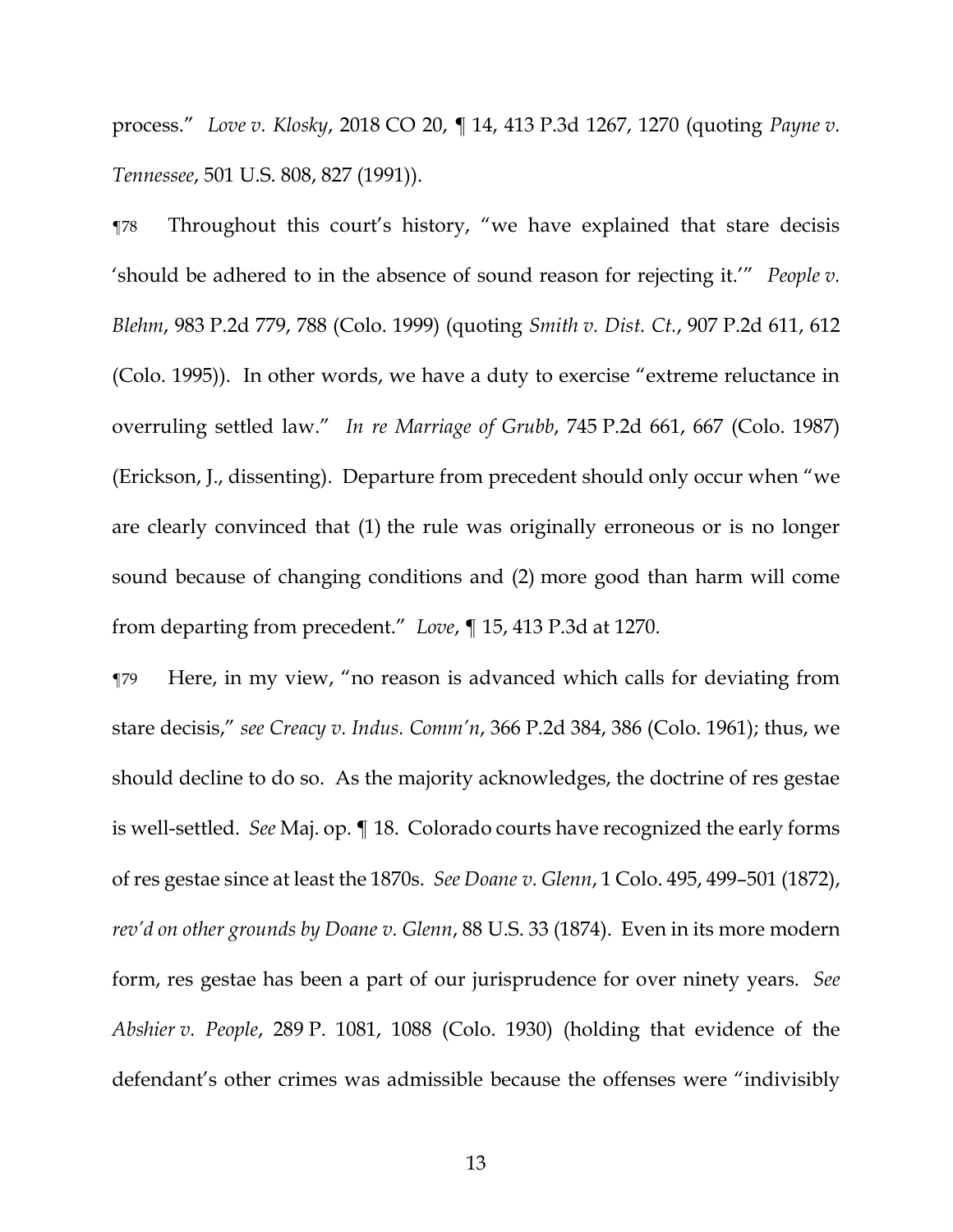connected with, incidental to, and in furtherance of" the charged crime). And a quick survey of Colorado case law reveals that courts have consistently relied on the res gestae framework in tandem with the Rules of Evidence for the past forty-odd years. *See People v. Czemerynski*, 786 P.2d 1100, 1109 (Colo. 1990); *Quintana*, 882 P.2d at 1373–74; *Rollins*, 892 P.2d at 872–73; *People v. Skufca*, 176 P.3d 83, 86–87 (Colo. 2008); *People v. Merklin*, 80 P.3d 921, 924–25 (Colo. App. 2003); *People v. Thomeczek*, 284 P.3d 110, 114–15 (Colo. App. 2011); *People v. Cisneros*, 2014 COA 49, ¶¶ 105–06, 108, 356 P.3d 877, 898; *People v. Knapp*, 2020 COA 107, ¶¶ 32–34, 44, 487 P.3d 1243, 1252–53.

¶80 The majority justifies discarding this foundational doctrine by pointing to its inconsistent application and misuse in Colorado's courts, *see* Maj. op. ¶ 41, which I agree has occurred. But courts have misapplied CRE 404(b) tests as well. The truth is that these are tough calls. The endless fight over whether evidence is or is not admissible under CRE 404(b) will undoubtedly continue, no matter how the test is worded. Thus, I see no utility in the majority's ruling. Because the test for abandoning well-established precedent, as articulated in *Love*, is not satisfied, in my view, the majority violates the mandate of stare decisis with its ruling today.

# **IV. Conclusion**

¶81 In sum, while I agree with the majority that the misapplication of res gestae should be addressed, I believe that replacing the doctrine creates new problems